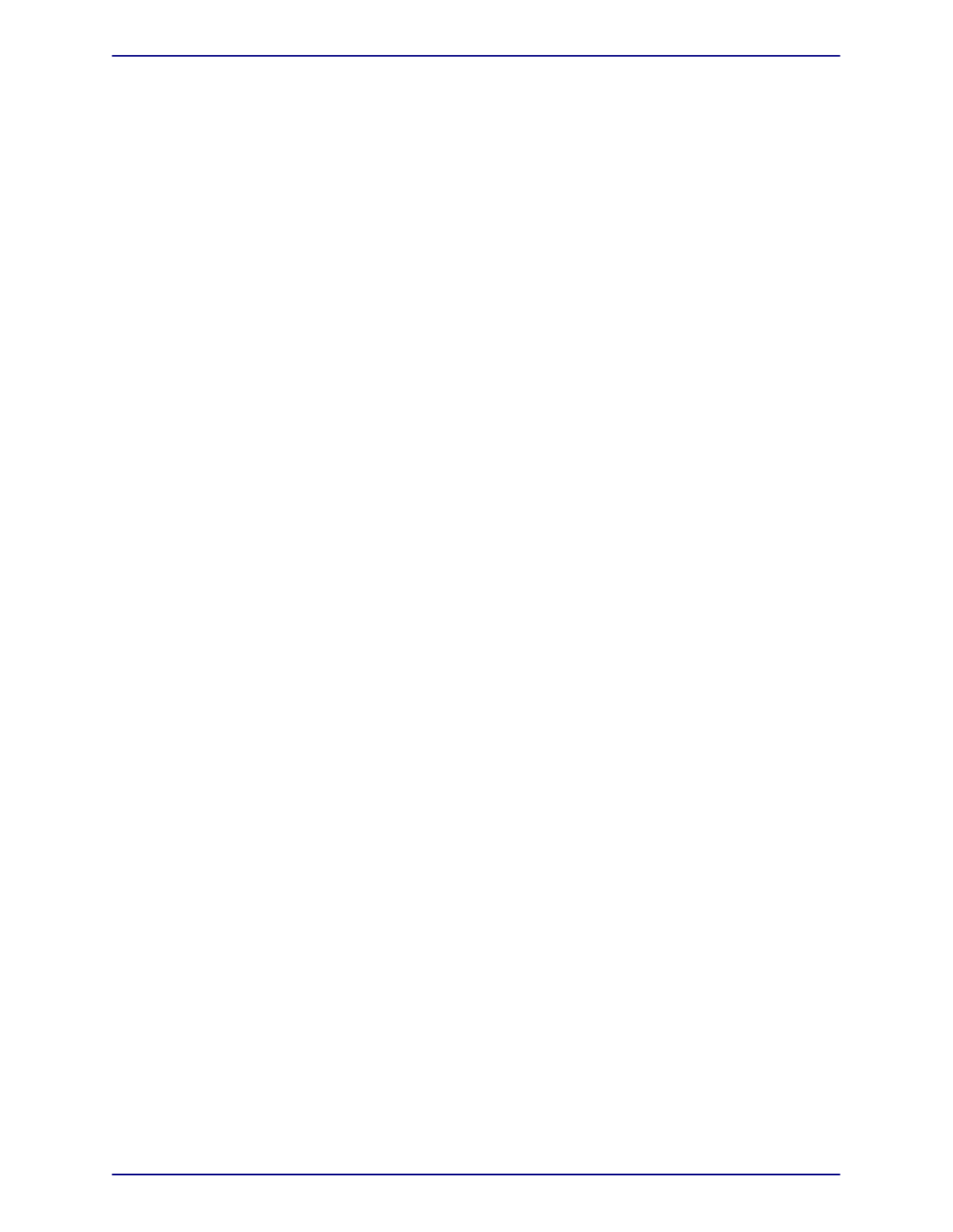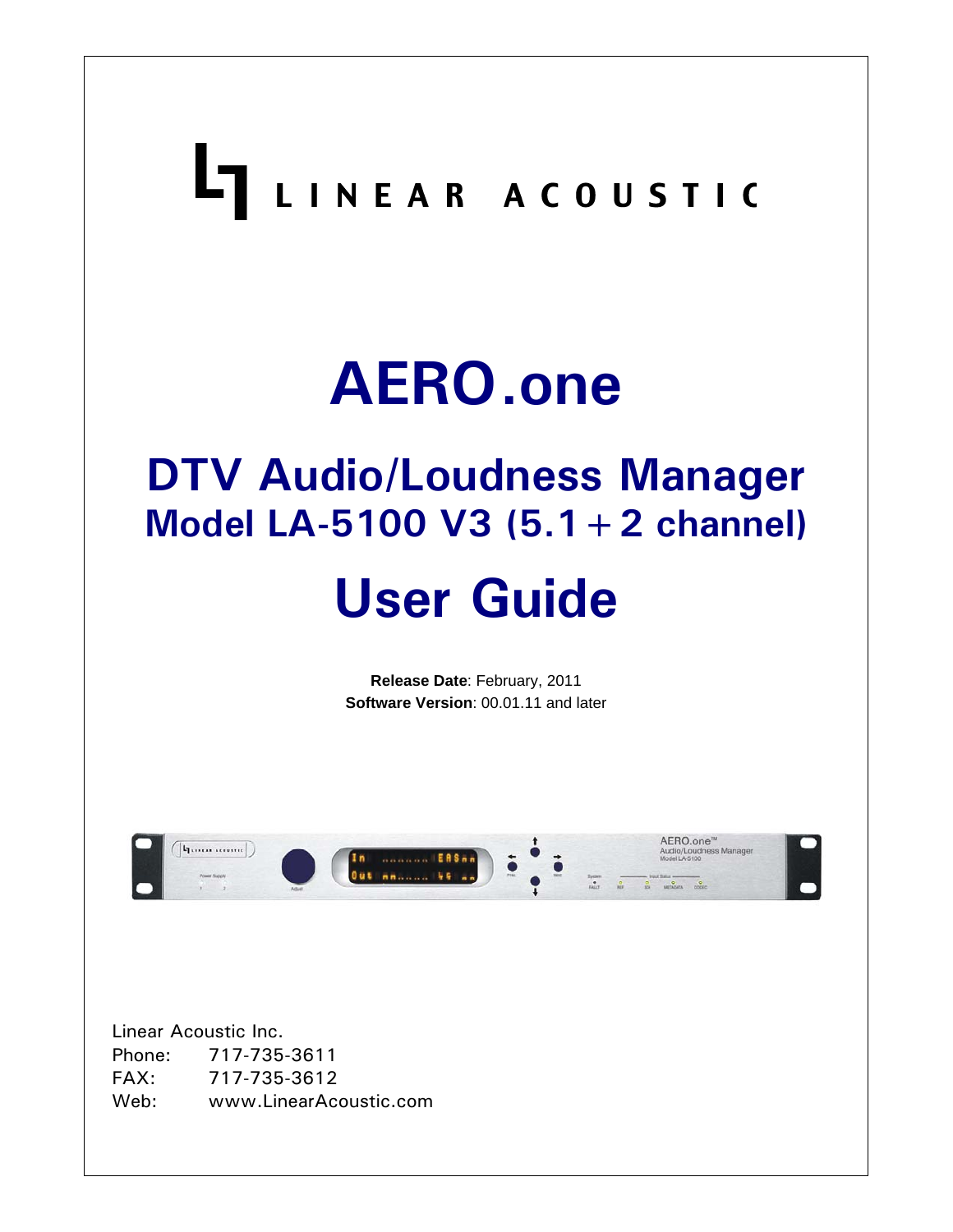# *Warranty Information*

**DISCLAIMER OF WARRANTIES:** Products manufactured by Linear Acoustic Inc. are warranted against defects in material and workmanship under the standard Telos Alliance 5-year warranty from the date of purchase. **THERE ARE NO OTHER IMPLIED OR EXPRESS WARRANTIES AND NO WAR- RANTY FOR MERCHANTABILITY OR FITNESS FOR A PARTICULAR PURPOSE.**

During the warranty period Linear Acoustic Inc. will repair, or at our discretion replace, components which prove to be defective, provided the unit is returned, shipped pre-paid to us directly with a return authorization (RA) number clearly marked on the packaging. **Please note, this RA number must be present or package will be refused and returned to sender.**

All requests for repairs MUST include the unit serial number to ensure quick and accurate service.

#### **DEFECTS CAUSED BY UNAUTHORIZED MODIFICATIONS, MISUSE OR ACCI-DENTS, UNAUTHORIZED CUSTOMER REPAIRS, OR ANY FURTHER DAMAGE CAUSED BY INADEQUATE PACKAGING FOR SERVICE RETURN ARE NOT COV-ERED BY THIS WARRANTY.**

#### **PLEASE SAVE THE SHIPPING CARTON AND ALL PACKING MATERIALS. FAILURE TO RETURN UNIT IN ORIGINAL SHIPPING CARTON AND PACKING MATERIALS WILL RESULT IN A CHARGE FOR NEW SHIPPING MATERIALS.**

**LIMITATION OF PERIOD OF ACTION ON CONTRACT:** No action, regardless of form, arising out of the transactions under this agreement may be brought by buyer, its successors, agents and/or assigns, more than three years from date of purchase.

**LIMITATION OF LIABILITY:** It is understood and agreed that Linear Acoustic's liability whether in contract, in tort, under any warranty, in negligence or otherwise shall not exceed the cost of repair or replacement of the defective components and under no circumstances shall Linear Acoustic be liable for incidental, special, direct, indirect or consequential damages, or loss of use, revenue or profit even if Linear Acoustic or its agents have been advised, orally or in writing, of the possibility of such damages.

This product contains Audyne dynamic range processing and is manufactured under license.

This product optionally contains Dolby Digital (AC-3) encoding and is manufactured under license from Dolby Laboratories, Inc. The encoder contains confidential unpublished works and is protected by US and foreign patents and is copyright 2007 Dolby Laboratories, Inc.

Linear Acoustic, the "inverted-L" symbol, AERO.one, AERO.air, AERO.qc, AutoNorm, MetaMAX, AutoMAX, CrowdControl, UPMAX, and AEROMAX are trademarks or registered trademarks of Linear Acoustic Inc., all other trademarks remain the property of their respective owners.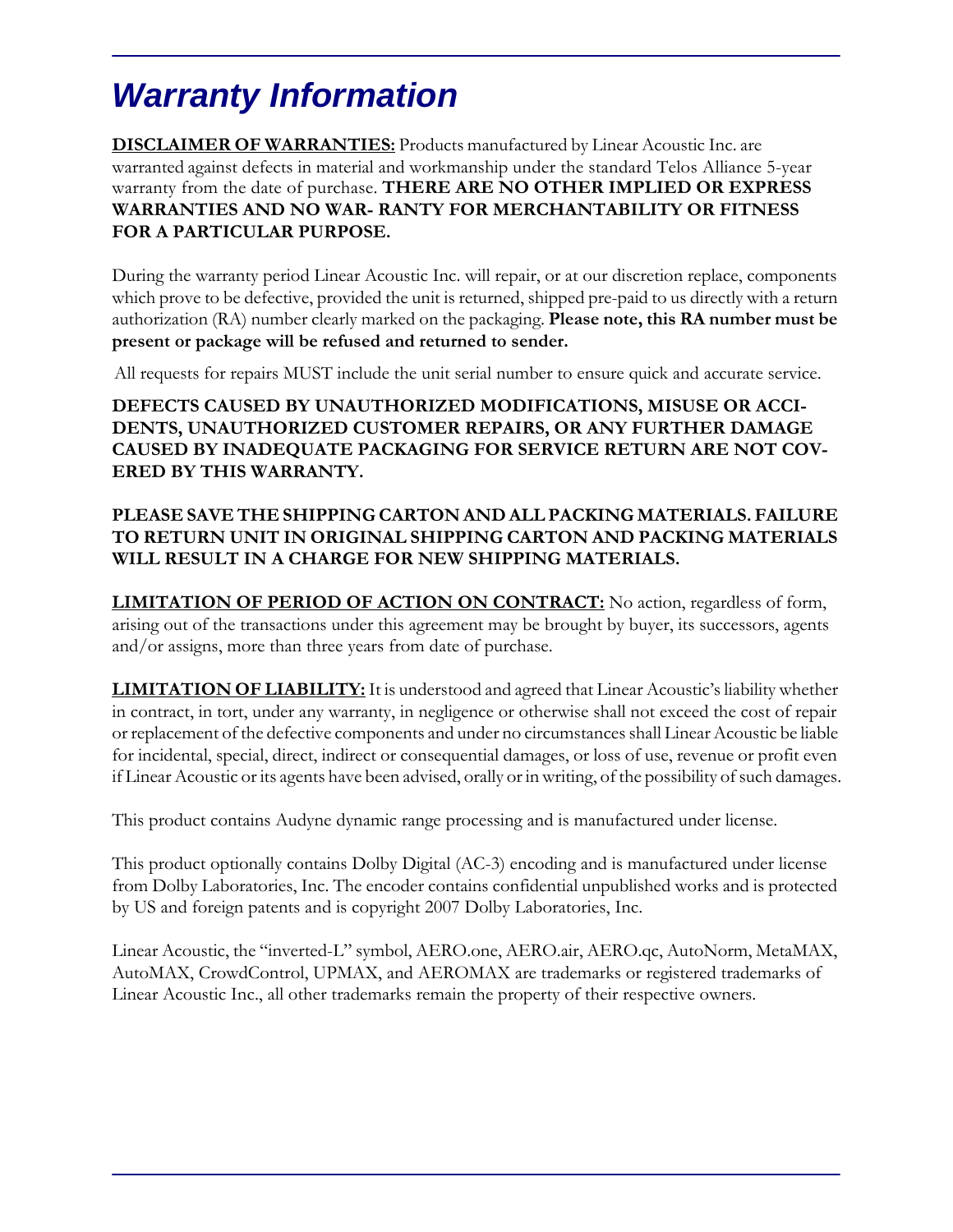# **Table of Contents**

|                   | 1.1 |       |  |
|-------------------|-----|-------|--|
|                   | 1.2 |       |  |
|                   | 1.3 |       |  |
|                   |     |       |  |
|                   | 2.1 |       |  |
|                   | 2.2 |       |  |
|                   | 2.3 | 2.3.1 |  |
|                   | 2.4 |       |  |
|                   |     |       |  |
|                   | 3.1 |       |  |
|                   | 3.2 |       |  |
|                   | 3.3 |       |  |
|                   | 3.4 |       |  |
|                   | 3.5 |       |  |
|                   | 3.6 |       |  |
|                   |     | 3.6.1 |  |
|                   |     | 3.6.2 |  |
|                   |     | 3.6.3 |  |
|                   |     | 3.6.4 |  |
|                   |     | 3.6.5 |  |
| <b>Chapter 4:</b> |     |       |  |
|                   | 4.1 |       |  |
|                   | 4.2 |       |  |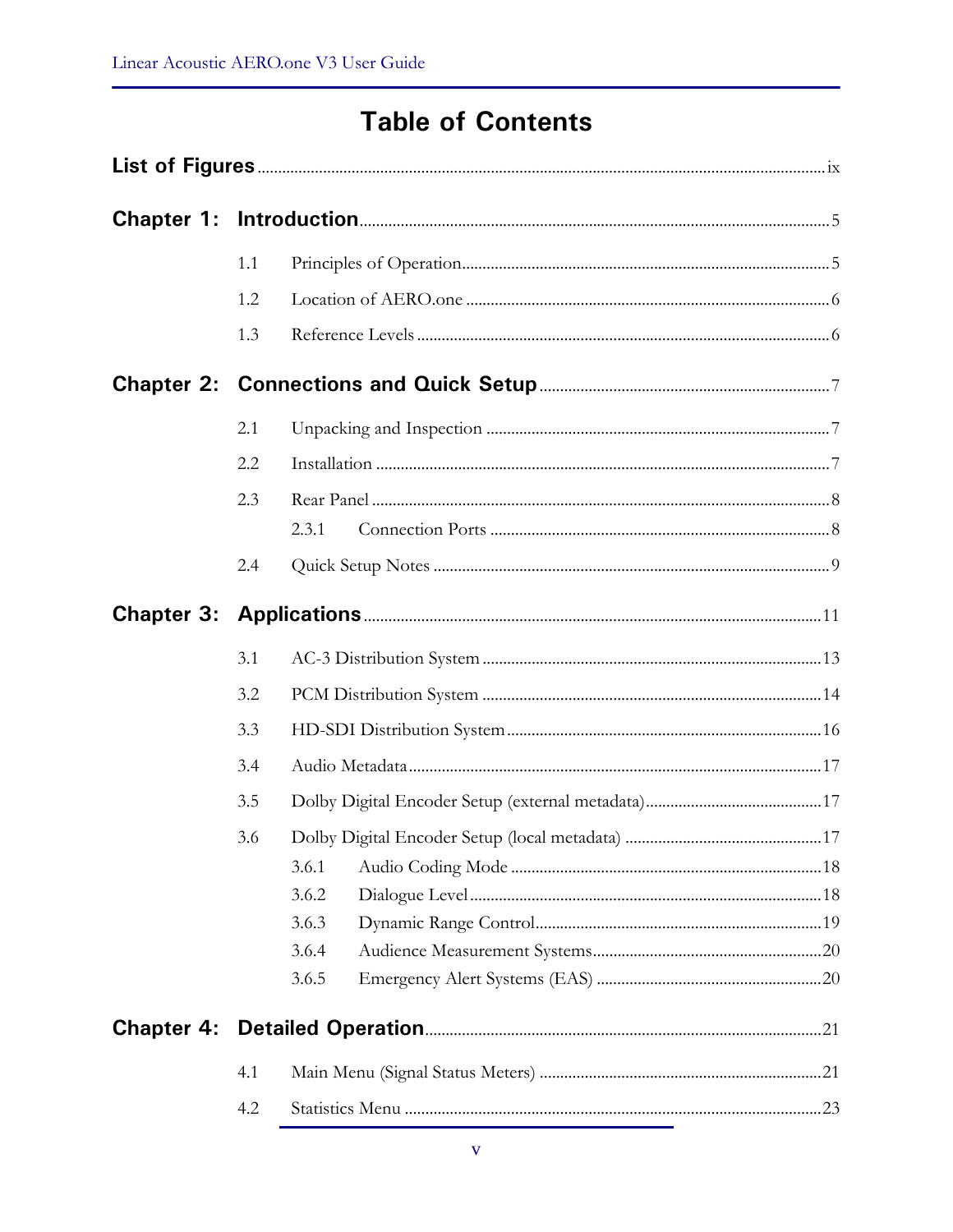|            | 4.3 |        |  |
|------------|-----|--------|--|
|            | 4.4 |        |  |
|            | 4.5 |        |  |
|            |     | 4.5.1  |  |
|            |     | 4.5.2  |  |
|            |     | 4.5.3  |  |
|            |     | 4.5.4  |  |
|            |     | 4.5.5  |  |
|            |     | 4.5.6  |  |
|            |     | 4.5.7  |  |
|            |     | 4.5.8  |  |
|            |     | 4.5.9  |  |
|            |     | 4.5.10 |  |
|            |     | 4.5.11 |  |
|            |     | 4.5.12 |  |
|            |     | 4.5.13 |  |
|            |     | 4.5.14 |  |
|            | 4.6 |        |  |
|            | 4.7 |        |  |
|            | 4.8 |        |  |
|            | 4.9 |        |  |
|            |     |        |  |
|            | 5.1 |        |  |
|            |     | 5.1.1  |  |
|            |     | 5.1.2  |  |
| Chapter 6: |     |        |  |
|            | 6.1 |        |  |
|            |     | 6.1.1  |  |
|            |     | 6.1.2  |  |
|            |     | 6.1.3  |  |
|            |     | 6.1.4  |  |
|            |     |        |  |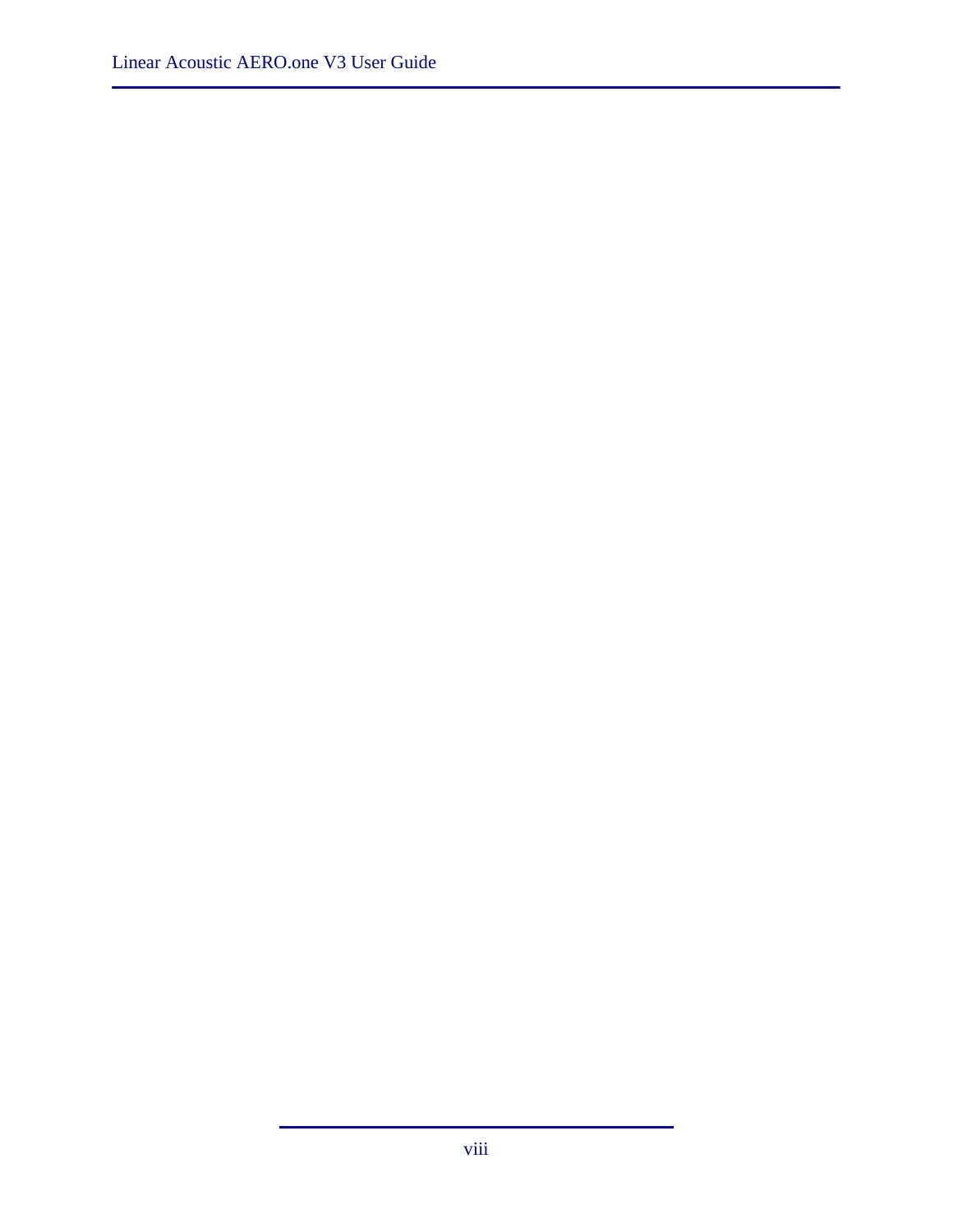# **List of Figures**

| $1 - 1$ |  |
|---------|--|
| $2-1$   |  |
| $3 - 1$ |  |
| $3 - 2$ |  |
| $3 - 3$ |  |
| $3 - 4$ |  |
| $3 - 5$ |  |
| $4 - 1$ |  |
| $4 - 2$ |  |
| $4 - 3$ |  |
| $4 - 4$ |  |
| $4 - 5$ |  |
| $4 - 6$ |  |
| $4 - 7$ |  |
| $5 - 1$ |  |
| $5 - 2$ |  |
| $5 - 3$ |  |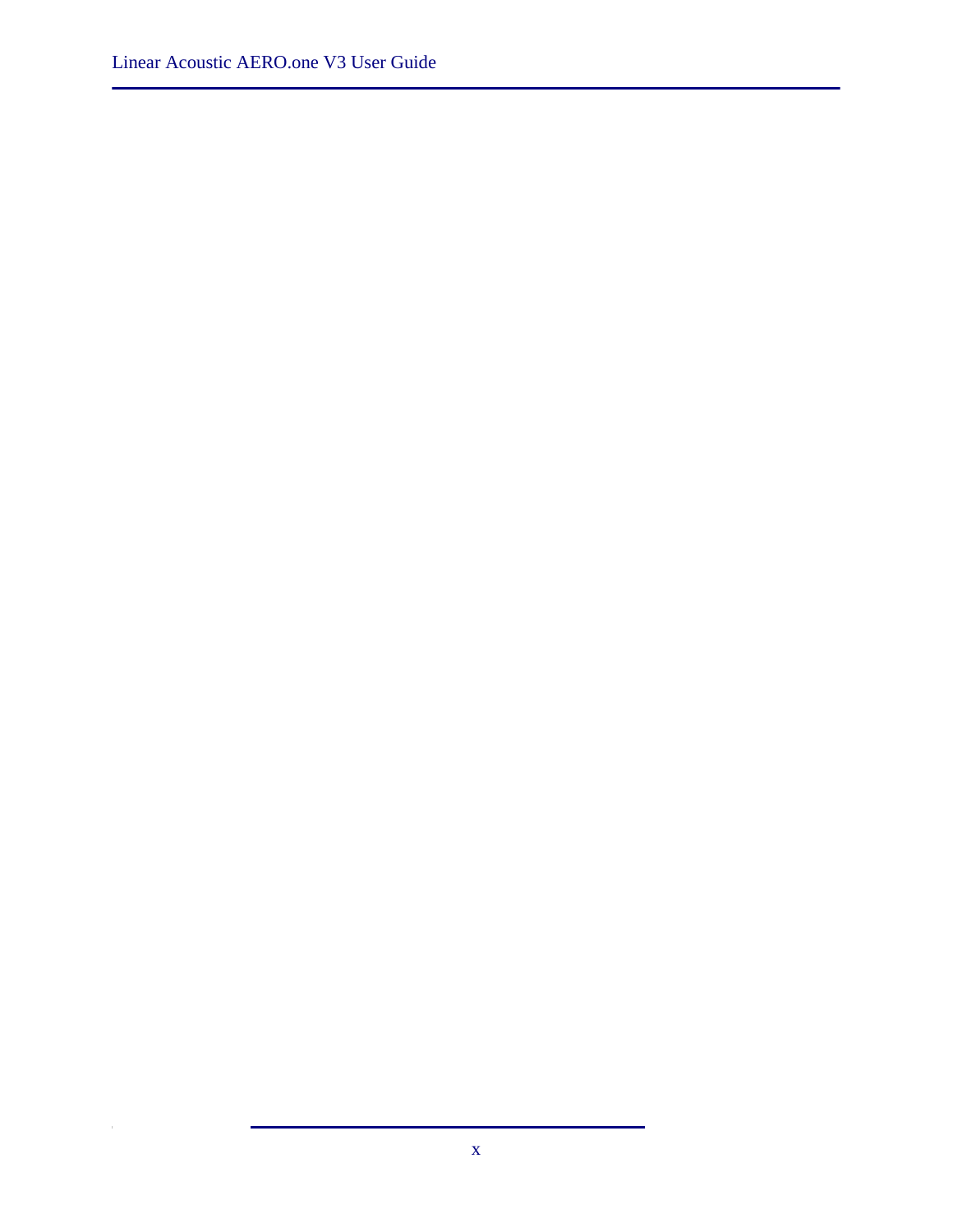# **Chapter 1: Introduction**

The Linear Acoustic AERO.one<sup>TM</sup> is a compact transmission loudness controller and upmixer. The V3 model has the following features:

- $AEROMAX^{\circledR}$  5.1 and 2.0 channel loudness control engines
- Dual UPMAX<sup>®</sup> world-proven upmixing engines with AutoMAX-II<sup>TM</sup> auto upmixing for both main and secondary program audio inputs
- Secondary or "Local" +2 input for processing alternate program or separate local and network audio
- Dedicated full-time LtRt or LoRo stereo downmix output
- Dedicated EAS input
- GPI/O control of upmixing and EAS insertion functions
- Industry-leading metadata functionality for optimized processing
- Relay bypass of audio, SDI, and metadata connections for fail-safe operation
- HD/SD-SDI I/O with access to all 16 channels plus VANC metadata
- Dual redundant power supplies
- Optional dual Dolby<sup>®</sup> Digital (AC-3)/Plus (E-AC-3) encoder for  $5.1+2.0$  audio

# **1.1 Principles of Operation**

The AERO.one is a simplified version of the Linear Acoustic AERO.air series of transmission loudness managers. It contains the same integrating long-term loudness controller, multiband short-term loudness controllers, UPMAX upmixing engine, and automatic, metadata, and GPI control

Specific processing presets and adjustments are discussed in Chapter 5.

Figure 1-1 shows the internal audio path of the AERO.one. It should be noted that this diagram is a general representation of signal flow and shows the optional Dolby Digital (AC-3) encoder. Please consult the appropriate section of this manual for specific functionality.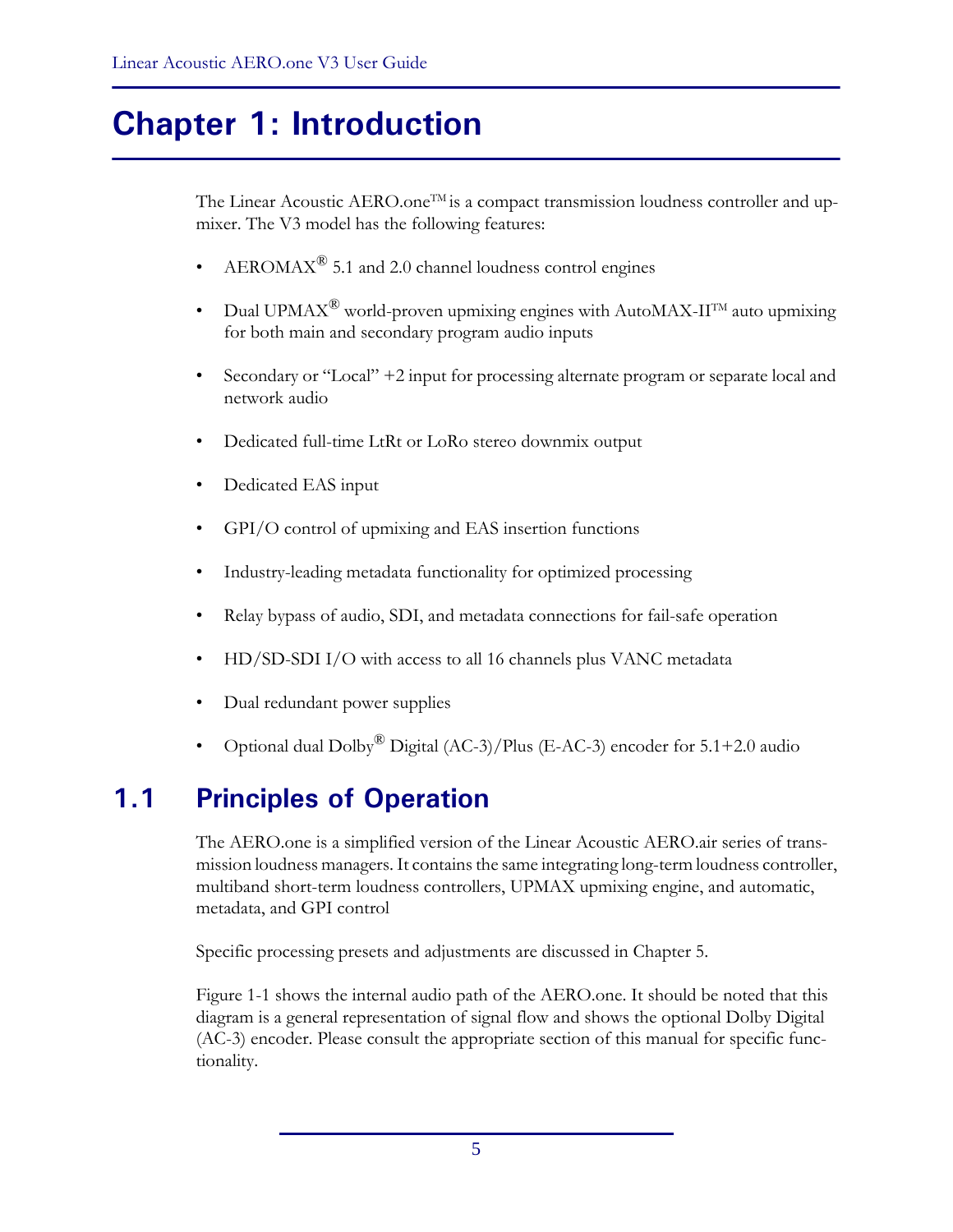

**Figure 1-1** Audio Block Diagram

# **1.2 Location of AERO.one**

In the signal flow of a modern television station, audio processors can be placed in a variety of locations depending on how the transmission path is designed. Our suggestion is to try to keep AERO.one near the final emission DTV encoder (i.e. Dolby Digital (AC-3 encoder) as the units work closely together and will benefit from short cable runs and common clocking.

# **1.3 Reference Levels**

The AERO.one is designed to support a standard reference level of -20dBFS via its digital inputs. Other levels can be supported as the slow-moving Input AGC will easily compensate for any level differences.

Please see Chapter 4 for detailed setup and configuration information.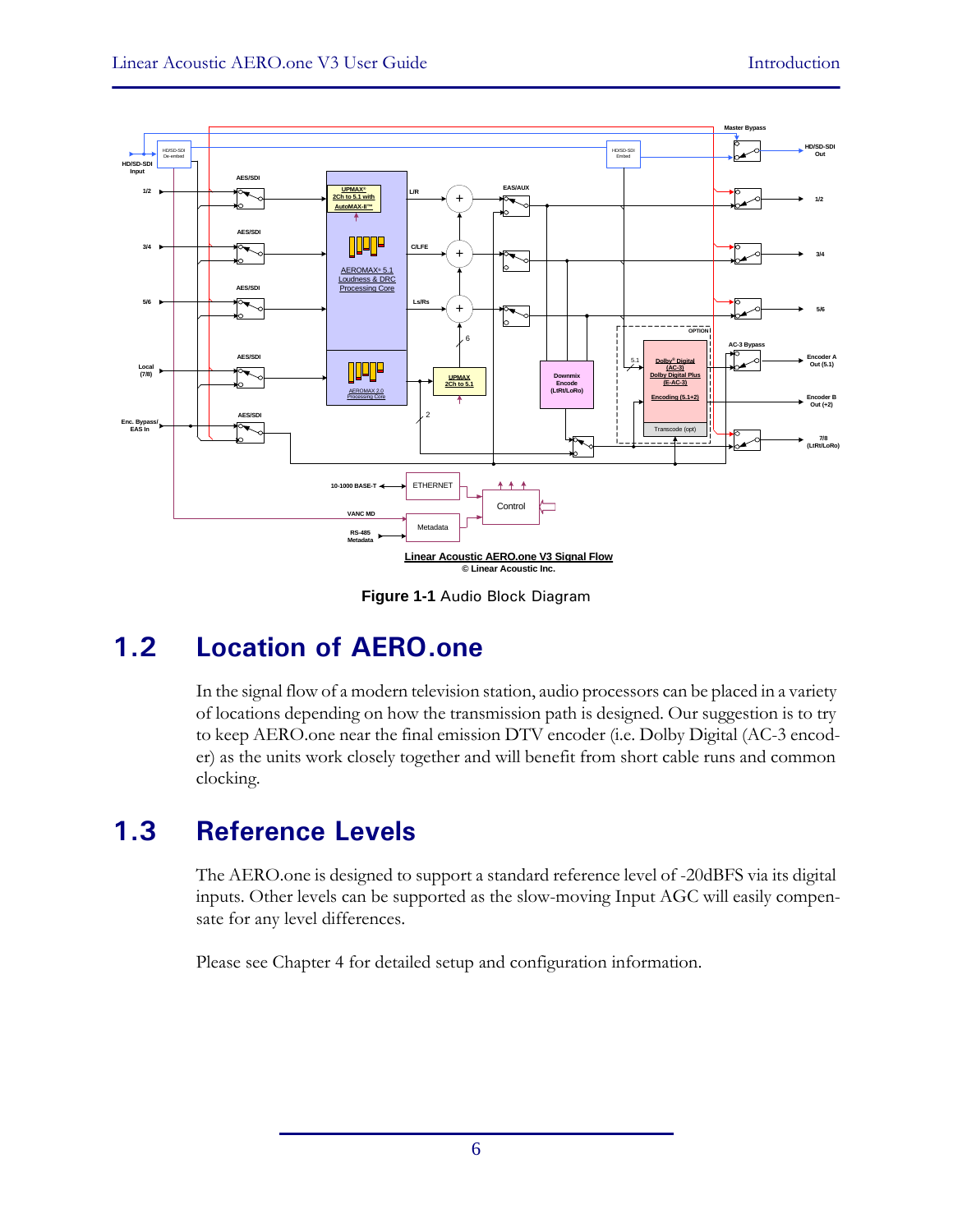# **Chapter 2: Connections and Quick Setup**

This chapter covers all required connections for the AERO.one.

# **2.1 Unpacking and Inspection**

Before unpacking the unit, inspect the outer carton for shipping damage. If the carton shows damage, inspect the unit in those areas. Please save the carefully designed shipping carton and packing materials. In the unlikely event that the unit needs to be returned to the factory, alternate cartons or packing materials may not be adequate and can cause damage not covered by warranty.

The following essential items are provided with the unit:

- Bag containing:
	- Quick-start sheet to get you up and running
	- IEC power cords (style matches country of order);
	- this manual, and a handy black pen.
- Warranty information: Please fill out and return the warranty card to Linear Acoustic to ensure your software and documentation are kept up to date.

# **2.2 Installation**

AERO.one installation requires:

- One standard rack space unit with ADEQUATE VENTILATION (the unit relies on convection cooling from side-panel vents);
- standard 75-Ohm BNC cables for digital signal connections;

To connect to digital equipment with 110-Ohm XLR connectors, use impedancematching transformers (available from Canare, Neutrik and other manufacturers).

• Proper reference. The unit can be synchronized to AES Input 1, AES Input 4, SDI, or Internal 48kHz. All inputs have SRCs but a master reference is required. Proper reference signal selection and application is imperative for an artifact-free installation. Clicks or pops can usually be traced back to improper reference configuration.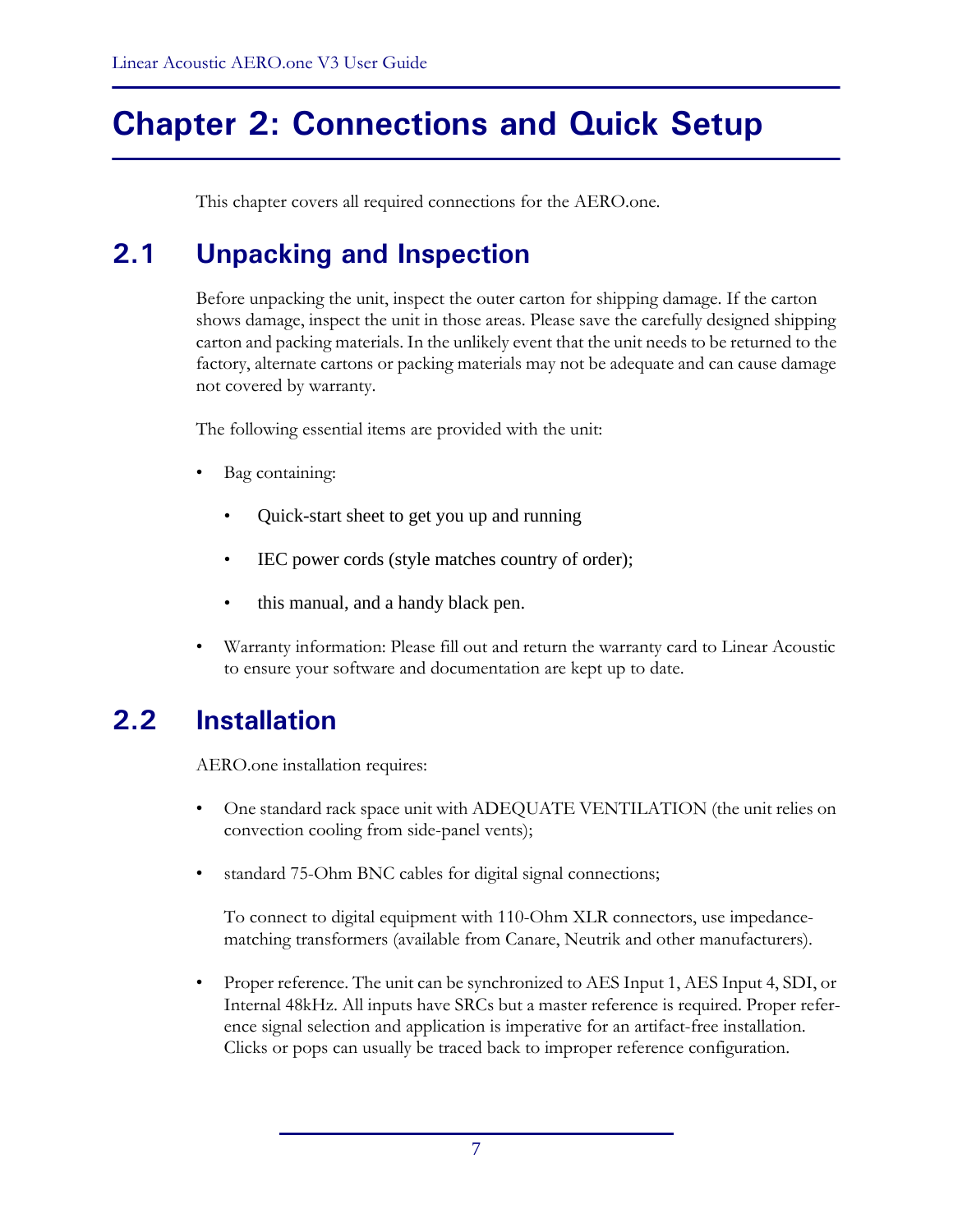# **2.3 Rear Panel**

The rear panel of the AERO.one contains its electrical I/O.

### **2.3.1 Connection Ports**

All of the connections for AERO.one are on the rear panel and are described in detail below. See Chapter 5: *Specifications* for specific pinouts.



**Figure 2-1** Rear Panel

- **Metadata I/O:** RS-485 connection accepts the metadata output of any Dolby equipment (DP572, DP570, etc...) or any Dolby-compatible metadata source. Used to control upmixing and other functions.
- **SDI Input/SDI Output:** Option allows for de-embedding and re-embedding any of the 16 available channels in an applied HD or SD-SDI signal. VANC metadata extraction per SMPTE 2020 methods A and B is also supported.
- **GPI/O:** Connect dry contact closures here to control upmixing and EAS on/off. Note that GPI functions require held closures for the duration of the desired function. Status of upmixing will be reflected on the corresponding GPO pin.
- **ETHERNET:** Used for firmware upgrades.
- **Main Audio Input**: Connect the 48kHz PCM signals to these inputs. The input channels are arranged as follows:  $1/2 =$  Left front/Right front,  $3/4 =$  Center/LFE,  $5/6 =$ Left surround/Right surround, 7/8=Seondary +2 or Local program audio.
- **Enc. A Bypass/EAS Input:** Bypass input for Dolby Digital (AC-3) encoder A. Accepts output of external encoder for fail-safe operation. Also used for EAS input.
- **AES REf Input:** Apply 48kHz DARS (Digital Audio Reference Signal) here and choose AES Ref as clock source in Setup->I/O menu. Note that this is useful with some MPEG video encoders which provide an AES reference output.

*NOTE: Appropriate reference must be applied and selected for proper operation.*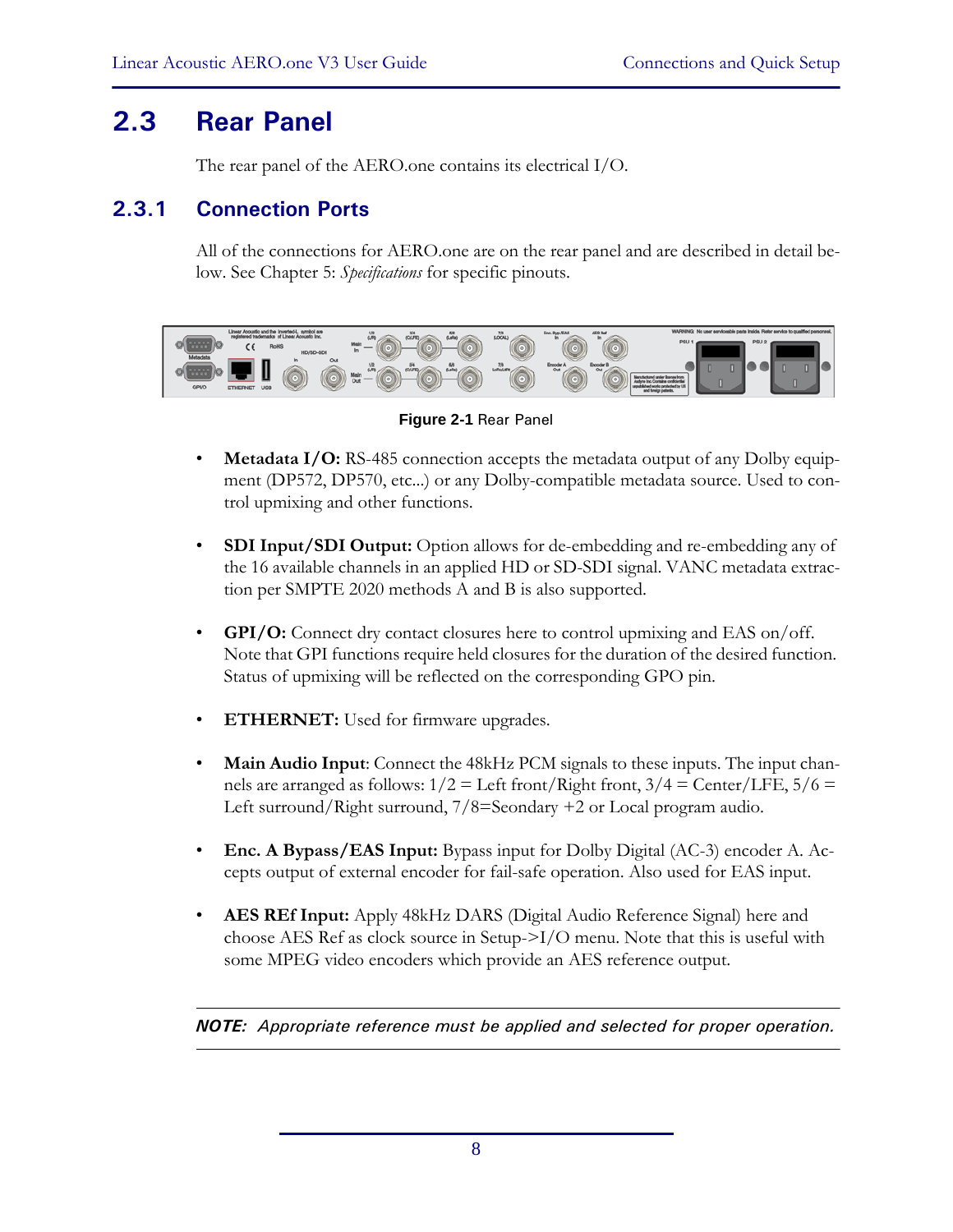- **Main Audio Outputs:** Main 48kHz processed digital audio outputs. 1/2 = Left Front/Right Front,  $3/4 =$  Center/LFE,  $5/6 =$  Left Surround/Right Surround.
- LtRt/LoRo Output: An LtRt or LoRo downmixed version of the main program is available from this output connector at all times. Main program audio is replaced with EAS (Aux) audio when commanded.
- **Encoder A Output:** AC-3 output of the 5.1 channel Dolby Digital encoder option
- **Encoder B Output:** AC-3 output of the 2.0 channel Dolby Digital encoder option

# **2.4 Quick Setup Notes**

The Linear Acoustic AERO.one is configured at the factory and is ready to go on the air after making the proper input and output connections and determining if upmixing is desired.

- Apply audio to AES Main Input  $1/2$  (or via SDI  $1/2$ )
- In Setup -> I/O menu make sure Input  $1/2 = AES \frac{1}{2}$  (or SDI  $\frac{1}{2}$ )
- Set Clock Reference = AES 1 (or SDI)
- The front panel Reference indicator should be green.
- The main menu will default to showing input and output meters, and there should be activity on some or all of the first six meters.
- Processed audio will be available on the main outputs 1-6 and a two channel downmixed version will be present on the 7/8 output.

The best way to learn the processor is to explore the different settings with audio applied and monitored. There are several factory presets to support many different tastes. Some presets may not sound much different at first, but will perform very differently depending on program content. Modern broadcast television offers the ability to process less, and even the heaviest presets in the AERO.one are moderate by comparison to what might be found in traditional NTSC audio processors.

*NOTE: For best audio quality, the AERO.one should be the only processor in line with station audio. Please make sure to remove any legacy processing that might have been installed for NTSC operation as it will impair the performance capabilities of the AERO.one. We suggest checking drawings and physical installations to make sure that this old gear is removed.*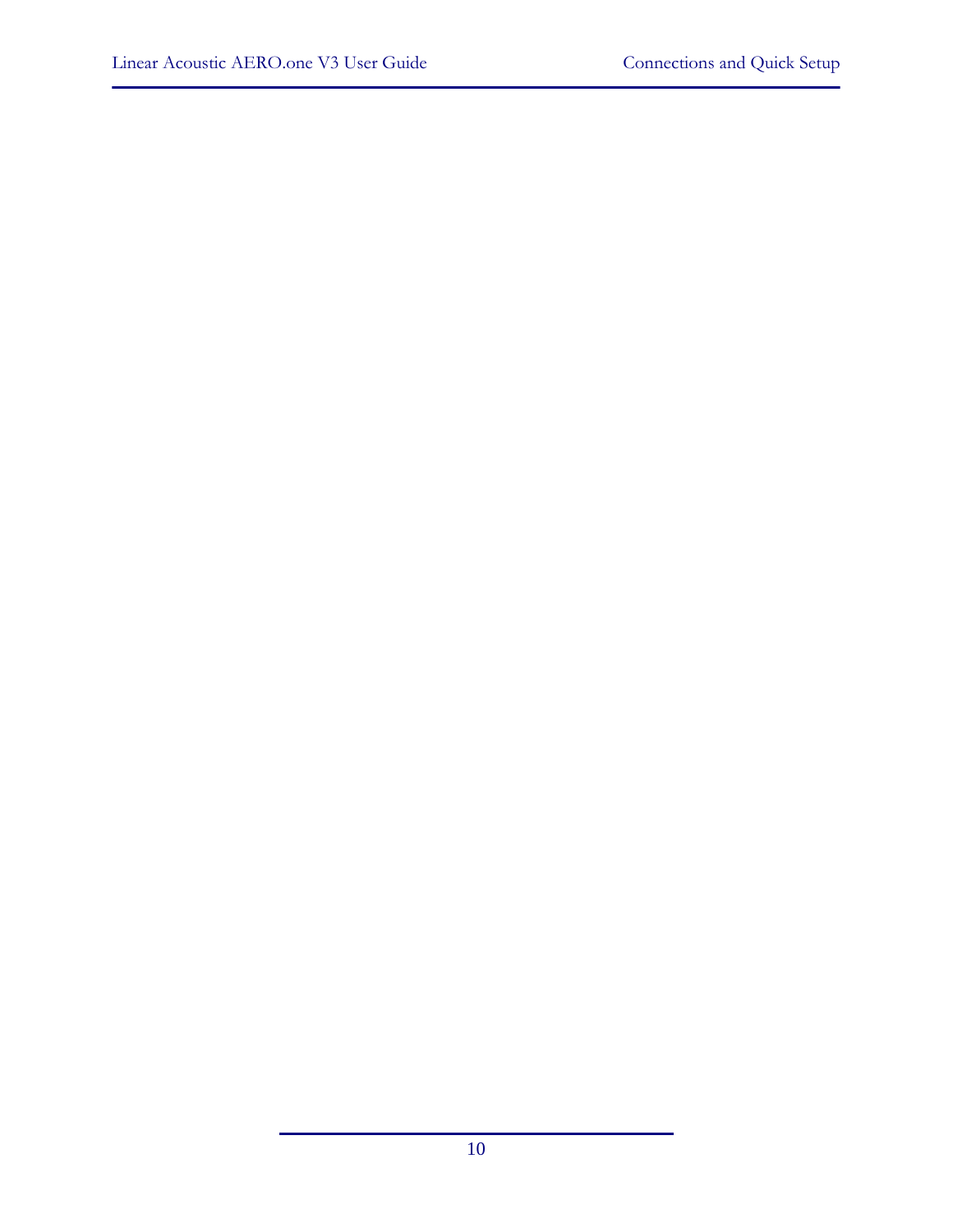# **Chapter 3: Applications**

The AERO.one is intended to be used in an emission (transmission) environment. This chapter discusses several applications, including describing how it can be used to support three common US terrestrial network configurations:

- AC-3 at 384/448 kbps (FOX, PBS)
- Baseband PCM (NBC, ABC after distribution via MPEG1 Layer 2)
- PCM/Dolby E within HD-SDI (CBS)

Additional information is provided that explores the challenges and requirements of audio metadata and how it can impact local television station audio setup. Specific descriptions for configuring local Dolby Digital (AC-3) encoders are also provided.

Although each environment has unique requirements, they are also very similar. The figures below show how the AERO.one can be integrated within each of the environments. First however, a general application diagram is shown below to illustrate how the unit might be applied. Facilities will differ, but the overall signal flow will be indicative of how the unit can be installed.

There are a few common feature that might be useful. For example, EAS audio can be applied to the AERO.one via a dedicated AES or SDI input. A stereo and matrix surroundcompatible LoRo or LtRt signal is also generated from the main audio program and provided via a dedicated AES or SDI output.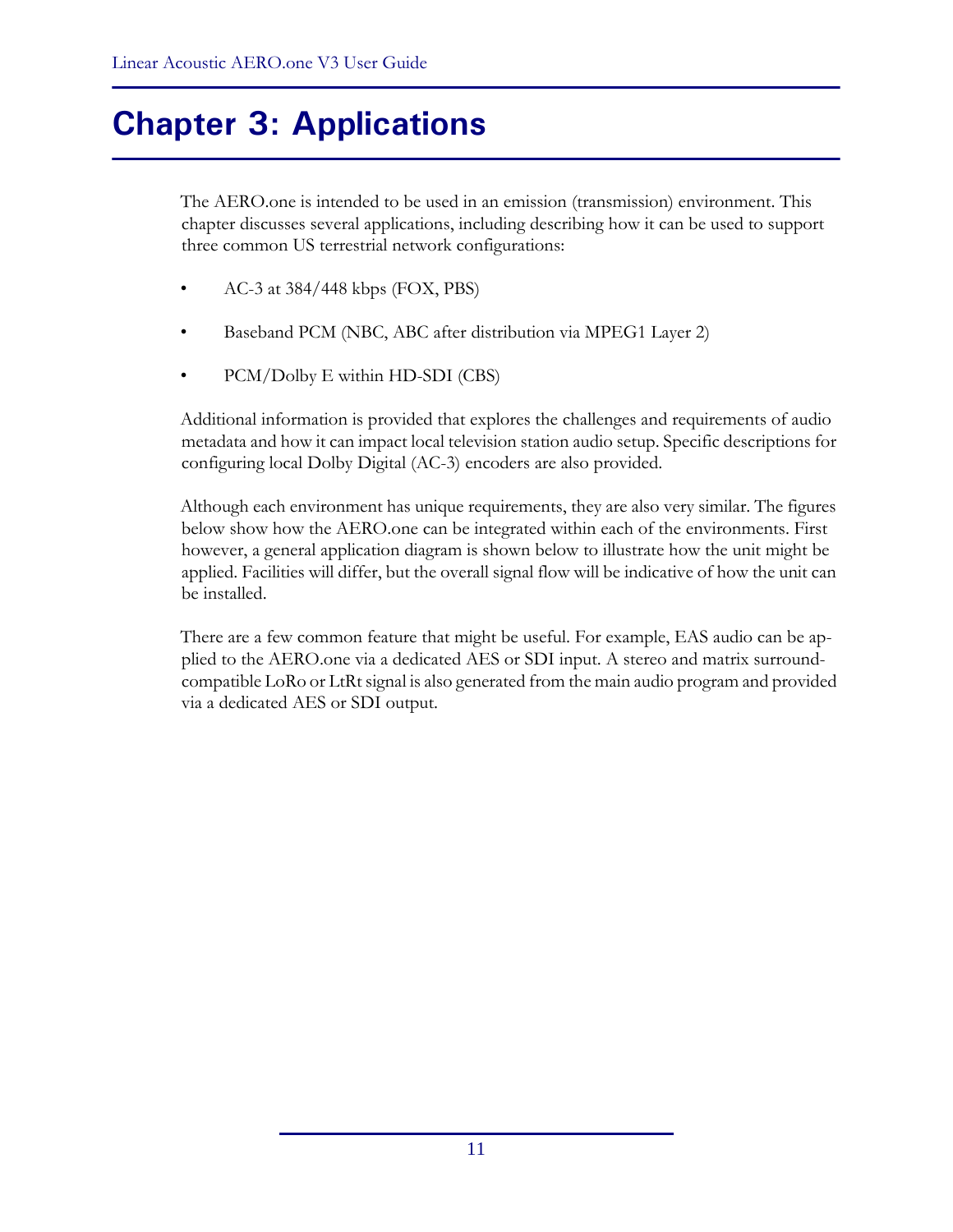

### **AERO.one Typical Local Station Installation**

**Figure 3-1** AERO.one general application

**-5.1 channel Dolby Digital (AC-3) encoder option Canadian Canadian Canadian Canadian Coustic**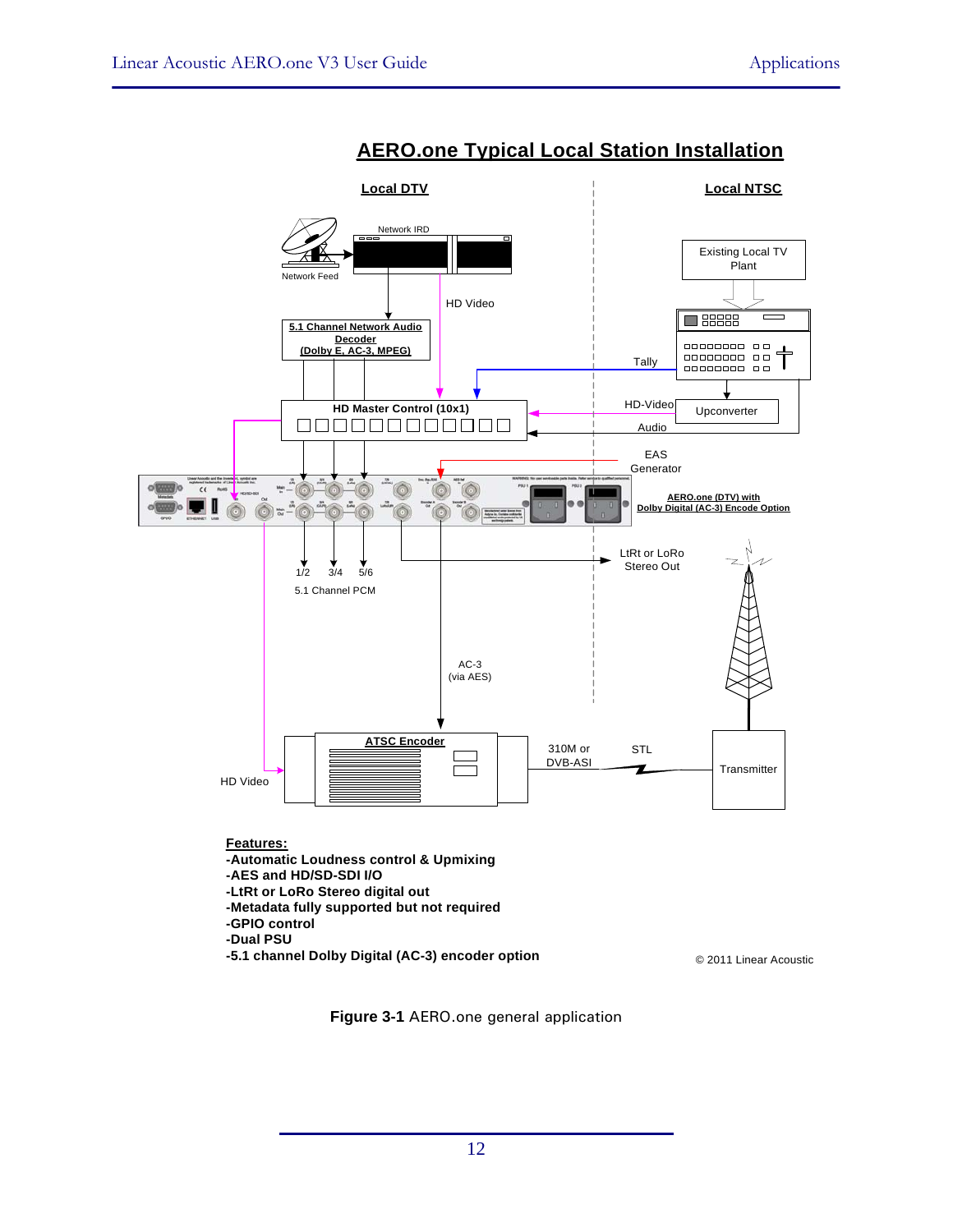# **3.1 AC-3 Distribution System**

Figure 3-1 shows how an AERO.one would be installed in a typical AC-3 distribution system that might be found at a PBS or FOX station. The Dolby Digital (AC-3) bitstream data rate is 384 or 448 kbps and is delivered within a standard 19.39 Mbps ATSC transport stream. This allows a local station to use a commonly available transport stream splicer to insert locally generated digital television video and audio streams. Alternately, a station could decode the network audio and video, insert local programming, then re-encode the audio and video for transmission to consumers (resulting in potentially detrimental side effects on the audio due to the loss of metadata).

As there is no way to deliver the professional audio metadata in this scenario, it is simply ignored and default values are set in the Dolby Digital encoder for audio coding mode, Dialogue Level (dialnorm), and Line and RF Mode DRC presets. The audio is then processed by the AERO.one so that it matches these metadata defaults. See section 3.3 below for a description of exactly how to set these parameters.

A built-in Dolby manufactured Dolby Digital (AC-3) encoder will be available as an option for the AERO.one in the near future. This option will simplify the wiring and configuration necessary when using an external encoder. It also adds the reliability of a redundant power supply and the flexibility of HD and SD-SDI I/O. Please contact your salesperson or the factory for availability.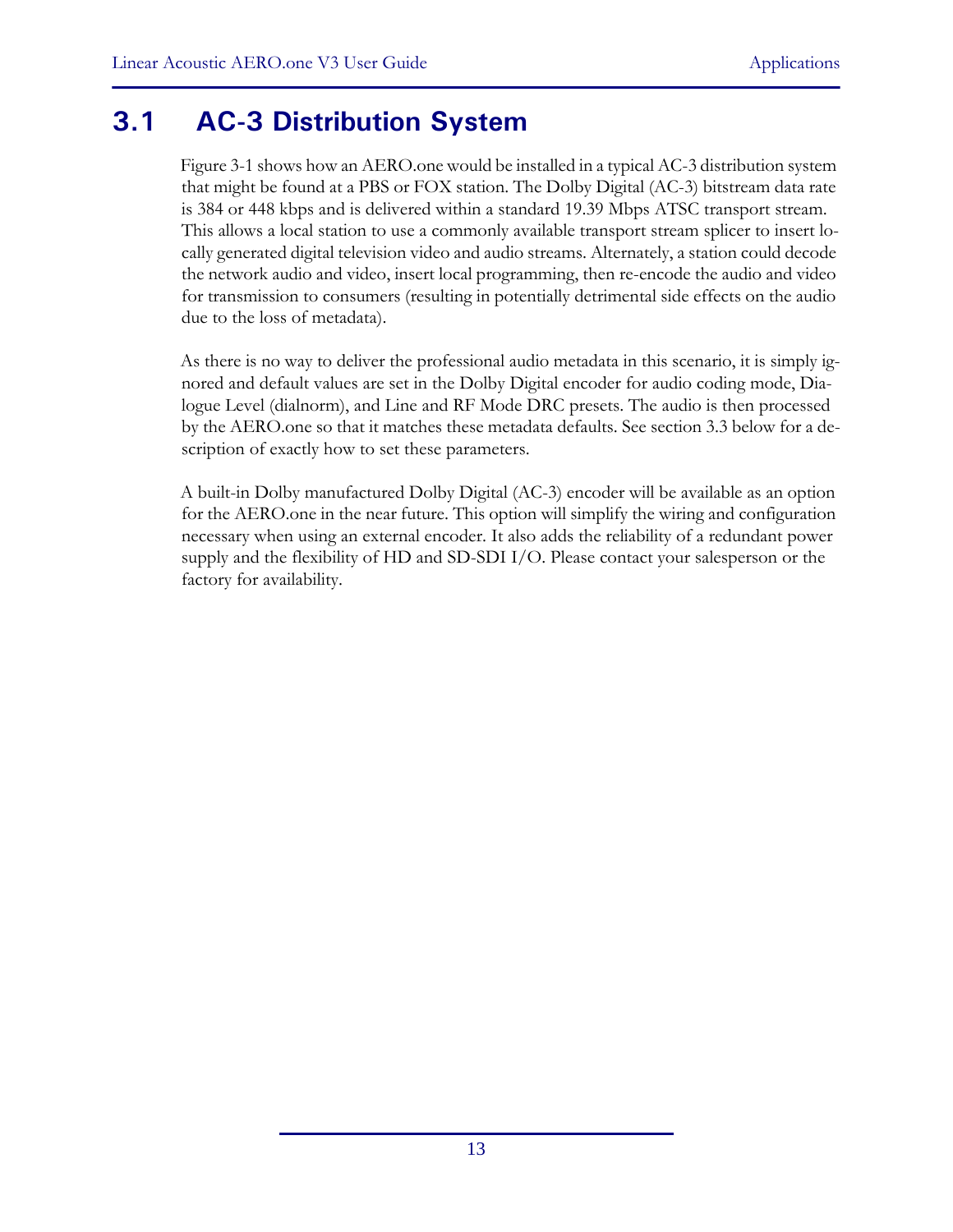

**Figure 3-2** AERO.one within a typical AC-3 distribution system (FOX, PBS)

# **3.2 PCM Distribution System**

Figure 3-2 shows how an AERO.one would be installed in a typical PCM distribution system. Note that audio coding will very likely be part of the satellite distribution gear. In the case of NBC, MPEG 1 Layer 2 is built in to the satellite encoder at the network side, and into the IRD (Integrated Receiver Decoder) units at each affiliate station. The system accepts PCM prior to distribution and produces PCM after reception, so it is considered a PCM distribution system.

Note that metadata is carried via the Data B channel of the IRD in the case of NBC. It is standard audio metadata and can be applied to the AERO.one directly as shown.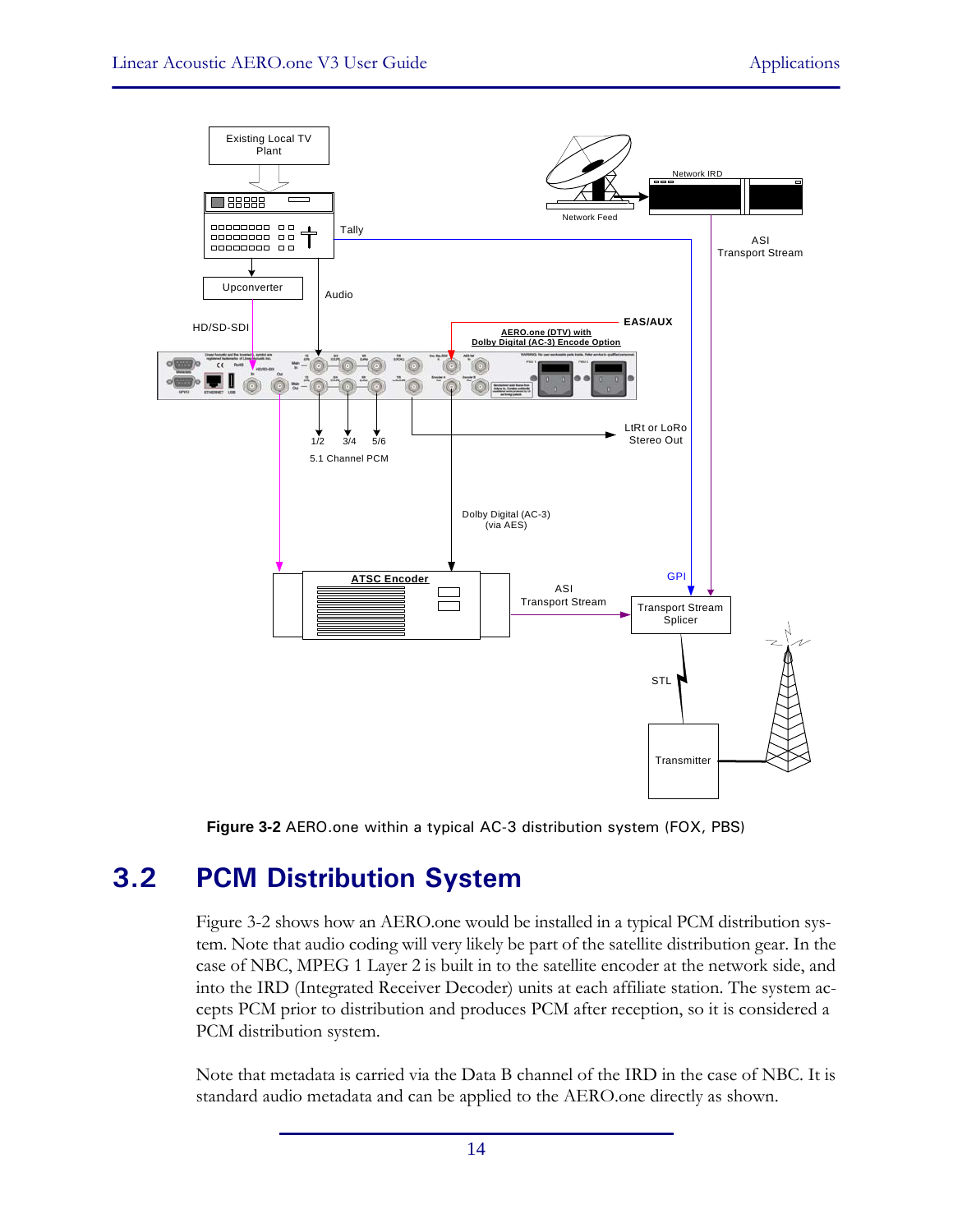

**Figure 3-3** AERO.one in a typical baseband PCM system (i.e. ABC, NBC).

A built-in Dolby manufactured Dolby Digital (AC-3) encoder will be available as an option for the AERO.one in the near future. This option will simplify the wiring and configuration necessary when using an external encoder. It also adds the reliability of a redundant power supply and the flexibility of HD and SD-SDI I/O. Please contact your salesperson or the factory for availability.

*NOTE: Exact IRD used may provide SDI-only connectivity and may not require frame synchronization. The AERO.one can be used in either scenario.*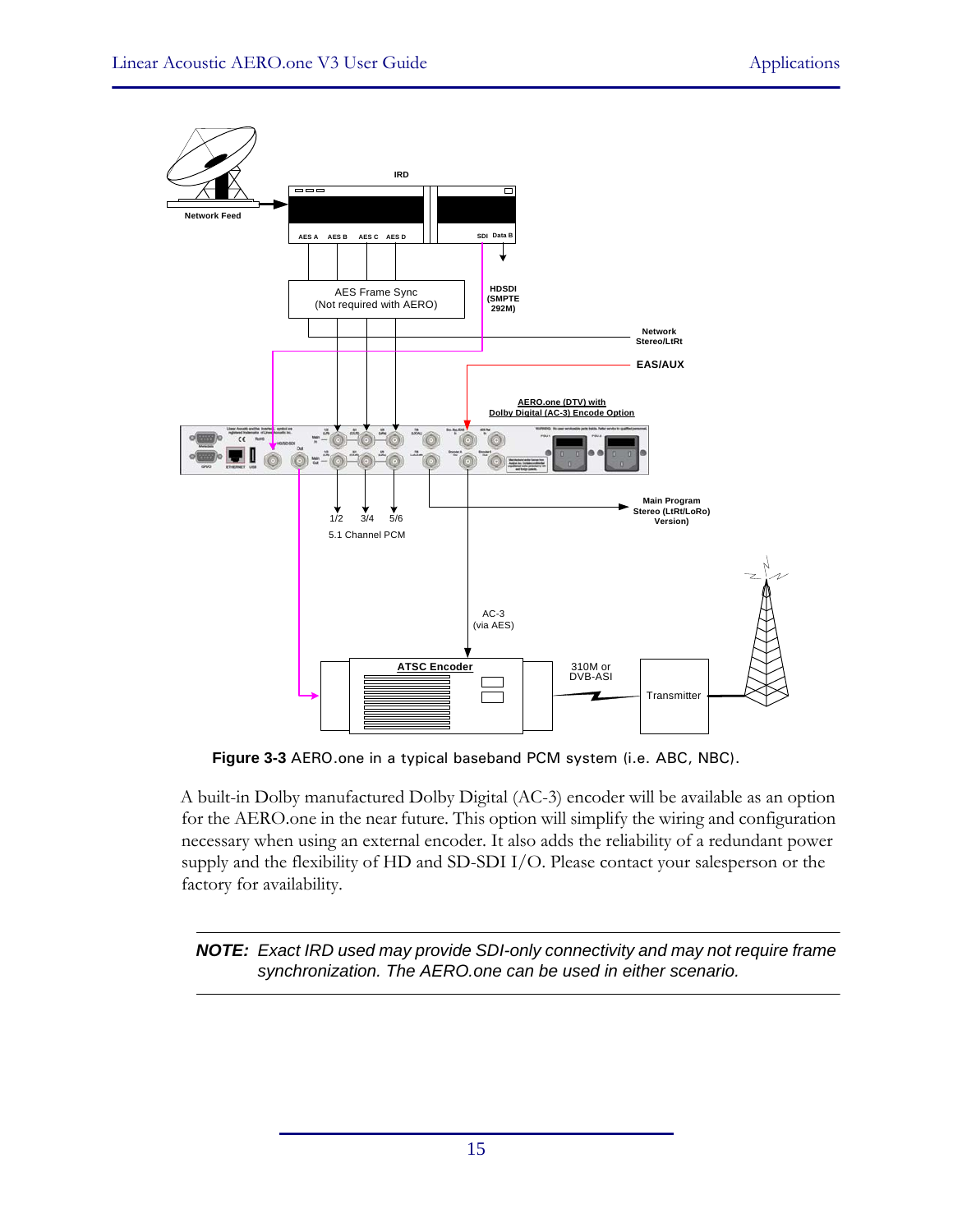# **3.3 HD-SDI Distribution System**

Figure 3-3 shows how an AERO.one would be installed in a typical HD-SDI environment, similar to that in use by the CBS and CW networks. In this case, audio and metadata are decoded and then embedded into an HD-SDI signal which can then be routed and switched through the plant and finally applied to the AEROMAX unit. Audio and metadata are de-embedded, processed, and Dolby Digital (AC-3) encoded for transmission.



**Figure 3-4** AERO.one in a typical HD/SD-SDI environment (CBS and others)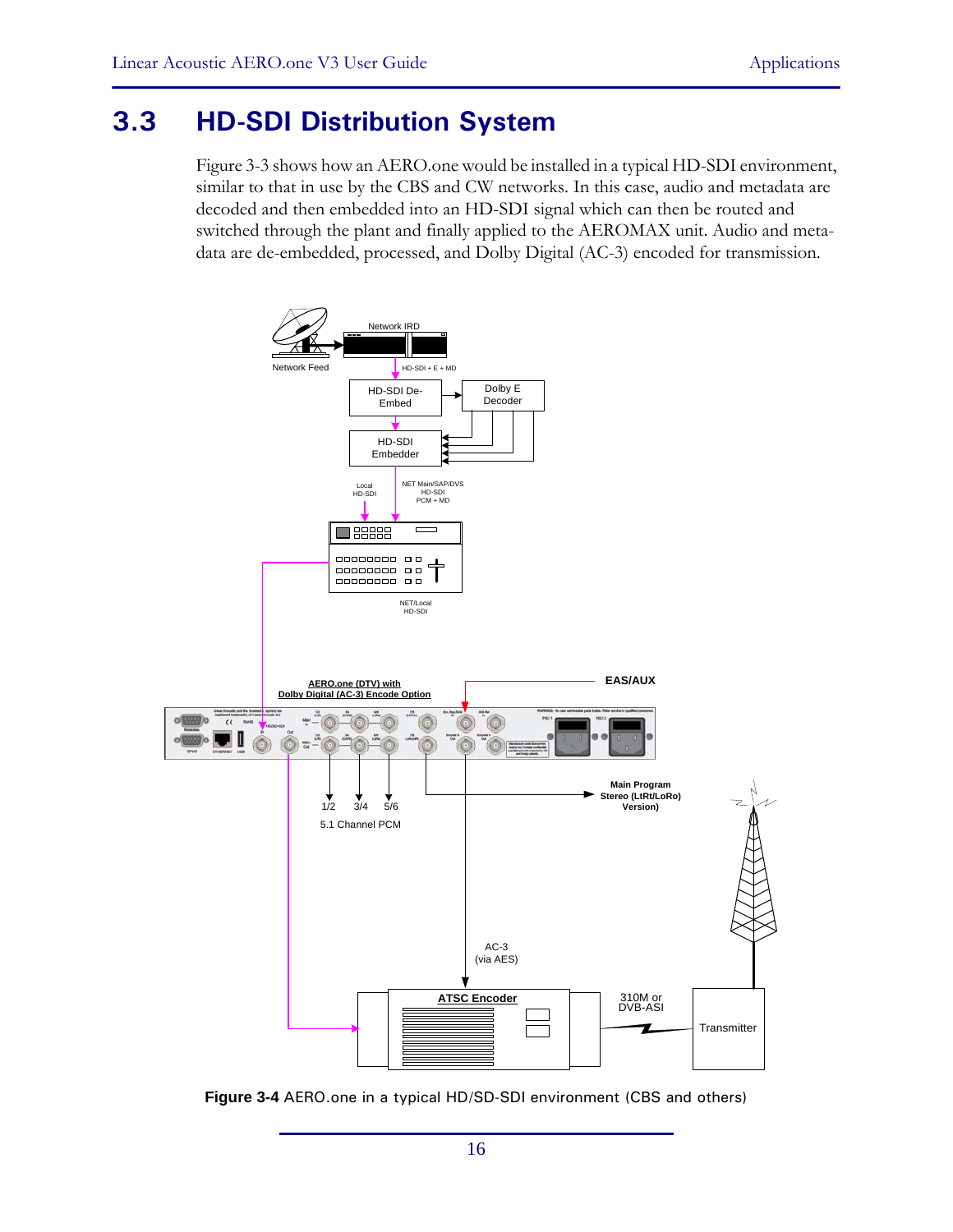All three scenarios show how simply the AERO.one integrates into a television plant.

Additional features to support SAP and DVS or alternate channels of audio are present in the AERO.air (5.1) version of the product. Please contact your salesperson or the factory for more information.

# **3.4 Audio Metadata**

Audio metadata, or data that describes the audio data, is used in the AC-3 system to represent important parameters such as the number of channels that have been encoded (audio coding mode or acmod), the loudness of the program with respect to dialogue (dialogue level or dialnorm), and dynamic range control (Line Mode and RF Mode DRC presets). Applied to an AERO.one, audio metadata can be used to control functions such as when to apply upmixing and eventually guide processing preset selection. Use of an AERO.one with metadata can also protect stations from metadata failure.

# **3.5 Dolby Digital Encoder Setup (external metadata)**

In environments where the television network is providing reliable metadata to affiliate stations and the stations are able to access it, the AERO.one can work in tandem with this data to ensure audio of the highest reliability and consistency. When installing an AERO.one, network audio metadata should be connected only to the AERO.one.

By analyzing the incoming metadata, features such as upmixing can be automatically invoked when appropriate. The AERO.one is also capable of detecting metadata failure and responding appropriately. For example, if metadata were to fail during a 5.1 channel program, upmixing should not be invoked, nor should an AC-3 encoder be switched to 2/0 stereo mode, and both of these situations are prevented.

As the dynamic range, and hence the average loudness of the programming is being controlled by the AERO.one, metadata such as dialnorm and DRC presets should be set to fixed values. Suggestions are to set dialnorm to -24 and select Film Standard for both the Line Mode and RF Mode DRC presets. In this manner, the AERO.one will automatically pre-adjust the audio to match these settings.

# **3.6 Dolby Digital Encoder Setup (local metadata)**

To use the AERO.one with a Dolby Digital encoder in an environment without external metadata, such as the type that might be delivered by a network, three critical values must be set in the AC-3 encoder:

• **Audio Coding Mode**: sets the number of channels to encode. Format is Front Channels/Rear Channels: 3/2 is for 5 channel, 2/0 is for stereo. LFE is enabled or disabled elsewhere to create 3/2L for 5.1.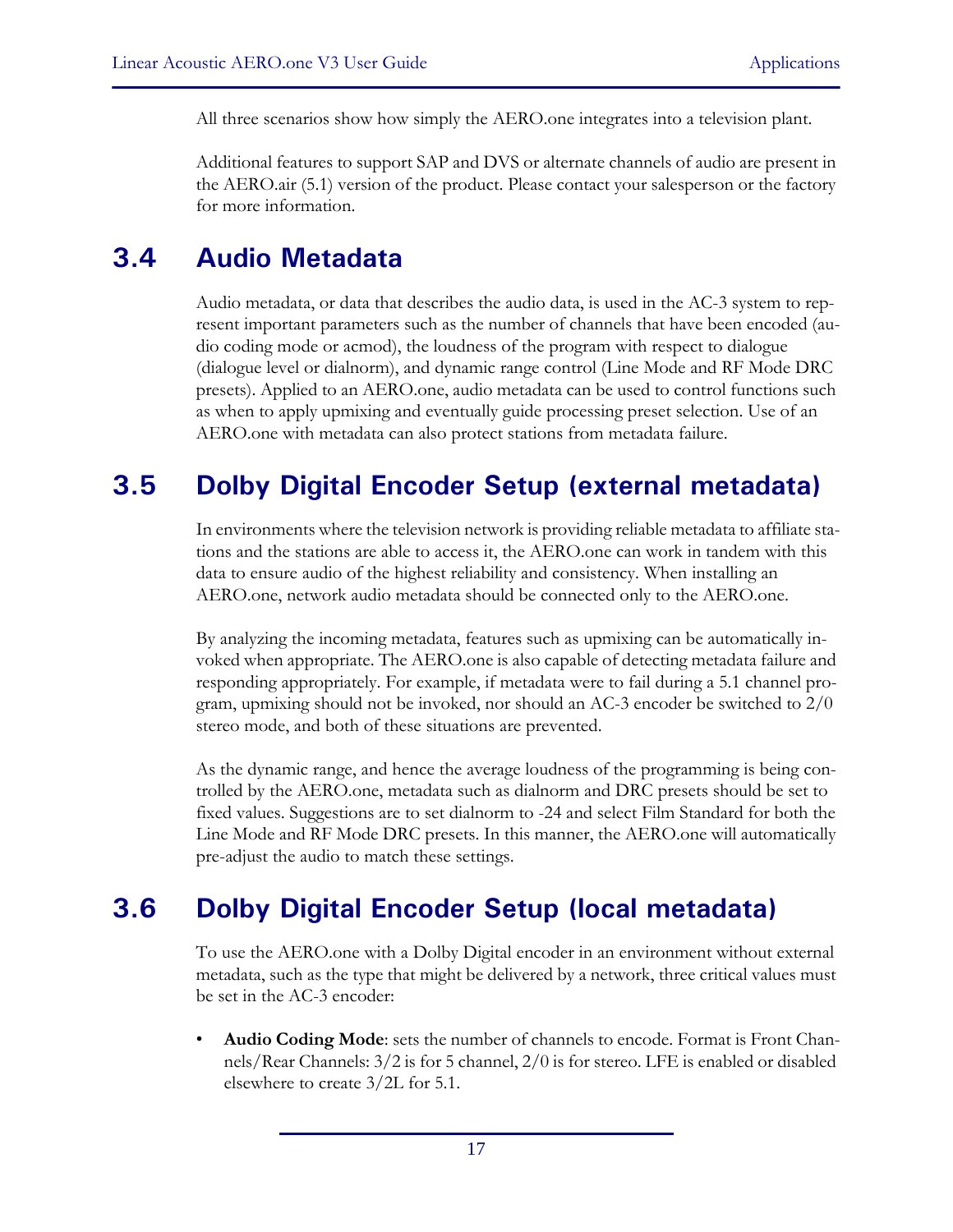- **Dialogue Level**: sets the dialogue loudness anchor (also known as *dialnorm*). Values vary between -31 and -1 and are correctly set with an ITU loudness meter such as a Linear Acoustic LAMBDA or LQ-1000 or equivalent.
- **DRC**: built-in dynamic range control system (also known as Line Mode (*dynrng)* and RF Mode (*compr*), driven by presets such as "Film Standard".

Note that as they are intimately connected, you must set the dialogue level properly in order for the DRC (dynamic range control) system to perform as intended.

### **3.6.1 Audio Coding Mode**

Also known as *acmod*, this value is shown, for example as 3/2L. This means three front channels, two rear channels, and LFE (i.e. the channel that feeds the sub woofer). Without metadata, it should be set to  $3/2$  and the LFE turned on so that the upmixing included with the AERO.one can be relied upon to keep all programming in 5.1 channel surround sound.

### **3.6.2 Dialogue Level**

Properly setting the Dialogue Level parameter ensures that the dialogue volume heard by the consumer (or average level in programs without dialogue) is consistent between programs. Contrary to popular belief, there is no one "correct" value for unprocessed audio. As the value indicates the average dialogue loudness of a program and different programs will very likely have different loudness, they will also then have different dialogue level values. Correct values are found by measuring each program.

This section assumes no metadata is available and that the AERO.one is relied upon to match levels between programs. Only in this scenario is it then appropriate to set a single dialogue level value on the AC-3 encoder as the AERO.one is doing the job of matching each program to a single loudness value.

To set Dialogue Level:

- **1.** Ideally, using either a Linear Acoustic LAMBDA or LQ-1000, or a Dolby LM100 will make this very easy because it displays the actual metadata from the encoded stream and the measured dialnorm value in real time, and the encoder can be quickly adjusted via its front panel.
- **2.** Note that as long as the dialnorm metadata value and the measured audio match on average, setup is correct regardless of the actual final value of dialnorm. By "on average" we mean that over time the values should match more than they do not match, and some movement is OK (these are the good dynamics of the program making it through). The only audio that will produce a non-varying result is test tone (or horrendously over-aggressive processing) best to avoid both.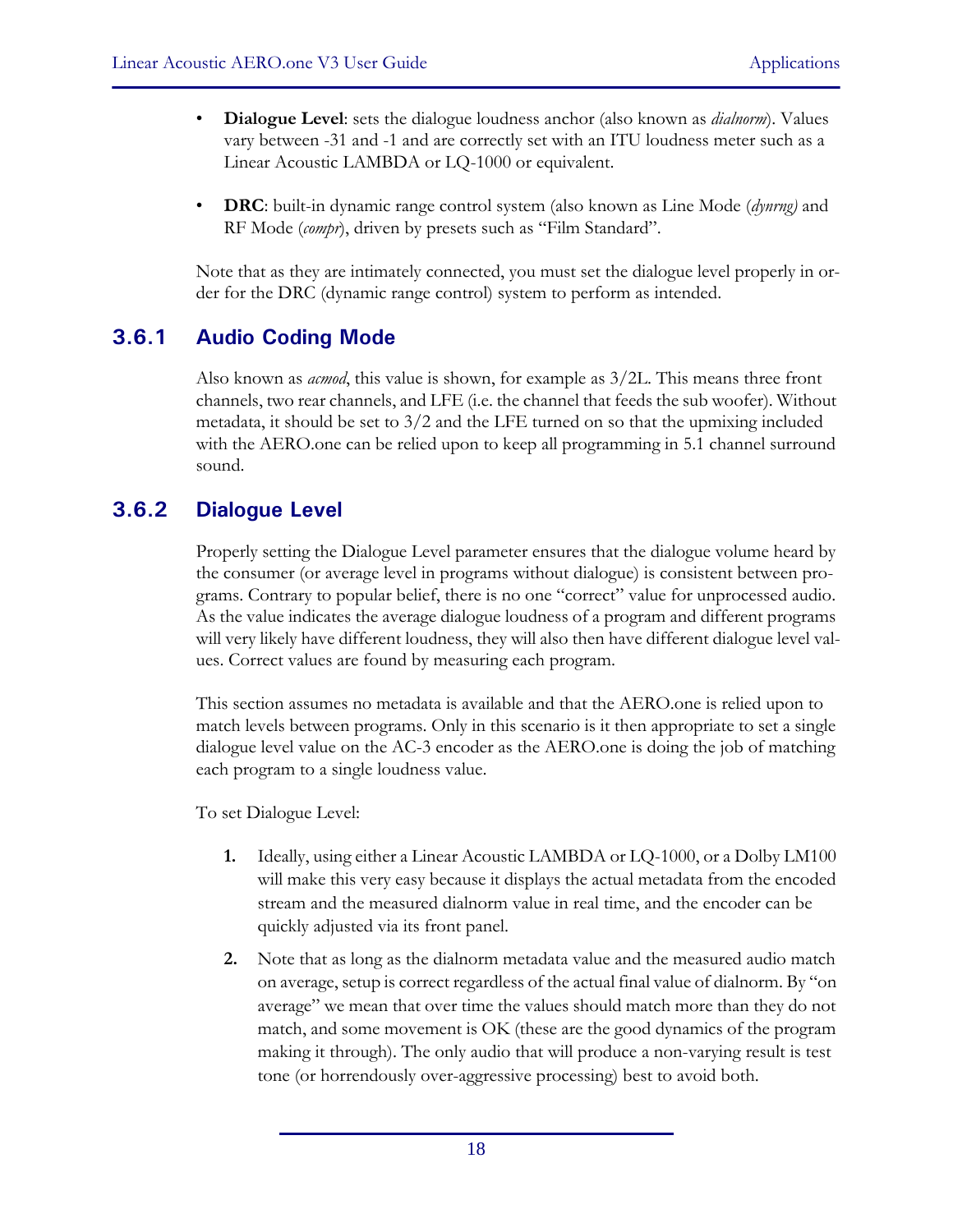## **3.6.3 Dynamic Range Control**

Dynamic range control profiles can be selected in the Dolby Digital (AC-3) encoder.

#### *NOTE: Dialogue Level must be set correctly for the DRC profiles to operate correctly.*

When using an AERO.one preset such as TV 5B Gen or Light (Television 5-Band General or Light), we suggest using is the Film Standard or Film Light DRC profile in the Dolby Digital encoder for both Line Mode and RF Mode. This allows consumers to restore some of the dynamic range. The AERO.one will still react to badly mismatched loudness levels, but will do so in combination with the DRC profile in the Dolby Digital encoder.

We strongly recommend using the minimum degree of dynamic range processing required. TV 5B Gen should provide more than enough pre-processing, and TV 5B Light might be better suited for some material. In this way, the system can balance between permanent changes to the input audio and metadata-based changes generated by the internal Dolby Digital (AC-3) encoder. Of course for proper operation this method requires programming that has been correctly produced.

### **AC-3 Encoder Metadata Value List**

Specific audio metadata parameters that should be set in the AC-3 encoder are:

- Data rate: 384kbps minimum, 448kbps preferred for 5.1 channels
- Dialogue Level: -24 (with the AERO.one in TV 5B Gen)
- Channel Mode (acmod): 3/2L
- Line Mode Profile: Film Standard or Film Light
- RF Mode Profile: Film Standard or Film Light

Other parameters are set to default values and will be adjustable in the future.

### **General Dolby Digital (AC-3) Encoder Setup**

Note that when feeding video encoders such as those from Tandberg, an AES reference signal is supplied *by the video encoder* specifically for feeding back to the AC-3 encoder. If the encoder requires this, as the Tandberg models do, it must be used. It seems that this special reference signal is derived from a 27MHz clock that is internal to the video encoder that may or may not be referenced to the plant. Failure to use this reference may cause PTS values to drift when observed on a transport stream monitor, and can cause audible glitches when buffer over or underflow results.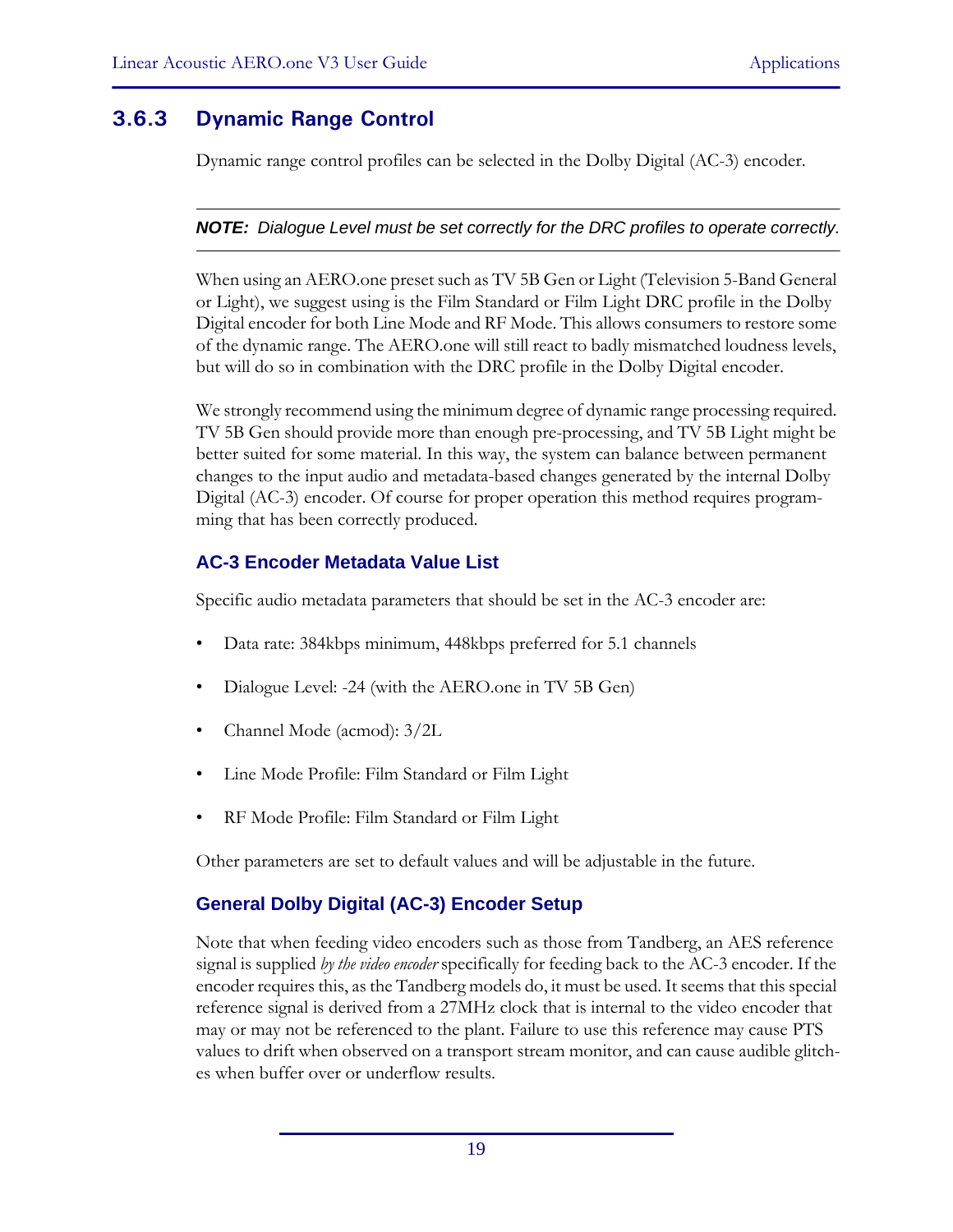### **3.6.4 Audience Measurement Systems**

Audience measurement systems such as the ones available from Nielsen (via Norpak) perform their functions by inserting a watermark into the audio signal. Careful testing by Nielsen and Linear Acoustic has shown that the watermark signal is not disturbed by any of the AERO factory presets or upmixing, and that locating the processor before or after the watermarking equipment has no impact on audience measurement reliability.

In order to minimize any chance of audibly unmasking the watermarking signal, Linear Acoustic and Nielsen recommend that where possible, watermarking equipment be installed *after* any audio processing equipment. However, audible unmasking is highly unlikely with standard presets. This arrangement is not possible when the Dolby Digital (AC-3) encoder is included in the processor, and so the watermarking equipment must be installed prior to the AERO unit. This is completely acceptable and in use by many stations.

### **3.6.5 Emergency Alert Systems (EAS)**

As EAS systems rely on passing data modulated as audio through the audio channels of a broadcast facility, it is important to ensure that the path is capable of preserving this modulation. Ideally, EAS systems should be inserted after audio processing equipment and this is how the EAS Input of the AERO.one unit is configured. Main audio is muted and externally supplied EAS programming is inserted into the Left and Right output channels post processing.

As shown below, EAS mode is active when the top menu shows "EAS" to the left of the last two input meters. When not in EAS mode, this area will be blank, although the input meters will still show activity of applied audio.



**Figure 3-5** Main Menu showing EAS mode active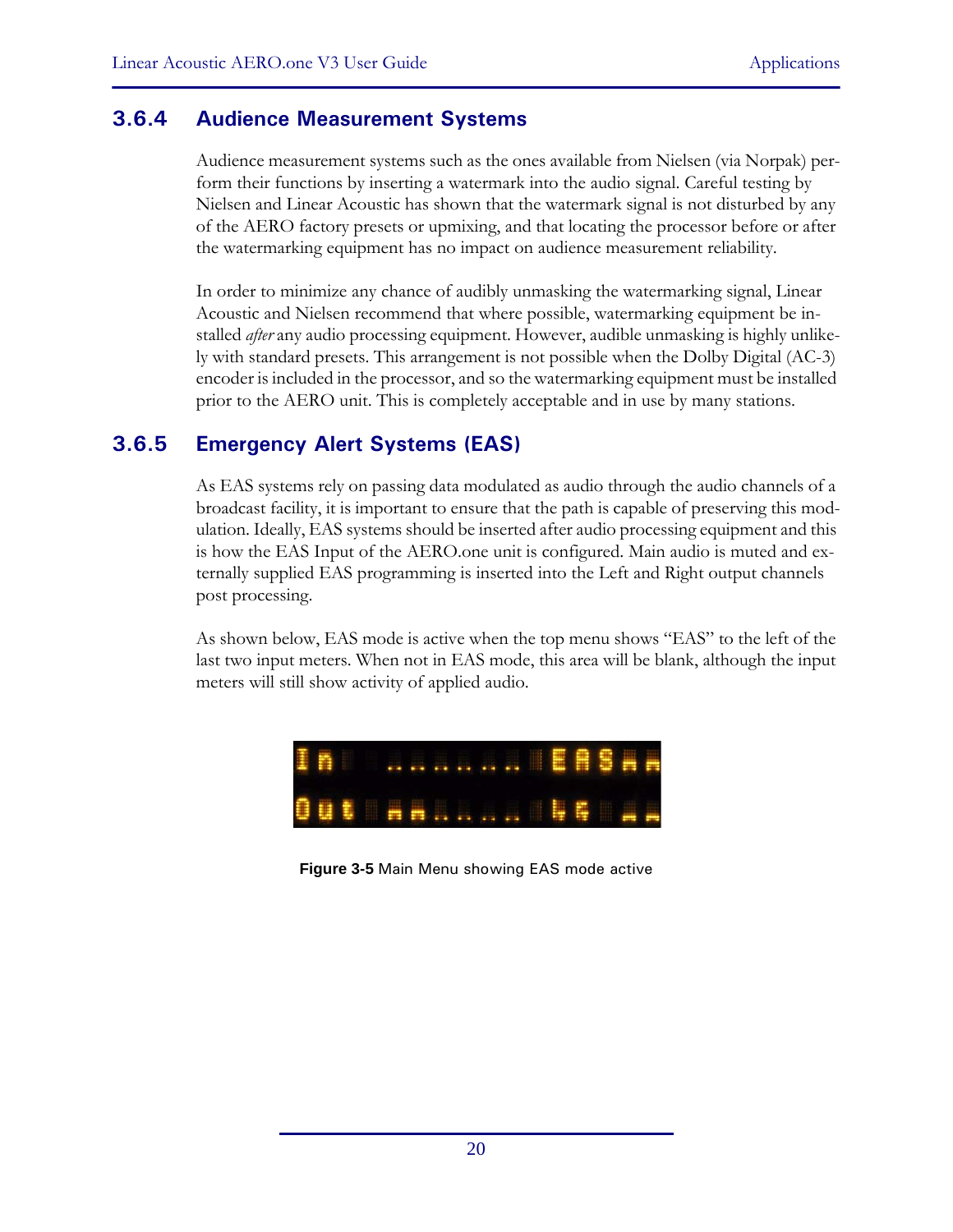# **Chapter 4: Detailed Operation**

This chapter discusses in detail the structure of the Linear Acoustic AERO.one, how to use the front panel interface to access the menus, accessing and saving factory and user processing presets, and GPI and Metadata setup.

Most of it is rather obvious, and a bit of experimentation will quickly make you comfortable navigating through the submenus. If in doubt, use the Left Arrow to back out towards the Main menu. The menus and submenus are structured to access more complex functionality as you go deeper into the hierarchy. See page the end of this chapter for a menu tree.

# **4.1 Main Menu (Signal Status Meters)**

#### **Audio I/O Meters**

Shows the main audio I/O for the unit, plus the status of EAS functionality. Signal presence meters for each audio channel applied to the processing engines are followed by outputs from the processing and downmix engines. The left display shows audio present on the 1/2 input, 1/2 output, and the LtRt output. The right display shows EAS audio active and replacing the main audio, present on the 1/2 out and LtRt out.



#### **Figure 4-1** Main Audio I/O Meters

#### **Audio Input and Output Meters**

The next two menus show output and upmixing status with channel labels. Note that upmixing is indicated as "D" (for Disabled), "U" for Upmix on, lower case "u" for controlled by GPI but not activated. This menu can also show when Upmix is set to Auto, and the same indications apply.



**Figure 4-2** Audio signal presence and upmix indication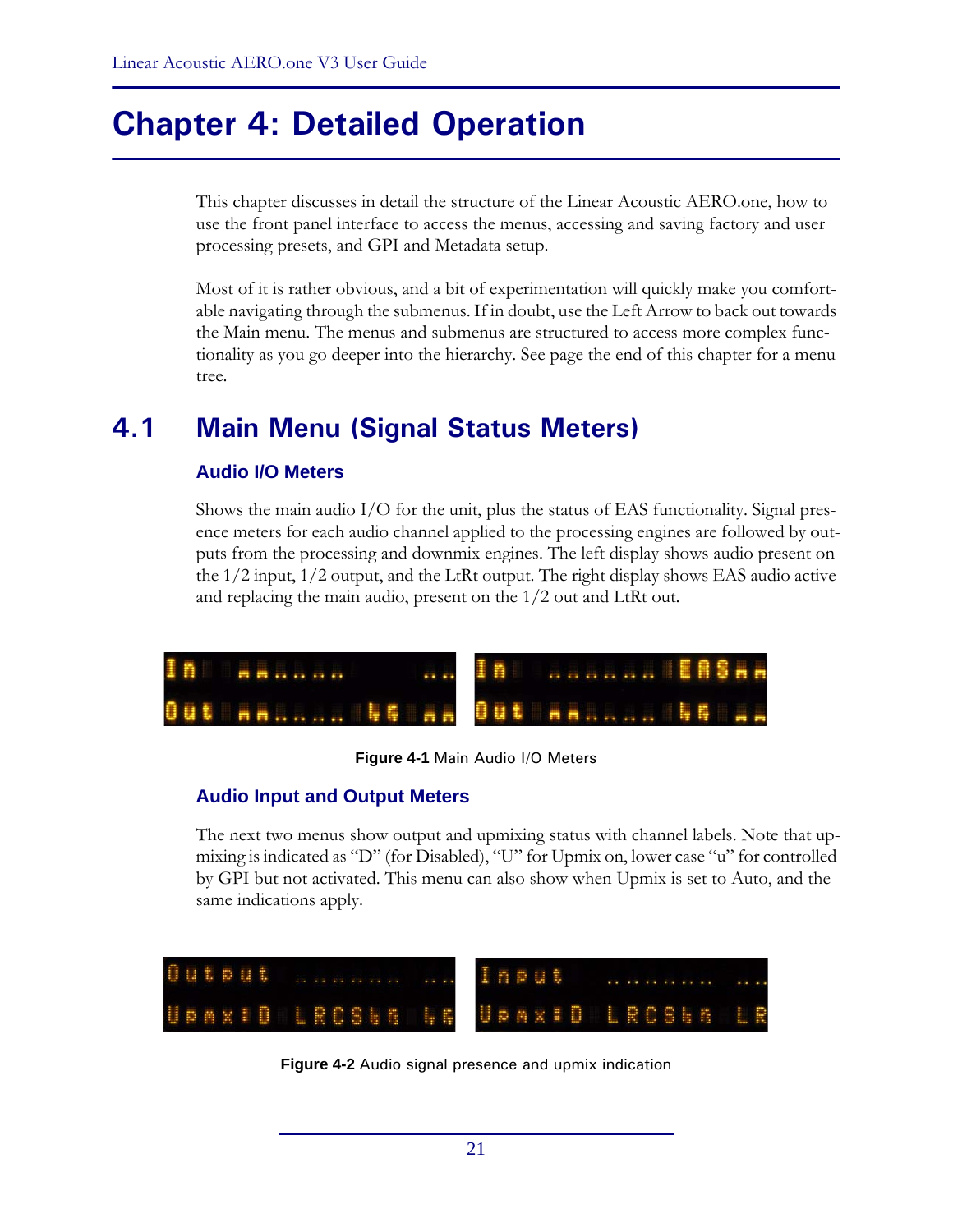#### **AGC Meters**

Show the gain reduction status of the Input AGC and the Multiband AGC. More downward meter excursion indicates lower gain (more gain reduction). The center dot in each of the AGC bands shows 0dB at the center of the AGC range.

|  | 8661 |  |  |         | . |  |  |
|--|------|--|--|---------|---|--|--|
|  |      |  |  | N 12845 |   |  |  |



### **GPI Status Display**

Shows the current status of each of the four GP Inputs, plus the active preset. The left screen below shows GPI 1 set for EAS. A lower case "e" indicates that EAS is selected but the GPI is not active. The right screen below shows an upper case "E" indicating that EAS mode is active.



**Figure 4-4** GPI Status Screens

### **Metadata Status (Pgm 1-8)**

Shows the status of applied metadata signal (485 or VANC). The Program Config is shown along with the audio coding mode (acmod) and dialnorm for each of the possible eight programs.



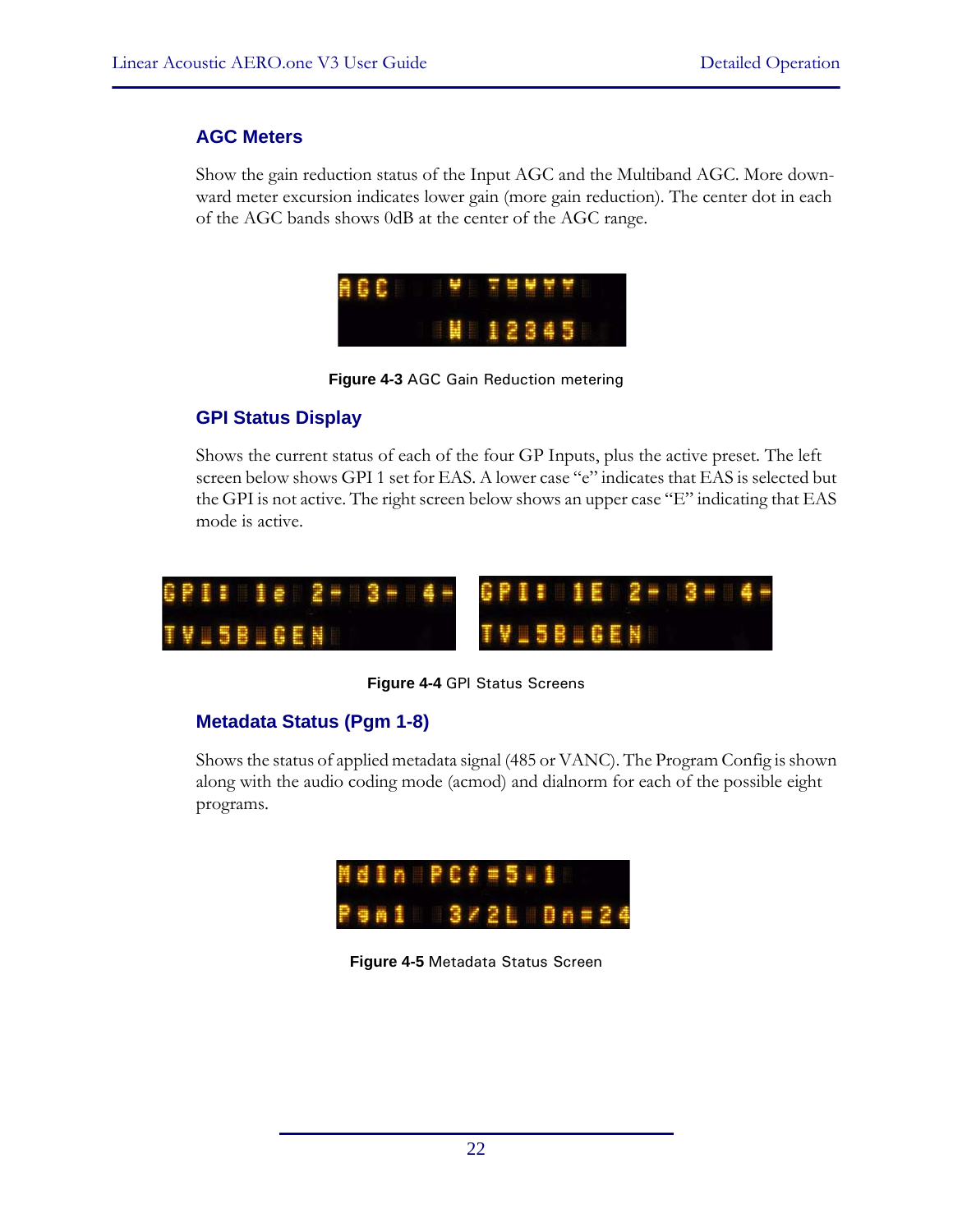# **4.2 Statistics Menu**

Provides details about software, firmware and DSP versions, DSP communications status, as well as listing any installed options. This menu also shows the presence for each of the AES pairs, 1-8.

- **Firmware Version:** 5100.04.05
- **Device Options:** SDI
- **App Uptime:** Shows time running in d:hh:mm:ss
- **Ref Chg:** Counts the number of times the system reference has changed since reboot or reset
- **DSP 1 Version:** V1.5.0
- **DSP 1 TX Errors:** Shows transmission errors between micro and DSP1.
- **DSP 1 Rx Errors:** Shows receive errors between micro and DSP
- **DSP 2 Version:** V2.6.0
- **DSP 2 TX Errors:** Shows transmission errors between micro and DSP1.
- **DSP 2 Rx Errors:** Shows receive errors between micro and DSP
- **AES In Detect:** Shows presence of AES carrier on any of the 8 pairs (only four pairs are currently used to support 8 audio channels). See below for a picture of the screen



**Figure 4-6** AES presence detect for applied pairs (1-4 are used)

# **4.3 Setup Menu**

Entering the Setup menu gives access to **Presets/Processing adjustment**, **I/O settings**, **Communication** settings and **System** settings. With the exception of Presets/Processing menu which is described in detail in Chapter 7, all other settings will be described below.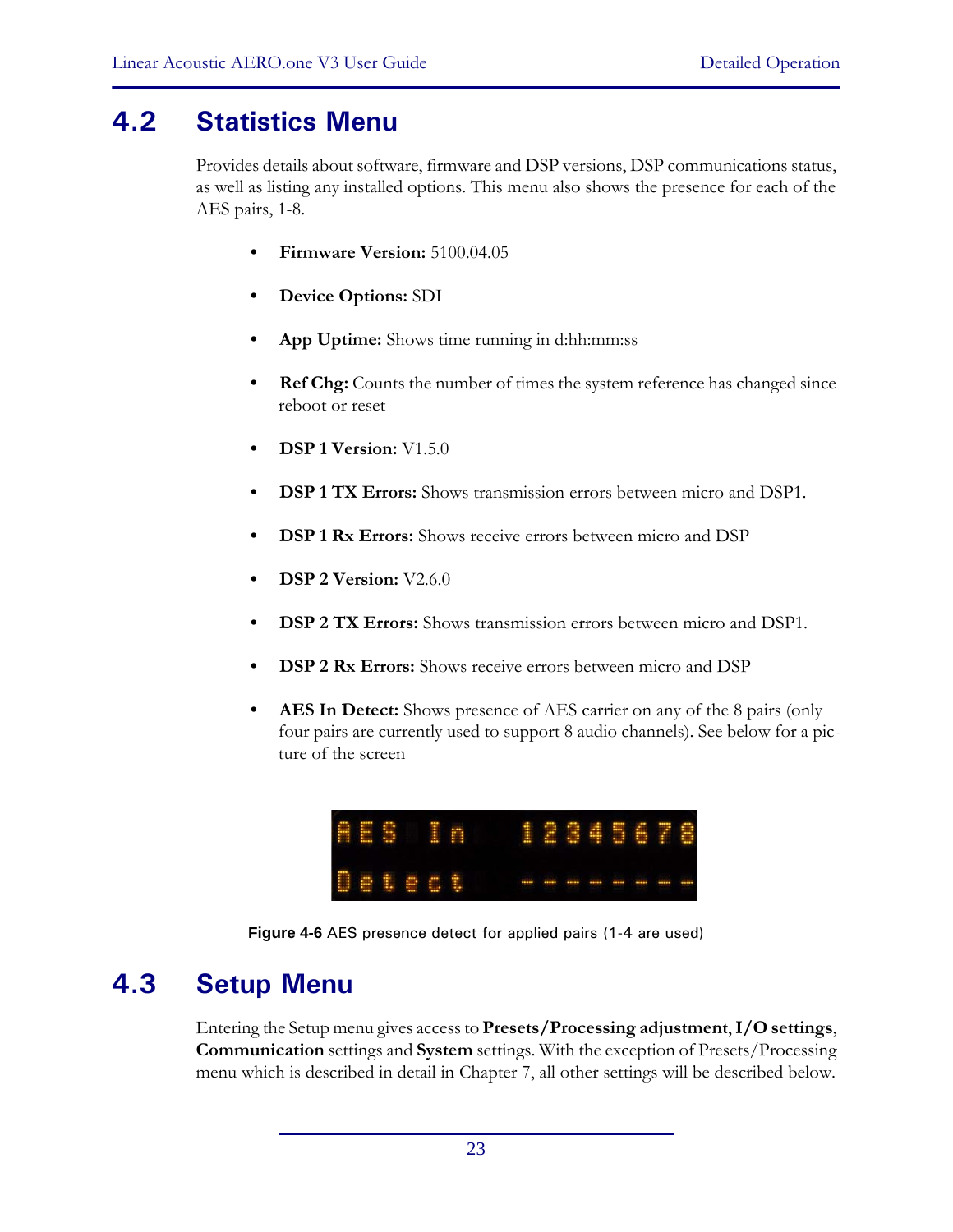# **4.4 Presets - See Chapter 5**

# **4.5 I/O Menu**

The I/O menu is where the input and output audio, control, and metadata signals are selected to interface with the loudness control and upmixing engines.

### **4.5.1 Master Bypass**

Enabled de-energizes the audio, metadata, and SDI relays for a hard bypass.

### **4.5.2 GPI Control (Flashing "g")**

When enabled the unit is under GPI control and most changes are not allowed. This will be indicated in the menus by a lower-case flashing "g" in the left corner of the display.

### **4.5.3 GPI Function (GPI 1-4)**

Selects the function of each GPI input. Selections are:

- **None:** No function for this GPI (as the name would lead you to believe)
- **Pri Preset:** GPI selects the preset defined by GPI Preset (4.5.4 below) for the Primary Program (i.e. input channels 1-6).
- **Sec Preset:** GPI selects the preset defined by GPI Preset (4.5.4 below) for the Secondary or Local input channels (7/8).
- **Upmix Off/On:** Enables upmixing for Left/Right front applied to Main In 1.
- **Upmix On/Off:** Reverse polarity of above.
- **Upmix Off/Auto:** Enables AutoMAX automatic upmixing to be enabled (see below for a description of AutoMAX).
- **Upmix Auto/Off:** Reverse polarity of above.
- **Full EAS Off/On:** 9/10 EAS replaces primary and secondary programs.
- **Pri EAS Off/On:** 9/10 EAS replaces primary program.
- **Sec EAS Off/On:**  $9/10$  EAS replaces secondary program.
- Encod In Off/On: Enables Transcoder input (option).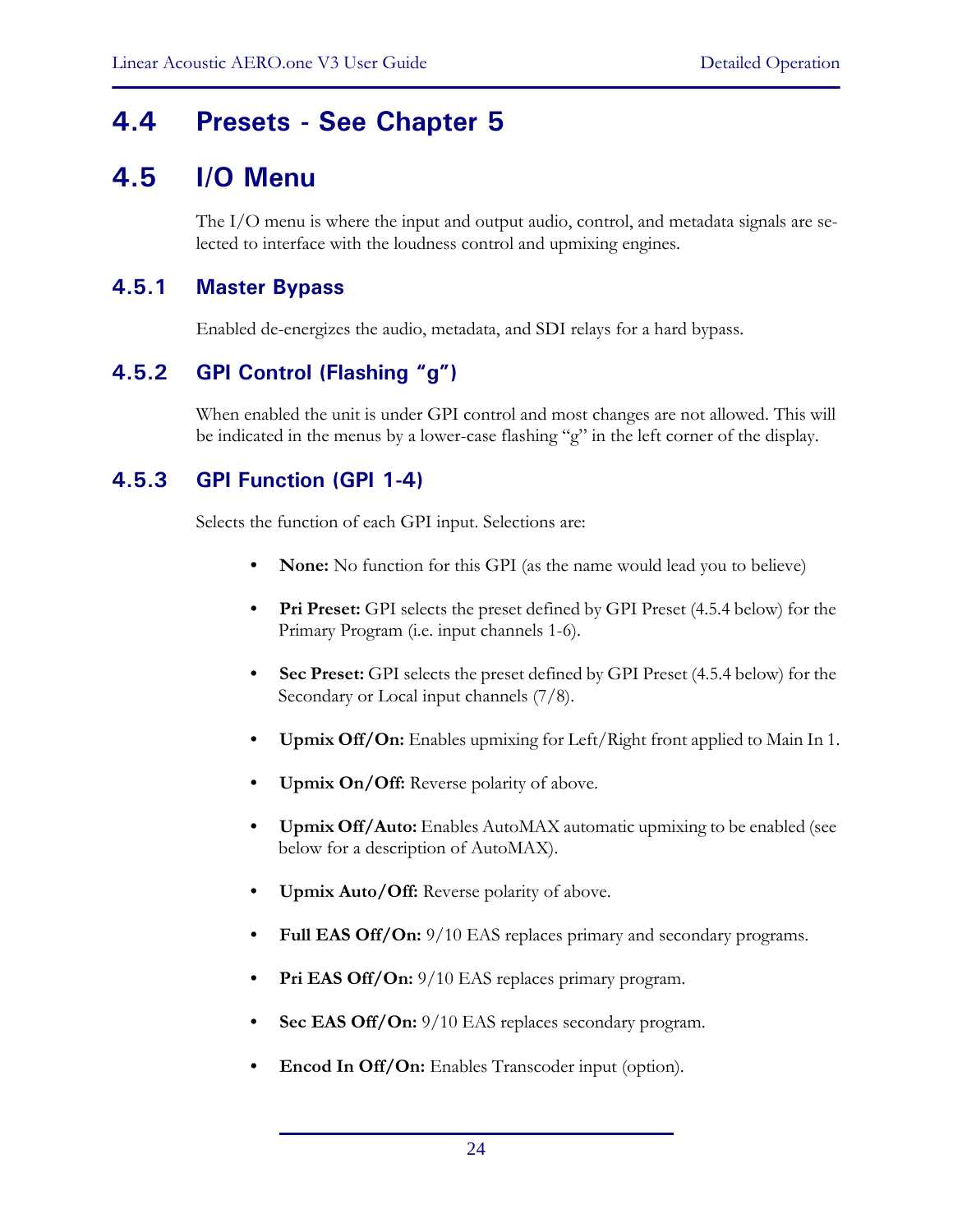- **Encod In On/Off:** Reverse polarity of above.
- **DMX -> 7/8 Off/On:** Sends downmix of main program audio to 7/8 output.
- DMX -> 7/8 On/Off: Reverse polarity of above.
- **Local Off/Replace:** Replaces main program audio with audio from Secondary program on 7/8 input. This audio has its own processing core (Secondary Preset) and its own upmixer, both of which can be set the same or differently than the Main program. There is no auto mode as the Local input can only be two channels.
- **Local Replace/Off:** Reverse polarity of above. Note that selecting this will engage Local audio until a contact closure is applied to stop it.

### **4.5.4 GPI Preset (GPI 1-4)**

Defines which of the stored presets a GPI will recall. Any of the sixteen stored presets are available for selection.

### **4.5.5 Upmixing**

Upmixing is the process whereby two channel audio can be transformed into 5.1 channels of audio resulting in a pleasing and engaging manner. Dialogue remains centered, and music and effects are present in the front and rear channel in proportion to their original phase and magnitude. Original production values are maintained and the chances of downstream re-processing (by consumer gear) are virtually eliminated.

The industry standard Linear Acoustic  $UPMAX^{\circledR}$  algorithm is incorporated in the AERO.one. This allows for realistic 5.1 channel audio to be created from normal stereo or LtRt inputs. Two channel mono can also be accommodated in an audibly pleasing manner.

Critically, the UPMAX algorithm is also fully downmix compatible. Many viewers are presented with Dolby<sup>®</sup> Digital (AC-3) encoded audio that is downmixed in their set top box or receiver and they happily listen in stereo, none the wiser that more information is actually present. Upmixing systems that use phase shifting techniques can produce unacceptable results in these systems obscuring dialog and amplifying background artifacts.

### **AutoMAX-II**TM **Automatic Upmixing**

AutoMAX is a method for automatically controlling the upmixing function of the AERO.air in situations where there is no GPI or metadata control signal available. This is accomplished by detecting if the RMS signal level in the Center or Surround channels crosses an adjustable threshold. If no signal form these channels crosses the threshold, the upmixer is set to "Auto" mode where the Left Front and Right Front channels are upmixed and the resulting upmixed signal is combined with the discrete Center, LFE, and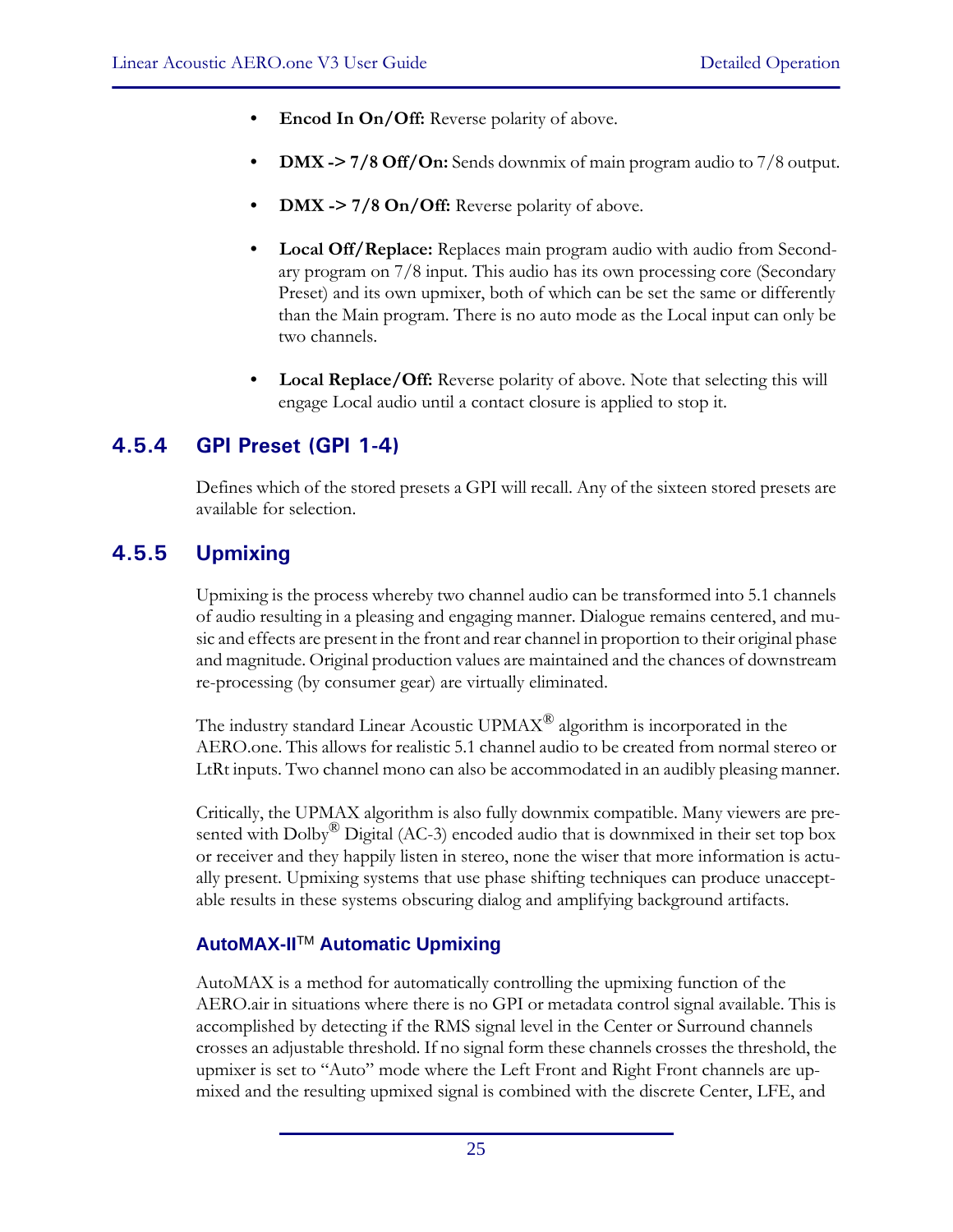Surround channels.

If signals in any or all of the discrete Center or Surround input channels cross the threshold, the Auto upmixing process is inaudibly crossfaded to bypass, and all audio channels are then passed completely discrete with no upmixing at all.

This method absolutely prevents clipping or cutting dialogue while ensuring that two channel content remains upmixed to provide viewer expected surroundfield consistency.

## **4.5.6 Upmix Control**

Manual control of upmixer is as follows (note that if under GPI control, a flashing "g" will be displayed and no adjustments will be permitted):

- **Set On Now:** Enables upmixing for Left/Right front applied to Main In 1/2.
- **Set Off Now:** Disables upmixing
- **Auto:** Enables auto detection mode for upmixing, see below for details

### **4.5.7 Upmixing Setup**

There are very few controls required for setup of the upmixer:

- **Center Width:** controls how much of center channel output of the upmixer is spread back into the Left and Right channel Main Outputs of the unit; The Default is 33% to prevent two channel mono material from being reproduced as stark center channel only audio, and to prevent center channel build-up with music content.
- **LCR Sum to LFE:** Creates a downmix compatible low pass filtered bass enhancement signal to feed the LFE channel.
- **LCR Sum Level:** Sets the level of the created bass enhancement signal sent to the LFE output. Default is 12%.
- **Upmix Dsc Thresh:** Sets the threshold for the AutoMAX-II algorithm to decide that the input audio is not 5.1. Audio present in the Center, Left Surround, or Right surround channels above this threshold will trigger the auto upmixer to start upmixing the LfRf (channels 1/2) audio. Default is -75dB.
- **Upmix to Discr:** Sets the crossfade speed for disabling the upmixer and returning to discrete. As there is no loss of any audio, speed can be set to taste without fear. Default is Medium and which is fast enough for all content we have tested.
- **Discr to Upmix:** Sets the crossfade speed for enabling the upmixer. Since upmixing needs to be enabled faster than it needs to be disabled, the default setting is Quick.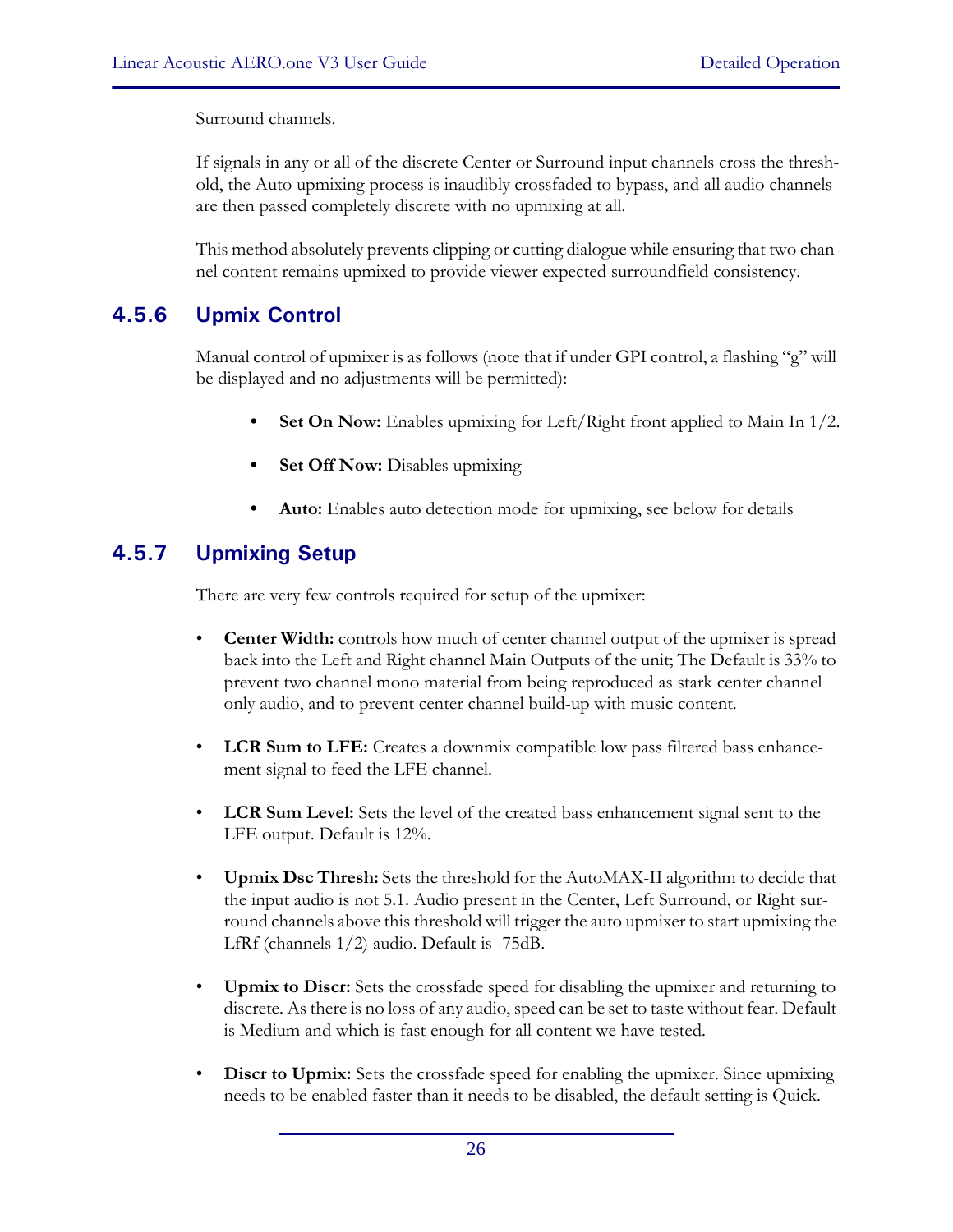*WARNING: It is always best to explicitly signal any upmixer when to upmix and when not to upmix. Typically this would be via metadata or a contact closure. The AutoMAX-II process is for situations where closures or metadata are not available.*

## **4.5.8 Local Input Settings**

- **Local Input** Manual control of Local Input
	- **Set On Now:** Main program audio is replaced by Local Input audio
	- **Set Off Now:** Main program audio is NOT replaced by Local.
- **Loc Insert Type** Controls upmixer for Local Input:
	- **Upmix:** Local audio is upmixed before replacing Main Program audio.
	- **2-Channel:** Local audio is passed as 2-channels, replacing only LfRf of Main.
- **Loc Upm Ctr Wdth** Controls Center Width of Local upmix
	- $\bullet$   $33\% =$  Default
- **Loc Upm Sur Dpth**  Controls Surround Depth of Local Upmix:
	- $100\%$  = Default
- **Loc LCR SumToLFE**  Controls LFE creation for Local upmixer
	- Enable = Default
- **Loc LCR Sum Lvl**  Controls level of LFE creation for Local upmixer
	- $12\%$  = Default

## **4.5.9 Channel 7/8 & Downmix Setup**

### **Downmix Type**

The AERO.one unit produces a full-time downmix of the main program audio on the channel 7/8 output. This downmix can be selected as stereo LoRo or surround compatible stereo LtRt. Note that due to the required phase encoding, selection of LtRt will increase the latency of the 7/8 output to 21 milliseconds.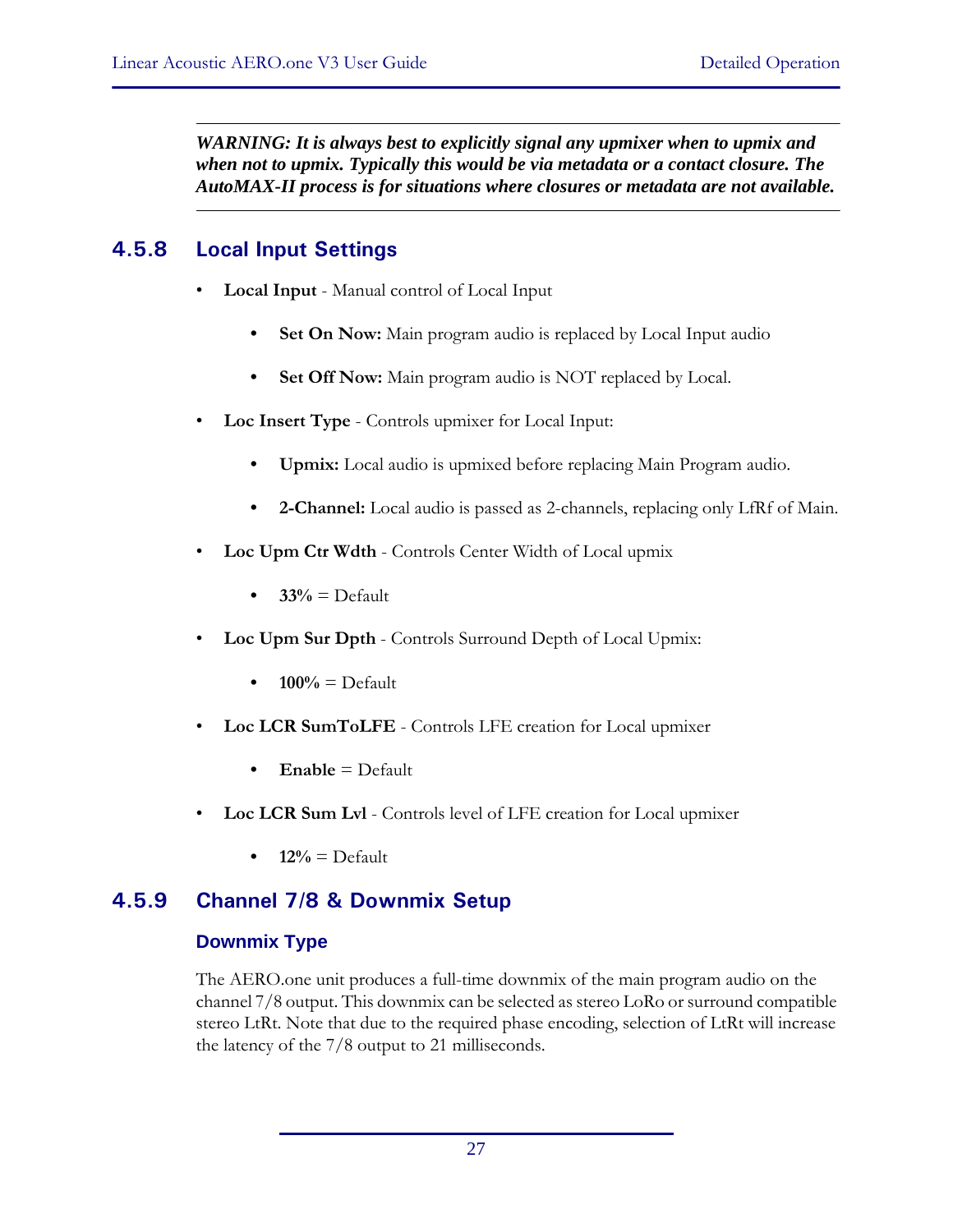### **Downmix -> 7/8**

Manual control, selects downmix of Main Program as output for 7/8. This can also be controlled by GPI, please see above.

#### **Output 7/8 Trim**

Allows output level of Main Out 7/8 to be attenuated over the range of 0dB to -18dB.

### **4.5.10 Reference Setup**

Setup Output Reference for the AERO.one. A stable, high quality, non-interrupted signal should be applied and chosen for reference. Seems silly to have to even write this, but remember this choice determines the ultimate quality of your on-air audio, possibly the stability of your multiplexer. Outputs of crash switches are not recommended.

### **Clock Src Type**

If the chosen clock source is from a stable reference, choose stable. For instances where clock reference might switch, choose Changing to minimize (but not eliminate) audio corruption. We strongly recommend using a stable reference source!

### **Clock Source (Output Reference)**

AES 1, AES 4, SDI, or Internal 48kHz can be selected as the reference for the AES audio outputs. Note that if a selection is made for a source that is not applied, the front panel Ref LED will be red, and the AERO.one will revert to internal 48kHz to maintain audio. All inputs have sample rate converters on them so asynchronous audio can be accepted as long as the reference is set correctly.

*NOTE: If SDI Embed is enabled, Clock Source will be forced to SDI for proper timing.*

## **4.5.11 Audio Input Sources (Channels 1-8)**

Selects between applied AES audio or audio de-embedded from SDI. Each of the input pairs 1/2, 3/4, 5/6, and 7/8 can be sourced from its corresponding AES input pair or any SDI pair. Default is AES.

## **4.5.12 SDI Embed**

Selects whether to enable audio re-embedding or pass the SDI signal through the AERO.one untouched. Note this does not affect de-embedding which is active at all times. See note above about Clock Reference when SDI Embed is enabled.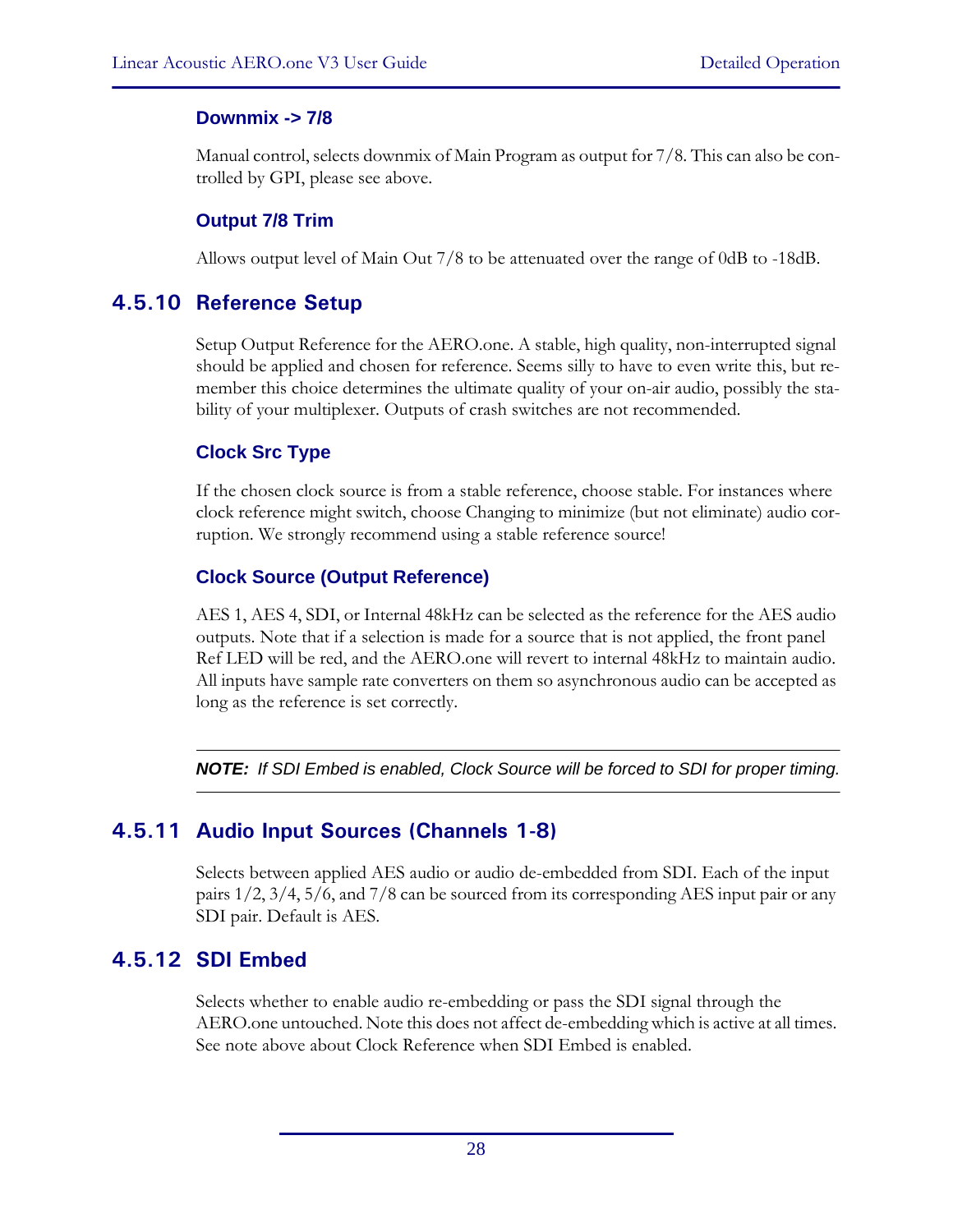### **4.5.13 SDI Out Destination (Channels 1-16)**

Selects source of audio for re-embedding into an applied SDI signal. Choices are Mute, AES (corresponding pair), and any of the SDI pairs. This menu can be used as a router or pair shuffler within SDI.

### **4.5.14 Metadata Setup**

The AERO.one has been designed to take best advantage of metadata. The incoming Dolby or Dolby-compatible metadata stream is parsed on a program-by-program basis, and the dialog loudness and audio coding mode (channel count) parameters are used to scale processing and control upmixing respectively. Setup of metadata can be accomplished in the AERO Setup  $\geq$  I/O menu.

AERO.one Metadata Setup Procedure:

- **Source: RS485/VANC** Selects between the RS-485 serial metadata input and metadata extracted from the Vertical Ancillary (VANC) of an applied HD-SDI signal. For VANC metadata there are several other settings:
	- **VANC MD is Async:** Disabled for standard VANC metadata, Enabled for CBS-style VANC metadata. Default is Disabled.
	- **VANC MD DID:** Selects the Data ID of the metadata signal in hex. SMPTE RP2020 recommends this value be set to 0x45. Currently CBS network uses 0x50 but will be changing to 0x45. Default is 0x45.
	- **VANC MD SDID:** Selects the Secondary DID of the VANC metadata signal in hex. SMPTE RP2020 recommends this value be set to 0x01 and this is the default.
	- **VANC MD Line:** Selects the video line to extract VANC metadata from. SMPTE RP2020 recommends that metadata be inserted on Line 9, but we have seen a great deal of variation, thus the default is Auto.
	- **Pri MD Pgm Sel:** Selects the source for metadata for the Primary program. Default is Pgm 1 (i.e. in a  $5.1+2$ , Pgm 1 is the 5.1).
	- **Sec MD Pgm Sel:** Selects the source for metadata for the Secondary program. Default is Pgm 2 (i.e. in a  $5.1+2$ , Pgm 2 is the 2.0).
- **MD = 2/0 Pgm Sel:** Describes which consumer metadata program will be used to control the processing. Default and most common is Pgm 1 and this is the default.
- **MD = 2/0 Function:** Describes what will be controlled when the selected metadata program has an audio coding mode (acmod) of 2/0. Selections include: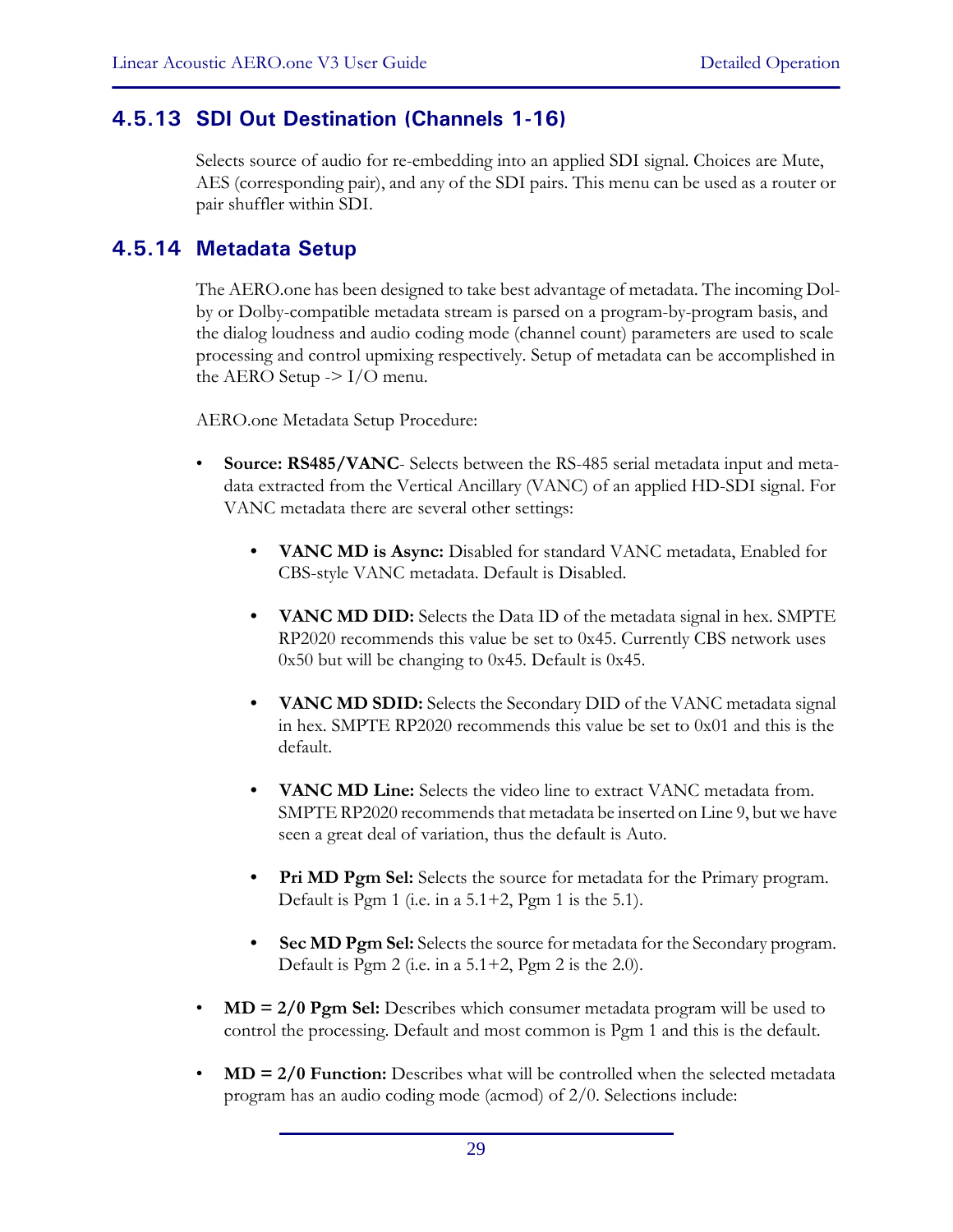- **Upmix LfRf:** Enables upmixing for Left/Right front applied to Main In 1.
- **Local Replace:** Enables Local input to replace Main Program audio.
- **Off**
- **System Dialnorm:** Specifies the "fallback" dialnorm value which will be used if metadata is not applied or if it fails. Default is -24.
- **Pri Dialnorm**  If set to yes, then the incoming dialnorm parameter is applied to the incoming Primary Program audio to scale it prior to processing. Essentially, this allows the audio to be centered in the minimum activity area of the processing. If dialnorm was set correctly upstream, then the processing will be minimal. If dialnorm does not match the audio, the AERO.one will realign it in real time. Default is Do Not Apply.
- **Sec Dialnorm**  As above, but for the Secondary or Local program audio. Default is Do Not Apply.

# **4.6 AC-3 Encoder Menu (option)**

The Dolby Digital encoder option provides two encoders, the first capable of encoding up to 5.1 channels and the second capable of up to two channels. Both Dolby Digital (AC-3) and Dolby Digital Plus (E-AC-3) are supported.

- **AC-3 Bypass:** Enabling this option invokes a hard-relay bypass of the Enc. A Bypass Input to the Encoder A output.
- **Audio Bit:** Controls the audio/non-audio bit of the channel status bits present on Encoder A and Encoder B outputs. Default in Non-Audio data.
- **Validity Bit:** Controls the validity bit of the channel status bits present on Encoder A and Encoder B outputs. Default is Valid.
- **Encoder Mode EnA:** Sets the encoder type for Encoder A to DD for Dolby Digital (AC-3) or DD Plus for Dolby Digital Plus (E-AC-3). Normal default is DD.
- **DD+ Rate EnA:** Sets the output data rate for Encoder A when it is in Dolby Digital Plus mode. Default is 448 kbps.
- **DD Rate EnA:** Sets the output data rate for Encoder A when it is in Dolby Digital (AC-3) mode. Default is 448 kbps.
- **Acmod EnA:** Sets the acmod or Encoding Mode for Encoder A. Notation is front channels/rear channels/LFE. So 3/2L is 5.1 while 2/0 is 2.0 stereo.
- **Line Mode EnB:** Choose the Encoder B Dolby Digital DRC profile for Line Mode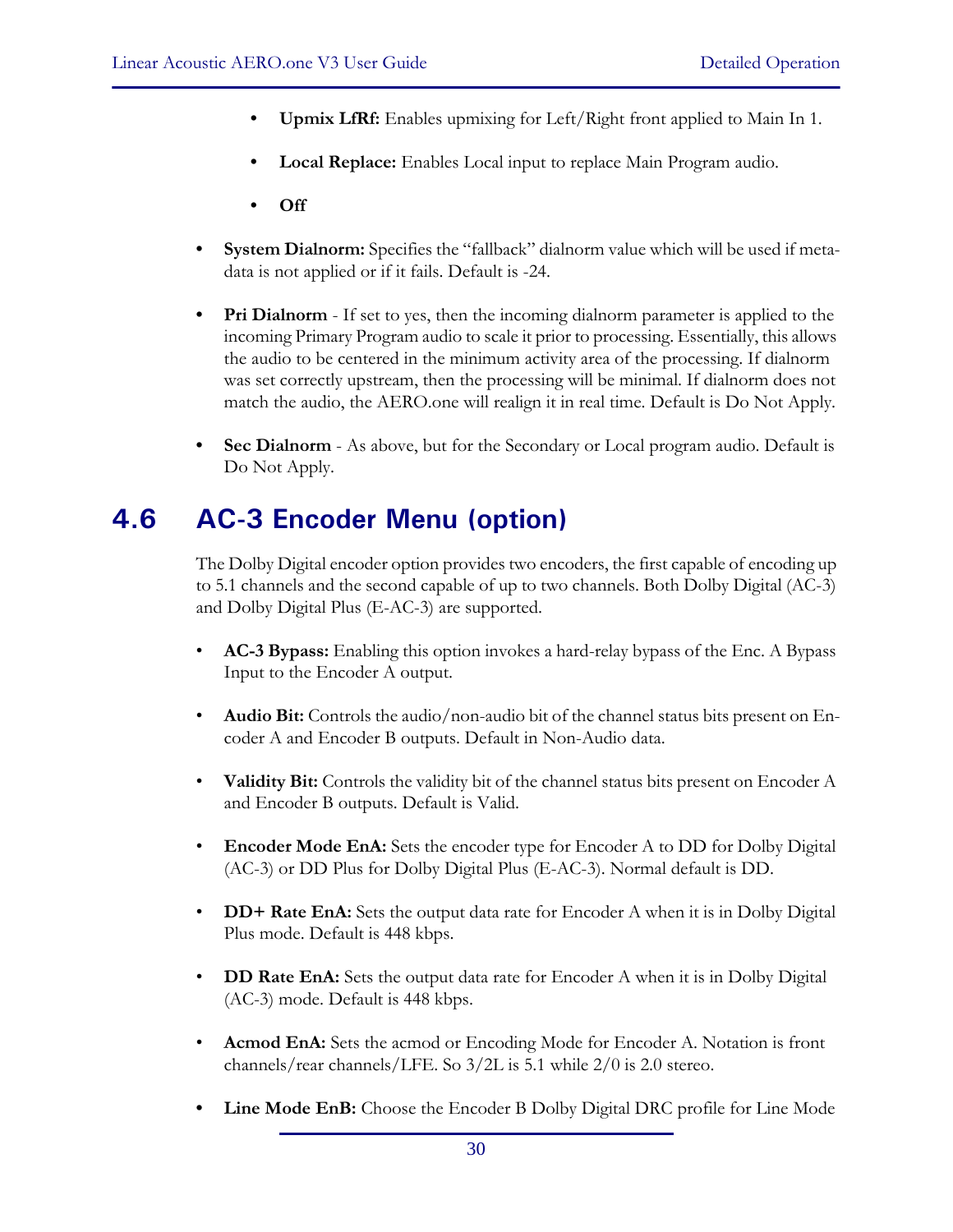dynamic range compression (i.e the default mode for the stereo line-level outputs of most set top boxes and TV sets). Choices include Film Std, Film Lgt, Music Std, Music Lgt, Speech, and "None". Default is Film Std.

**• RF Mode EnB:** Choose the Encoder A Dolby Digital DRC profile for RF Mode dynamic range compression (i.e the default mode for the RF re-modulated outputs of most set top boxes). Choices include Film Std, Film Lgt, Music Std, Music Lgt, Speech, and "None". Default is Film Std.

*WARNING: It is Strongly recommended not to choose "None" mode for either Line Mode or RF Mode. This is a test mode intended for controlled laboratory use and not for over the air applications. Choosing "None" mode may result in unnecessary protection limiting occurring during downmix, so "None" is not really None! Choose Film Lgt. for minimal DRC action.*

**• Dialnorm EnA:** Using an ITU loudness meter (Linear Acoustic LAMBDA, LQ-1000 or equivalent), set the transmitted dialnorm value here. Note that the factory default preset of TV 5B Gen is pre-adjusted to produce -24 on average with typical program audio inputs so the default setting is -24. This should be measured as part of initial system setup. The actual value does not matter as long as it matches the measurement.

#### *NOTE: To correctly set dialnorm, the loudness of the output audio must be verified using an ITU meter. For compliance, any value between -1 and -31 could be valid, as long as it matches the actual measured audio. Default is -24.*

- **Encoder Mode EnB:** Sets the encoder type for Encoder B to DD for Dolby Digital (AC-3) or DD Plus for Dolby Digital Plus (E-AC-3). Normal default is DD.
- **DD+ Rate EnB:** Sets the output data rate for Encoder B when it is in Dolby Digital Plus mode. Default is 448 kbps.
- **DD Rate EnB:** Sets the output data rate for Encoder B when it is in Dolby Digital (AC-3) mode. Default is 448 kbps.
- **Acmod EnB:** Sets the acmod or Encoding Mode for Encoder B. Notation is front channels/rear channels/LFE. So 2/0 is 2.0 stereo while 1/0 is mono.
- **Line Mode EnB:** Choose the Encoder B Dolby Digital DRC profile for Line Mode dynamic range compression (i.e the default mode for the stereo line-level outputs of most set top boxes and TV sets). Choices include Film Std, Film Lgt, Music Std, Music Lgt, Speech, and "None". Default is Film Std.
- **RF Mode EnB:** Choose the Encoder B Dolby Digital DRC profile for RF Mode dy-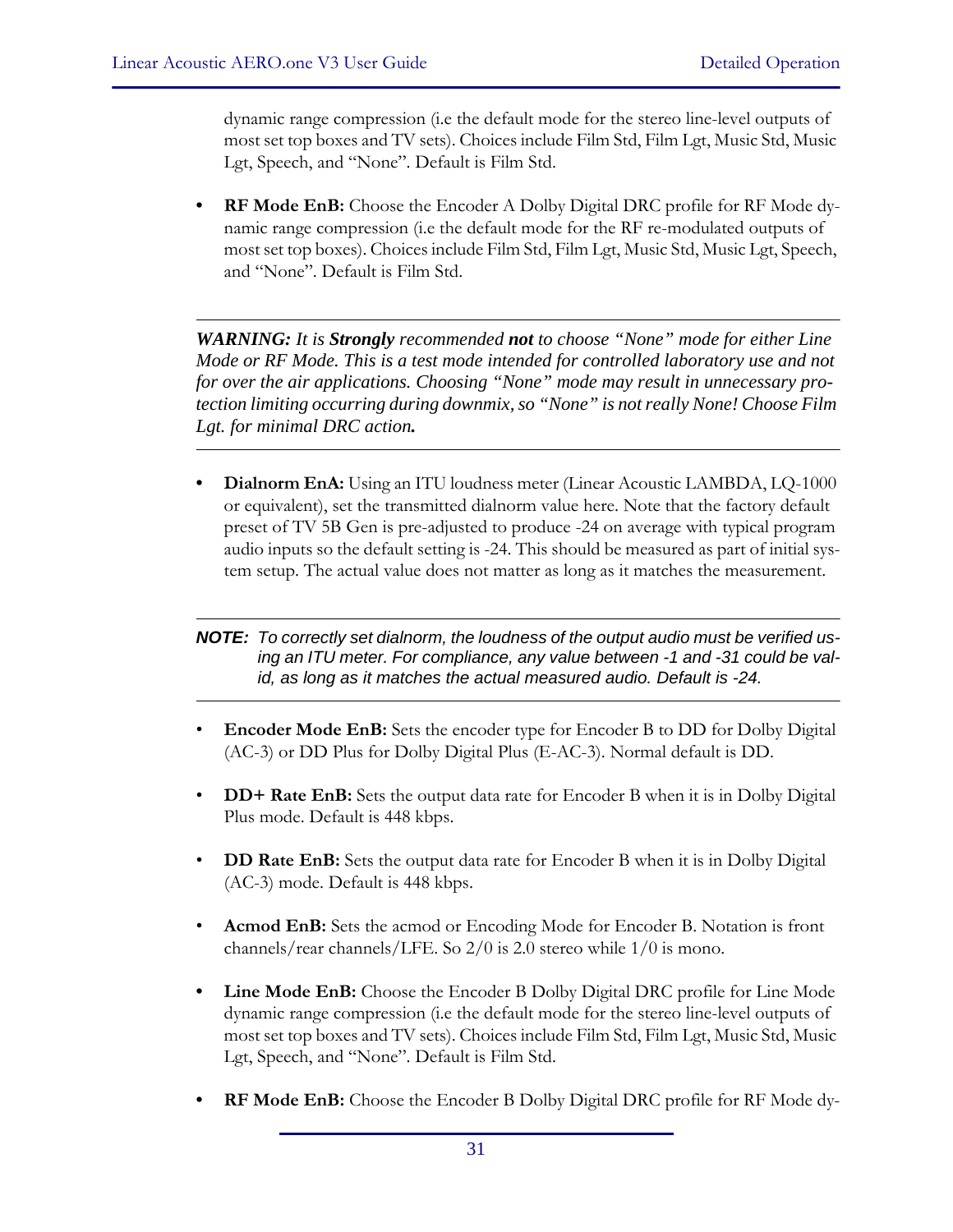namic range compression (i.e the default mode for the RF re-modulated outputs of most set top boxes). Choices include Film Std, Film Lgt, Music Std, Music Lgt, Speech, and "None". Default is Film Std.

*WARNING: It is Strongly recommended not to choose "None" mode for either Line Mode or RF Mode. See Above.*

- **Dialnorm EnB:** Using an ITU loudness meter (Linear Acoustic LAMBDA, LQ-1000 or equivalent), set the transmitted dialnorm value here. Note that the factory default preset of TV 5B Gen is pre-adjusted to produce -24 on average with typical program audio inputs so the default setting is -24. This should be measured as part of initial system setup. The actual value does not matter as long as it matches the measurement.
- *NOTE: To correctly set dialnorm, the loudness of the output audio must be verified using an ITU meter. For compliance, any value between -1 and -31 could be valid, as long as it matches the actual measured audio. Default is -24.*

# **4.7 Communication Menu**

Display and adjust the IP, Net Mask, Port addresses in this menu. The MAC address can also be found in this location.

# **4.8 System Menu**

Allows reset to factory defaults. Note that IP settings, Presets, and I/O can be reset individually or "All" can be chosen to be reset simultaneously.

# **4.9 SDI Status Menu**

Pressing the left arrow key when at the top menu will display the status of an applied SDI signal. The SDI input is auto-sensing between SD and HD, and although it is not recommended to hard switch input streams between SD and HD if a clean switch is desired, the unit will automatically track the change. HD or SD, frame rate and frequency are displayed. SD-SDI is shown on the left below, and HD-SDI is shown on the right.



**Figure 4-7** SDI Status Screens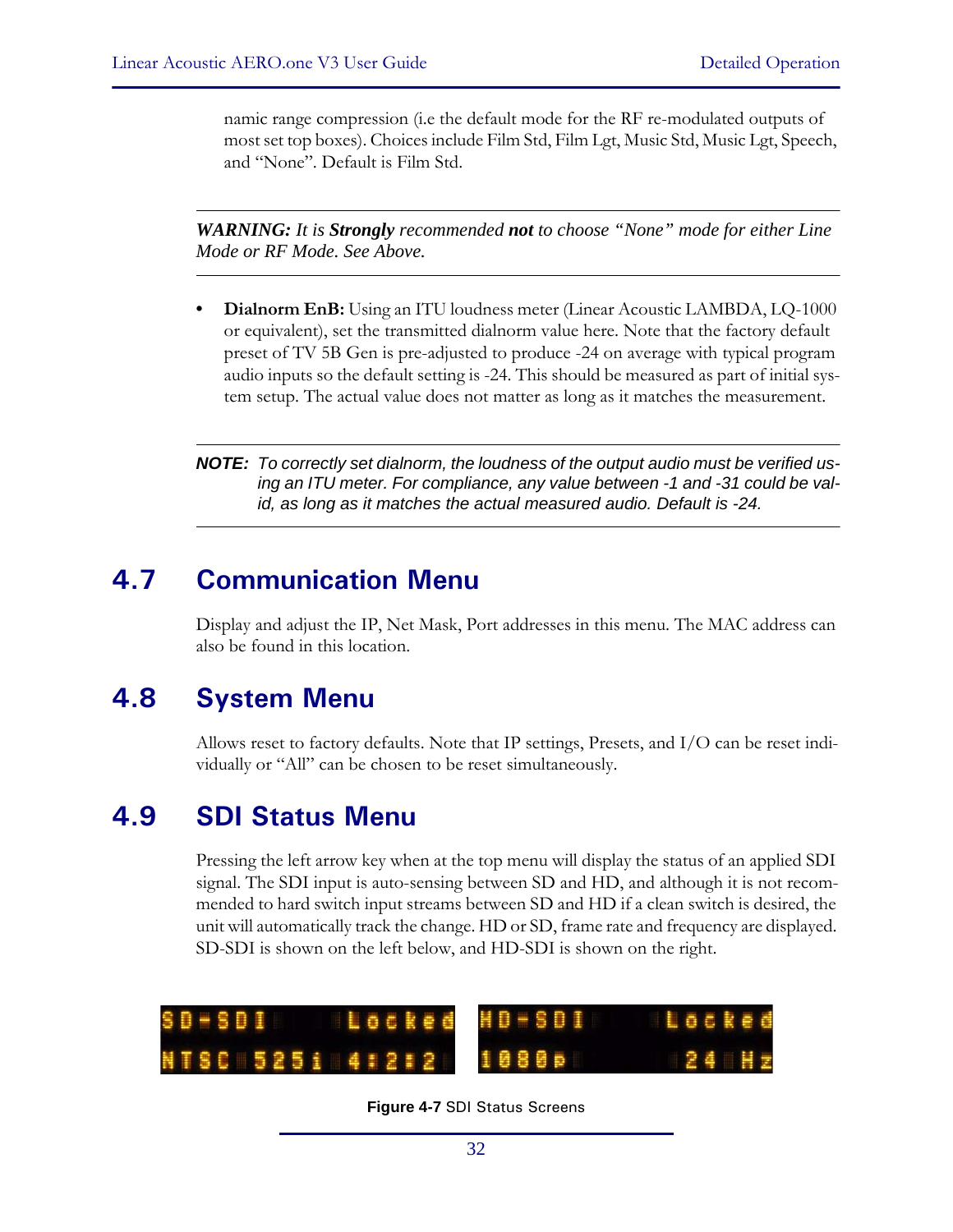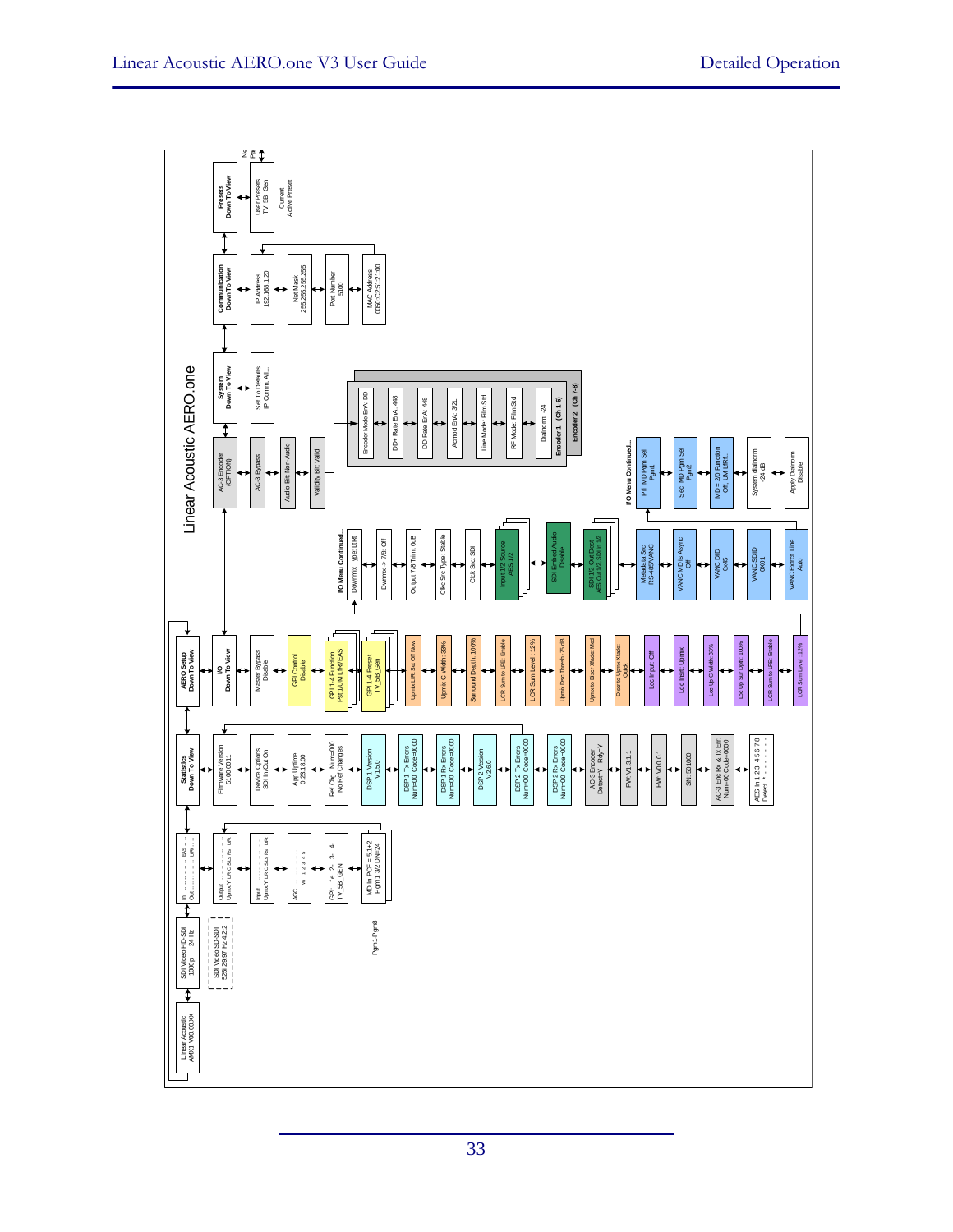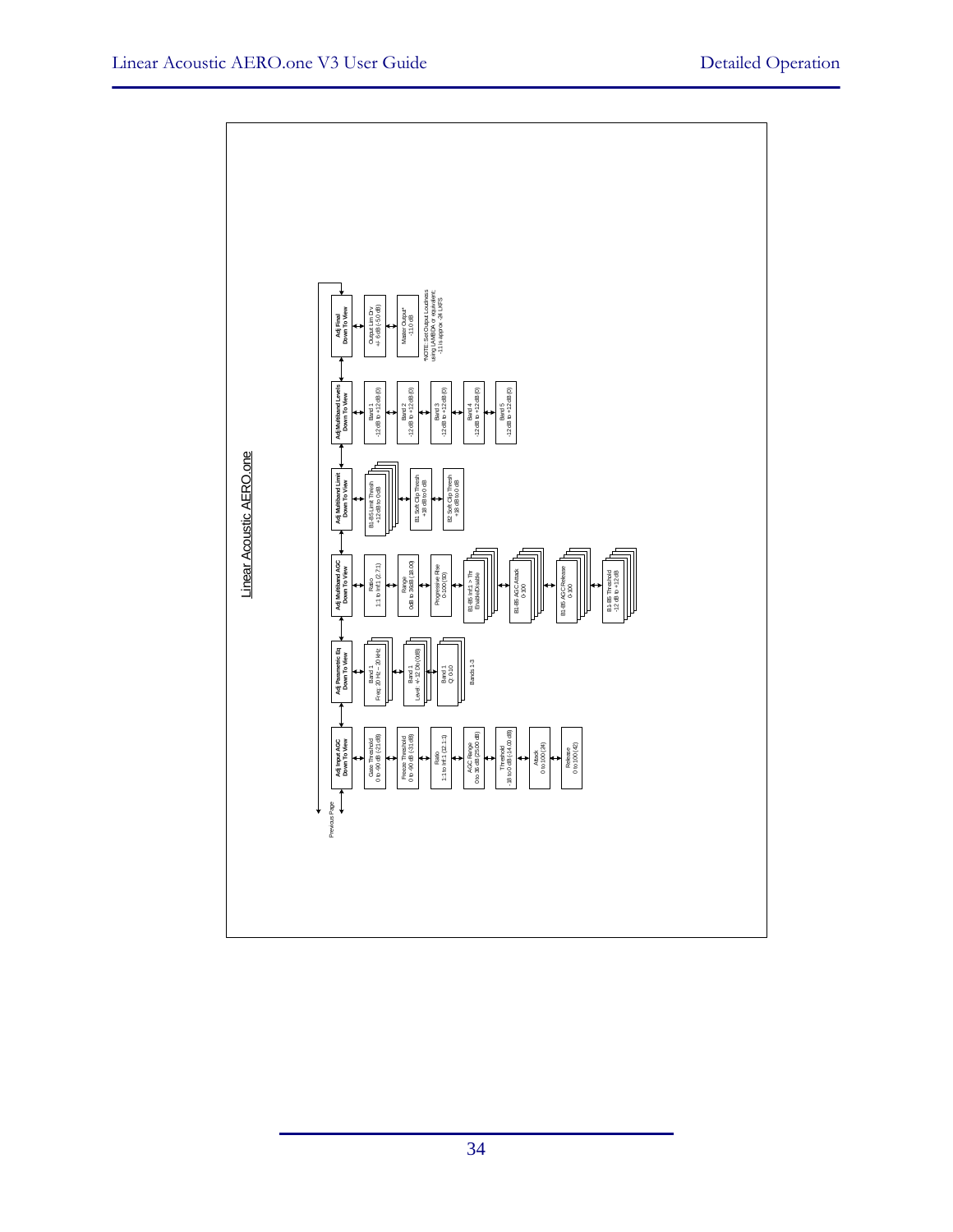# **Chapter 5: Presets, Processing & Metadata**

The Linear Acoustic AERO.one contains multiple factory-programmed processing presets that have been developed after many hours of listening and experimenting, using hundreds of program sources across all genres for tuning. Preset creation is an ongoing process, and we regularly implement new presets based on customer feedback.

Of course, all processing controls are accessible and users can custom design special presets that might be even more appropriate for a given situation. We strongly recommend starting with the factory preset that is closest to the desired objective, then fine tuning it to reach the desired goal. This will minimize the troubles that will likely be encountered as many adjustments interact.

# **5.1 Description of Factory Presets & Adjustments**

Each unit ships with a number of presets that are useful for most situations. A brief description of each is given below. Following the description of presets, a description of each control available for use by all presets is given. Note that not all presets use every feature.

*WARNING: Factory presets CAN be over-written.* Default values for these presets are given at the end of this chapter (just in case).

- **TV 5B GEN** This is the most commonly used preset. It provides a moderate degree of dynamic range processing, and is appropriate for all types of content. It is the factory default for all core preset choices. Use of this preset is highly recommended as it will produce audio that will have an average dialog loudness of -24 LKFS.
- **TV 5B LIGHT** This is very similar to TV 5B GEN, however the ratio of the multiband compression has been reduced closer to 2:1 for a more gentle action. Lighter processing may result in more \*momentary\* variation from the loudness target.
- **TV 5B HVY** Similar to TV 5B GEN, however the ratio of the multiband compression has been increased for a more dense and less dynamic sound.
- **TV 5B LOUD** Similar to TV 5B HVY, but louder and more punchy.
- **MUSIC HVY** Dense processing for TV music channel applications.
- **SPORTS** Multiband attack and release times modified for a smooth and consistent result with typical network sports programming. Less range for both the Input AGC and Multiband AGC.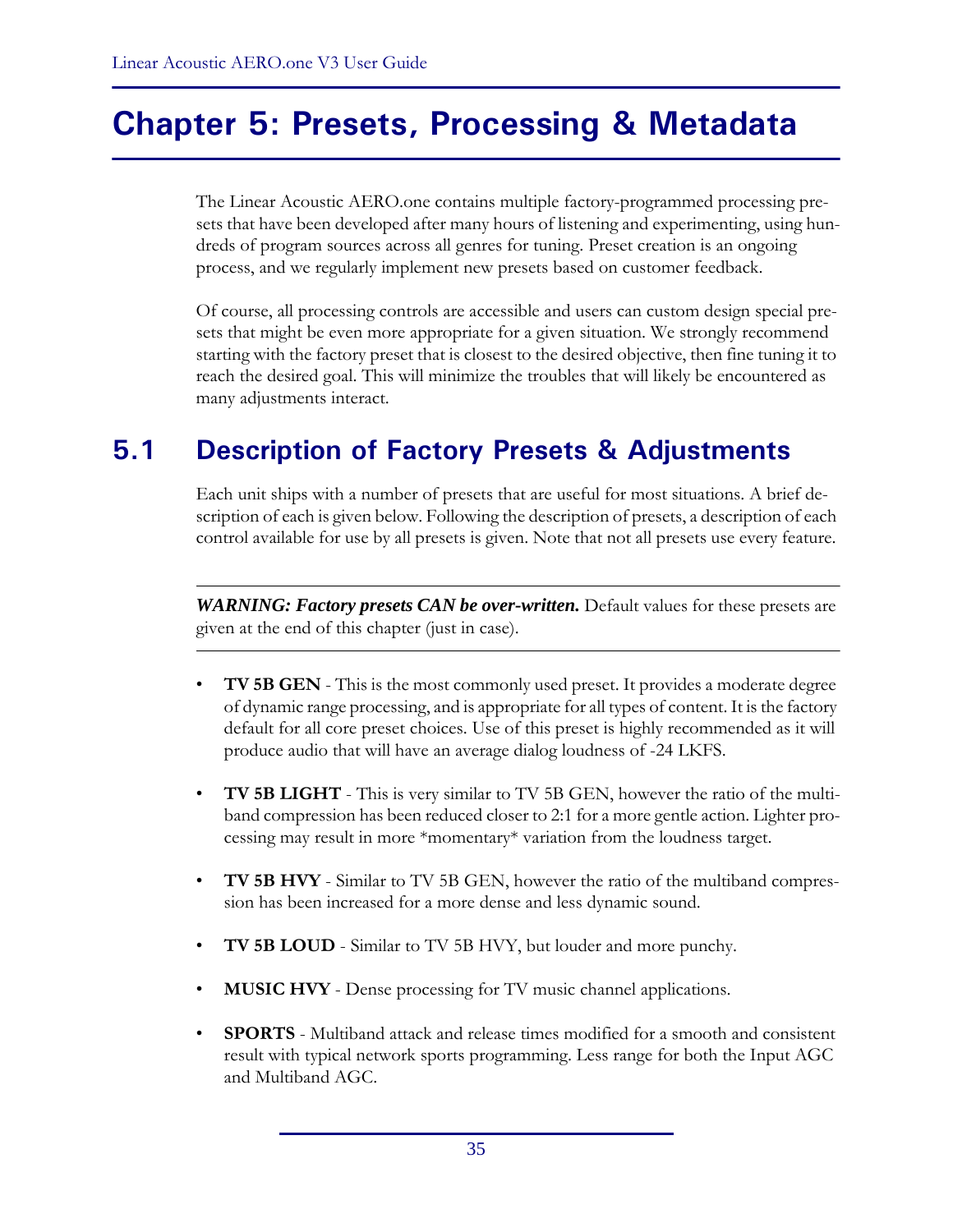- **ITU LOUD**ness **LMT** Utilizes a specially tuned Input AGC plus Multiband Limiters and the Final Limiter to slowly adjust the average program loudness to a given value and the multiband and final limiters will act until the AGC catches up. This preset is appropriate for ingest or live applications but because the Multiband AGC is bypassed it has less ability to manage spectral balance which is important for transmission.
- **PROTECTION LIMIT** Bypasses all processing except for the final output limiter which is set only to prevent overload.

## **5.1.1 Processing Structure**

Before choosing to jump into shark infested waters, we *STRONGLY* recommend starting with a factory preset and modifying from there. Preset creation starting from scratch is an incredibly time consuming process requiring large amounts of time and huge amounts of content spanning all genres including music of every type, films of every type, television dramas and sitcoms of every type, and talking-head programs of every type. We have already done much of the heavy lifting, and provide presets based on our own listening and feedback from customers over the past few years. Certain parameters such as crossover frequencies and channel coupling are not adjustable and are hard-coded to the most appropriate values. That being said, access to all adjustable parameters is provided. There are no factory adjustments hidden from users. Be careful with this power as most all settings interact with each other, sometimes in ways that might not be immediately audible.

Below is a drawing showing the general signal flow of the processing core to indicate what part of the chain is being adjusted by each parameter. Note that this signal flow is also captured in the "Adjust Processing" menu, with the top of the list being the input, and the bottom of the list being the output.



**Figure 5-1** General signal flow of the AERO.one processing core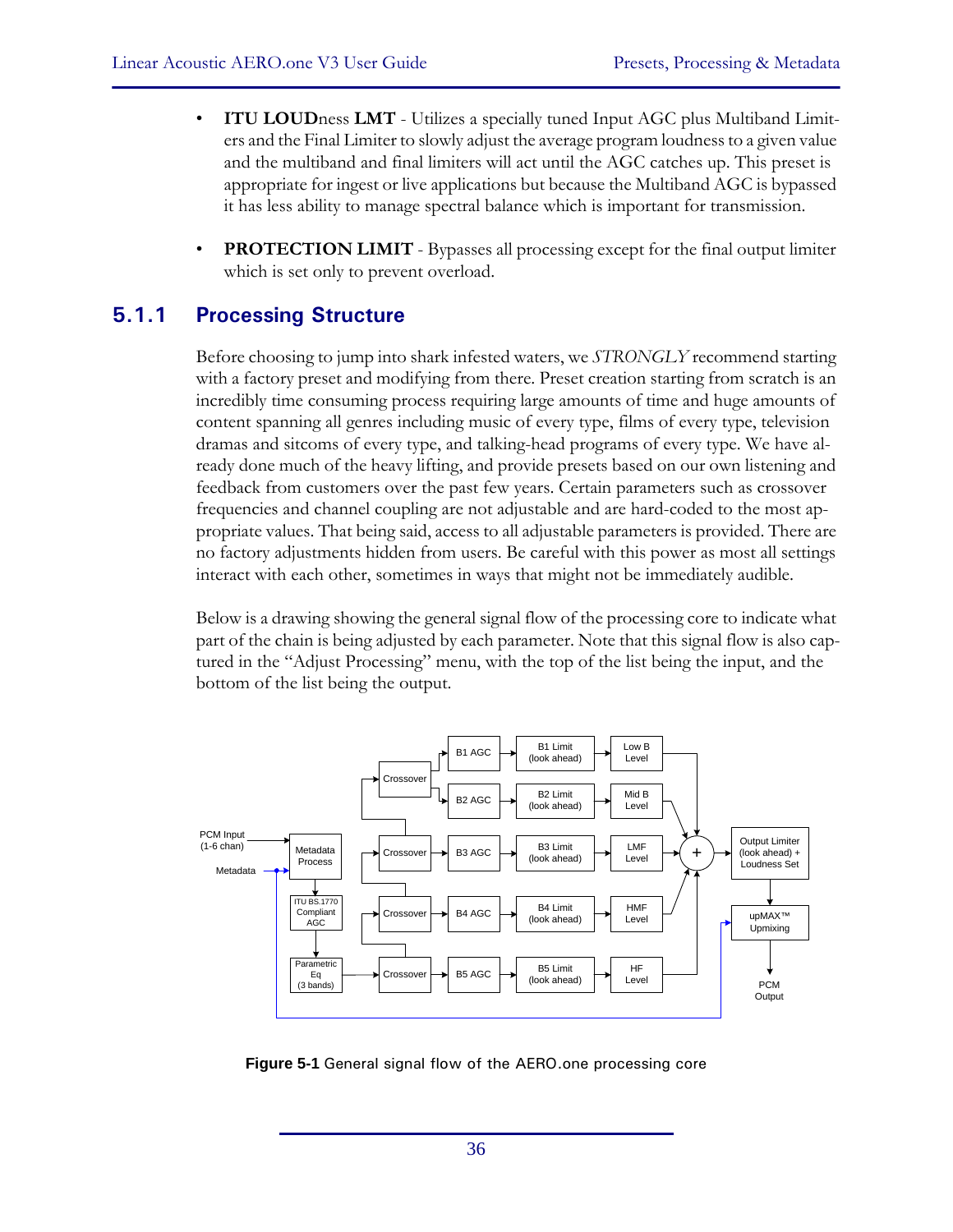### **5.1.2 Adjusting Processing**

Following is a description of all adjustable core processing parameters. Defaults are shown for the DTV 5B Gen preset, other presets will obviously vary some or all of these parameters.



**Figure 5-2** Adjust Processing Menus

#### **But first... A Word on Our Crossovers**

The multiband crossovers in the AERO.one consist of second order Linkwitz Reilly style filters that are hard coded to specific frequencies. As the processing required for television applications is not as aggressive as other mediums, little advantage can be gained from changing these values, and the remainder of the processing relies on these characteristics remaining constant.

For reference, the crossover frequencies are:

- Band 1 (Low Bass): 20 Hz 60 Hz
- Band 2 (Mid Bass): 30 Hz 200 Hz
- Band 3 (Low Mid): 170 Hz 1.15 kHz
- Band 4 (High Mid): 950 Hz 6.1 kHz
- Band 5 (Brilliance): 5.2 kHz 24 kHz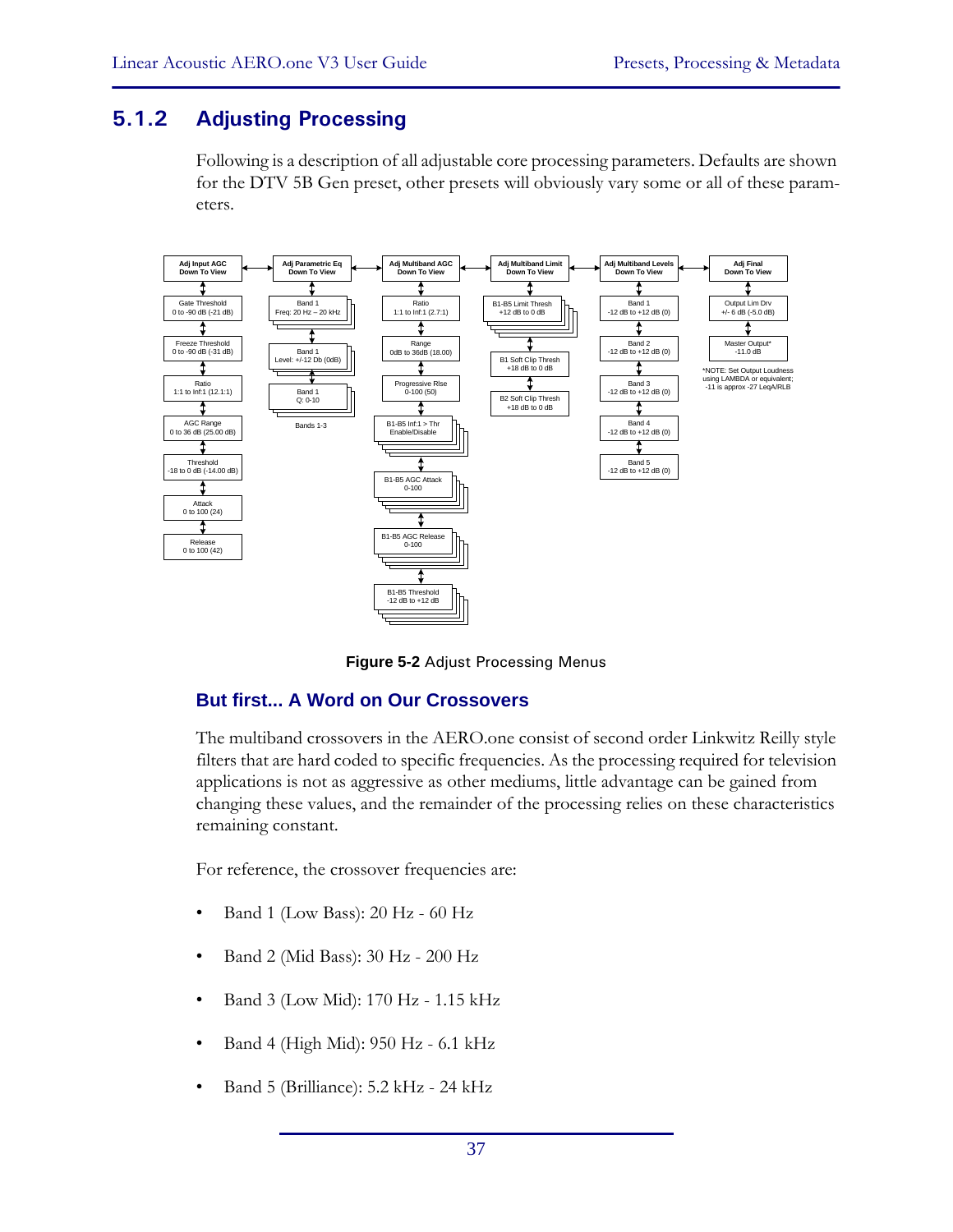#### **Parametric Eq(ualization)**

Three bands of parametric equalization are provided for fine tuning if necessary. None of the factory-supplied presets use the parametric equalizers, but they are provided to create notch filters or other effects if necessary. Each filter has a gain control with  $a + (-12dB)$ range, a center frequency control that varies from 20 Hz to 22.050 kHz, and a bandwidth or "Q" control that varies between 0 and 10. Normal default settings for all bands are Gain = 0dB, in other words bypassed.

#### **Input AGC**

The input AGC is a very slow acting front-end gain control with a 36dB gain range whose only purpose is to make sure that the following processing stages are fed with the correct average audio levels. It is basically the automatic equivalent of an operator slowly riding a gain control on a console to keep the audio close to reference level. Wideband in nature, the AGC is not meant to perform rapid gain reduction or expansion as its actions will be more audible, as with all wideband gain processors. As a slow gain rider, its actions are nearly inaudible thanks to the multiband processing that follows it. The AGC has two stages of gating where the gain expansion is slowed or stopped to prevent background noise increasing.

Adjustable parameters are:

• Gating Thresh(old): 0dBFS to -90 dBFS (default: -30dBFS)

-Gating sets the point at which the AGC release is made extremely slow to prevent increasing background noise and allow the AGC to return to unity gain.

• Freeze Thresh(old): 0dBFS to -90dBFS (default: -42dBFS)

-Freeze stops all gain change (i.e. when the audio drops to silence), and remains frozen at its current gain value until the threshold is exceeded.

#### *NOTE: Adjust Gate and Freeze to match plant practices. Very quiet audio (such as a golf match) benefits from having processing frozen when input audio drops below a given level to prevent "boosting the cricket" sounds.*

- Ratio: 1:1 to Inf:1 (default: 12.0:1)
- Range: 0dB 36 dB (default: 24dB)

-Range sets how much gain expansion above unity is performed, and this amount is subtracted from the total AGC gain range of 36dB, so the default value allows for 24dB of expansion and 12dB of compression. This adjustment is reflected in real time by changing the AGC meter scale.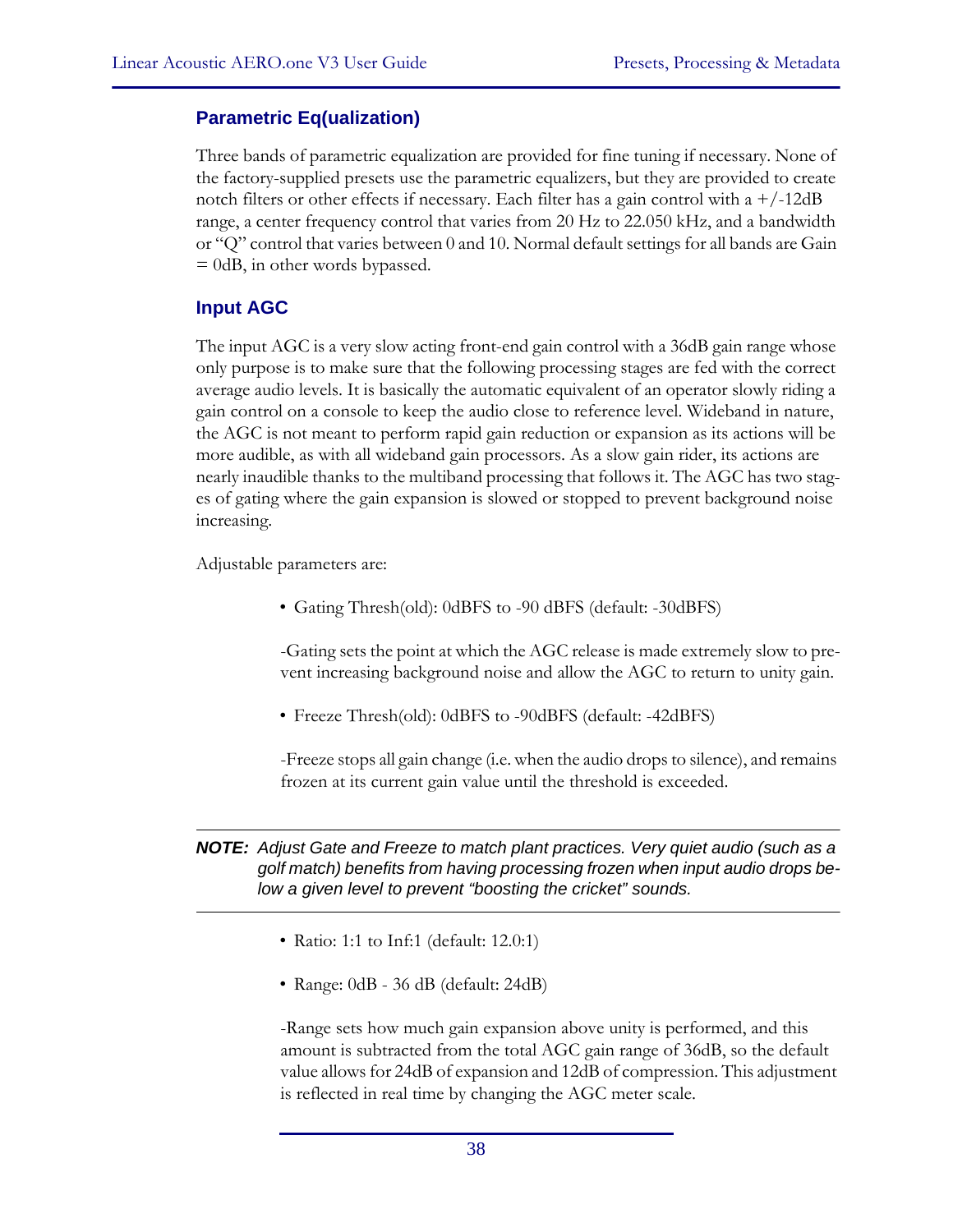- Threshold: -18dBFS 0dBFS (default: -16dBFS)
- Attack: 0 150, slowest fastest (default: 21)
- Release: 0 150, slowest fastest (default: 47)
- Progressive Release: 0 100, slowest fastest (default: 50)

-Sets the speed at which the release time is increased faster at very low gain values. This feature approximates a logarithmic release to help recovery from dramatic gain reduction more quickly.

#### **Multiband AGC**

This section is the heart of the dynamics processing engine. A multiband AGC (i.e. compressor) that allows for medium ratio (3:1 is default) adjustment of audio band. Adjustable parameters are:

- Number of Bands: Five Bands/Four Bands (default: five bands)
- Ratio: 1.0:1 Inf:1 (default: 3.0:1)
- B1-B5 Inf:1 Above Thresh: Enabled / Disabled (default: B1: Enabled, B2: Enabled, B3: Disabled, B4: Disabled, B5: Disabled)

-AGC automatically increases ratio to Infinity:1 once a signal exceeds the threshold (set below), allowing for expansion below the threshold and limiting above the threshold. Useful for bass frequency control.

• Range: 0dB - 24dB (default: 24dB)

-Range sets how much gain expansion above unity is able to be performed. This adjustment is reflected in real time by changing the AGC meter scale.

• Progressive Release: 0 - 100, slowest - fastest (default: 50)

-Sets the speed at which the release time is increased faster at very low gain values. This feature approximates a logarithmic release to help recovery from dramatic gain reduction more quickly.

• B1 - B5 AGC Attack: 0 - 150, slowest - fastest (defaults: B1:46, B2:88, B3:88, B4:88, B5:92)

-How fast an input signal is acted upon once is crosses the set threshold

• B1 - B5 AGC Release: 0 - 150, slowest - fastest (defaults: B1:50, B2:60, B3:86,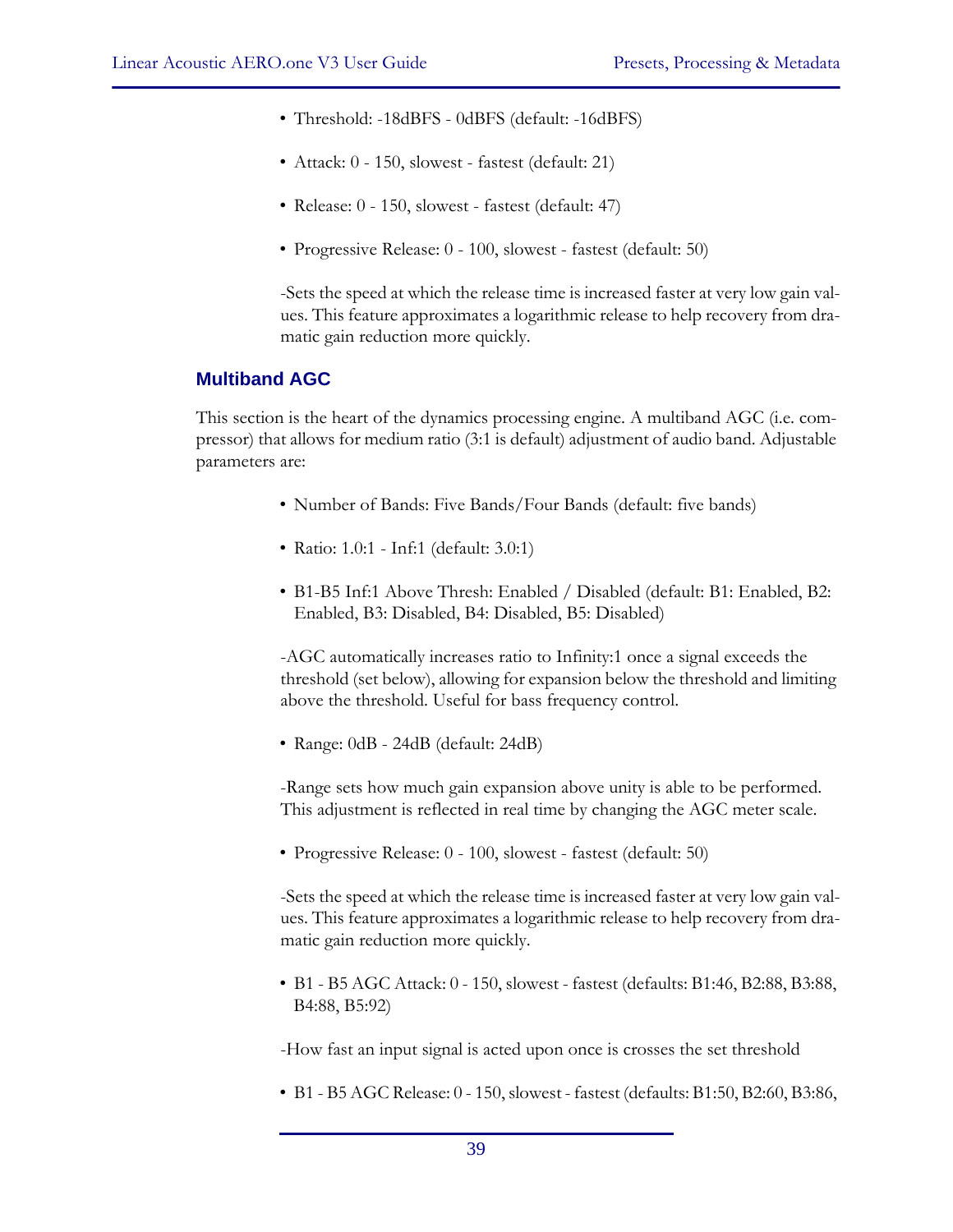B4:88, B5:92)

-How fast an input signal recovers from a gain change once that signal falls below the set threshold.

• B1 - B5 AGC Thresh(old): -12.00dB - +12.00dB (default: 0.00dB all)

-The reference point for the attack and release parameters to act on the audio signal present in that band.

### **Multiband Limiters**

Performs multiband limiting of the signals coming from the multiband compressor.

• B1 - B5 Lim(it) Thresh(old): +12.00dB - 0.00dB (default: B1:+4.25dB, B2:+4.25dB, B3:+6.50dB, B4:+9.00dB, B5:+9.00dB)

-The point above which limiting action takes place at an Infinity:1 ratio.

- B1 Soft Clip Thresh(old): +12.00dB 0.00dB (default: +3.00dB)
- B2 Soft Clip Thresh(old): +12.00dB 0.00dB (default: +6.00dB)

-The point above which band one (low bass) is very quickly limited, acting more like a clipper without the artifacts. This helps maintain a "tight" bass sound.

### **Multiband EQ**

This is the section where each of the processing bands is summed and where overall frequency response can be tailored.

• B1 - B5 Out(put) Mix:  $-12dB - + 12dB$  (defaults: 0dB, all bands)

-Sets the mix level for each band summing all bands back together. These controls are prior to the final look ahead limiter and increasing gain may cause more final limiting (possibly more than desired)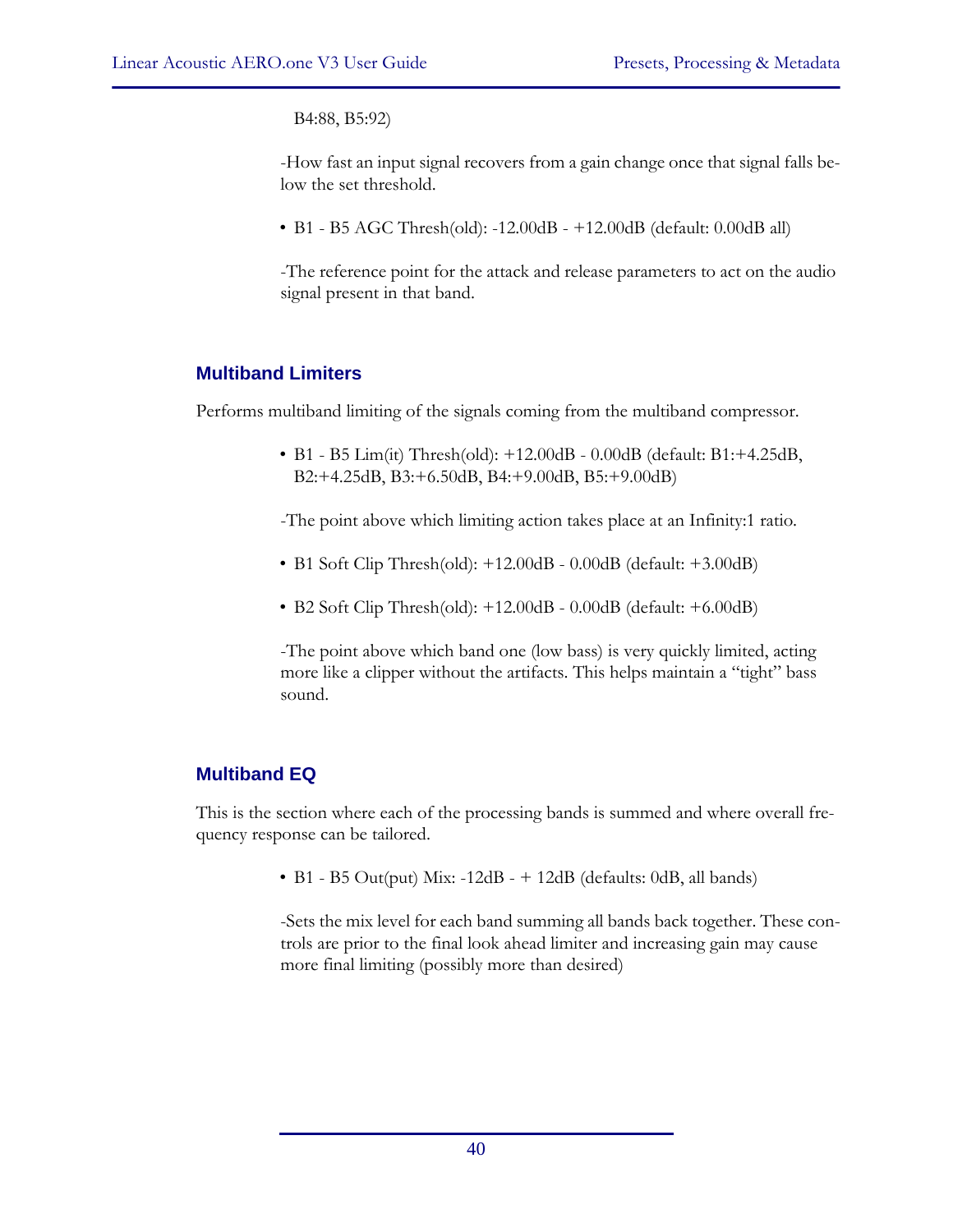### **Final Stage**

This final section of the processor is where the final look ahead peak limiter and bass soft clipper are adjusted. The look ahead limiters are wideband, limited to 6dB of gain reduction, are extremely fast, and due to their look-ahead nature are virtually transparent even at full gain reduction. Their purpose is to control peaks that make it through the multiband section. Adjustable parameters are:

• Final Limiter Drive: -6dB - +6dB (default: -5dB)

-Sets the level at which the wideband sum of all bands is fed to the final limiter.

• Output Level: -36dB - 0dB (default: -11dB)

-Sets the output level for the current preset. Can be used to match the measured loudness of one preset to another. This is useful as more aggressive presets will measure differently from less aggressive versions.

*NOTE: With TV 5B Gen selected and normal dialogue-based programming applied, loudness will measure approximately -24 LKFS using a Linear Acoustic LAMBDA or LQ-1000 or equivalent ITU-R BS.1770 loudness meter.*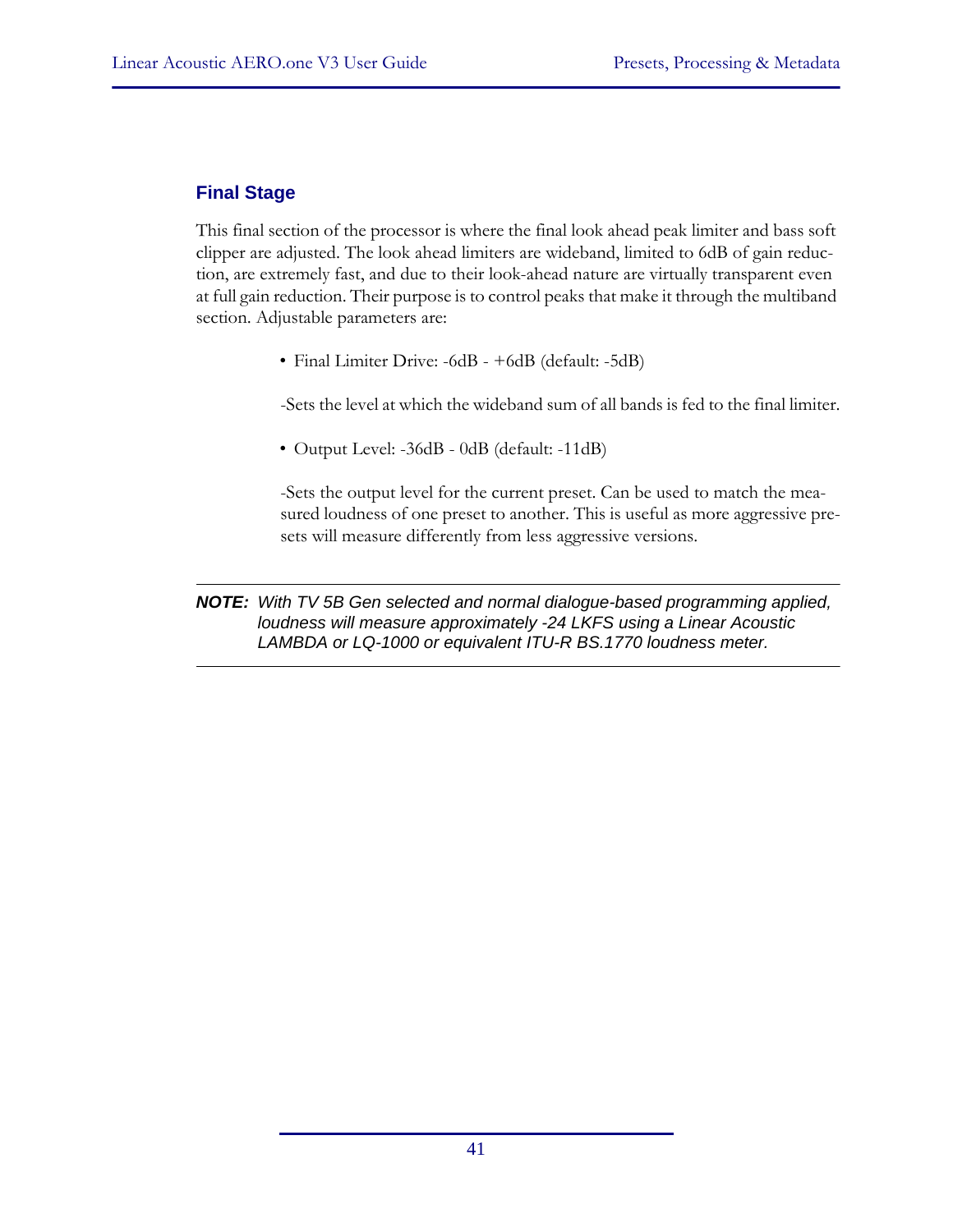|                                                                                                                       | TV_5B_Gen                                                                             | TV_5B_Light                                                   | TV_5B_Heavy                                                             | TV_5B_Loud                                                       | ITU_Loud_Limit                                                | Protection_Limt                                                       | <b>SPORTS</b>                                                           | MUSIC HVY                                                                   |
|-----------------------------------------------------------------------------------------------------------------------|---------------------------------------------------------------------------------------|---------------------------------------------------------------|-------------------------------------------------------------------------|------------------------------------------------------------------|---------------------------------------------------------------|-----------------------------------------------------------------------|-------------------------------------------------------------------------|-----------------------------------------------------------------------------|
| Input AGC<br>Gate Threshold<br>Freeze Thresh                                                                          | $-21$ dB<br>$-31$ dB                                                                  | $-21$ dB<br>$-31$ dB                                          | $-21$ dB<br>$-31$ dB                                                    | $-21$ dB<br>$-31dB$                                              | $-21$ dB<br>$-42$ dB                                          | $-21dB$<br>$-31dB$                                                    | $-40$ dB<br>$-55$ dB                                                    | $-30$ dB<br>$-42$ dB                                                        |
| Ratio                                                                                                                 | 12.5:1                                                                                | 12.5:1                                                        | 12.5:1                                                                  | 12.5:1                                                           | 12.5:1                                                        | 1.0:1                                                                 | 9.1:1                                                                   | 11.1:1                                                                      |
| AGC Range                                                                                                             | 25.00 dB                                                                              | 25.00 dB                                                      | 25.00 dB                                                                | 25.00 dB                                                         | 25.00 dB                                                      | 24.00 dB                                                              | 21.00 dB                                                                | 15.00 dB                                                                    |
| Threshold                                                                                                             | $-14.00$ dB                                                                           | $-14.00$ dB                                                   | $-14.00$ dB                                                             | $-14.00$ dB                                                      | $-14.00$ dB                                                   | $-16.00$ dB                                                           | $-12.00$ dB                                                             | $-15.00$ dB                                                                 |
| Attack                                                                                                                | 24                                                                                    | 24                                                            | 24                                                                      | 24                                                               | 10                                                            | 24                                                                    | 21                                                                      | 20                                                                          |
| Release                                                                                                               | 42                                                                                    | 42                                                            | 42                                                                      | 42                                                               | 29                                                            | 42                                                                    | 40                                                                      | 20                                                                          |
| Parametric EQ<br>B1 Frequency<br>B1 Gain<br>B1 Q (Octaves)                                                            | 57 Hz<br>$0.00$ dB<br>1.5                                                             | 57 Hz<br>$0.00$ dB<br>1.5                                     | 57 Hz<br>$0.00$ dB<br>1.5                                               | 57 Hz<br>$0.00$ dB<br>1.5                                        | 57 Hz<br>$0.00$ dB<br>1.5                                     | 57 Hz<br>$0.00$ dB<br>1.5                                             | 23 Hz<br>$0.00$ dB<br>1.5                                               | 57 Hz<br>2.75 dB<br>1.8                                                     |
| B2 Frequency                                                                                                          | 2.89 kHz                                                                              | 2.89 kHz                                                      | 2.89 kHz                                                                | 2.89 kHz                                                         | 2.89 kHz                                                      | 2.89 kHz                                                              | 2.89 kHz                                                                | 2.51 kHz                                                                    |
| B <sub>2</sub> Gain                                                                                                   | $0.00 \text{ dB}$                                                                     | $0.00$ dB                                                     | $0.00 \text{ dB}$                                                       | $0.00$ dB                                                        | $0.00$ dB                                                     | $0.00 \text{ dB}$                                                     | $0.00 \text{ dB}$                                                       | 2.00 dB                                                                     |
| B2 Q (Octaves)                                                                                                        | 2.0                                                                                   | 2.0                                                           | 2.0                                                                     | 2.0                                                              | 2.0                                                           | 2.0                                                                   | 2.0                                                                     | 2.0                                                                         |
| <b>B3 Frequency</b>                                                                                                   | 15.53 kHz                                                                             | 15.53 kHz                                                     | 15.53 kHz                                                               | 15.53 kHz                                                        | 15.53 kHz                                                     | 15.53 kHz                                                             | 15.53 kHz                                                               | 12.59 kHz                                                                   |
| B <sub>3</sub> Gain                                                                                                   | $0.00 \text{ dB}$                                                                     | $0.00 \, \text{dB}$                                           | $0.00$ dB                                                               | $0.00 \, \text{dB}$                                              | $0.00$ dB                                                     | $0.00$ dB                                                             | $0.00 \text{ dB}$                                                       | 3.00 dB                                                                     |
| B3 Q (Octaves)                                                                                                        | 1.0                                                                                   | 1.0                                                           | 1.0                                                                     | 1.0                                                              | 1.0                                                           | 1.0                                                                   | 1.0                                                                     | 2.0                                                                         |
| <b>Multiband AGC</b><br>Ratio<br>Range<br>Progressive Rel                                                             | 2.8:1<br>16.00 dB<br>50                                                               | 1.4:1<br>12.00 dB<br>50                                       | 5.9:1<br>18.00 dB<br>50                                                 | 14.3:1<br>18.00 dB<br>50                                         | 1.0:1<br>24.00 dB<br>50                                       | 1.0:1<br>24.00 dB<br>50                                               | 2.4:1<br>12.00 dB<br>35                                                 | 12.5:1<br>11.00 dB<br>40                                                    |
| Ratio Above Threshold:<br>B1 Inf:1<br>B <sub>2</sub> Inf:1<br>B <sub>3</sub> Inf:1<br>B4 Inf: 1<br>B5 Inf:1           | Enable<br>Enable<br>Enable<br>Disable<br>Disable                                      | Enable<br>Enable<br>Enable<br>Disable<br>Disable              | Enable<br>Enable<br>Enable<br>Disable<br>Disable                        | Enable<br>Enable<br>Enable<br>Disable<br>Disable                 | Disable<br>Disable<br>Disable<br>Disable<br>Disable           | Disable<br>Disable<br>Disable<br>Disable<br>Disable                   | Enable<br>Enable<br>Enable<br>Disable<br>Disable                        | Disable<br>Enable<br>Enable<br>Disable<br>Disable                           |
| <b>B1 AGC Attack</b>                                                                                                  | 22                                                                                    | 22                                                            | 22                                                                      | 22                                                               | 46                                                            | 46                                                                    | 22                                                                      | 36                                                                          |
| <b>B2 AGC Attack</b>                                                                                                  | 32                                                                                    | 32                                                            | 32                                                                      | 32                                                               | 88                                                            | 88                                                                    | 43                                                                      | 36                                                                          |
| <b>B3 AGC Attack</b>                                                                                                  | 42                                                                                    | 42                                                            | 42                                                                      | 42                                                               | 88                                                            | 88                                                                    | 43                                                                      | 40                                                                          |
| B4 AGC Attack                                                                                                         | 46                                                                                    | 50                                                            | 56                                                                      | 62                                                               | 88                                                            | 88                                                                    | 55                                                                      | 38                                                                          |
| B5 AGC Attack                                                                                                         | 66                                                                                    | 66                                                            | 75                                                                      | 75                                                               | 92                                                            | 92                                                                    | 60                                                                      | 32                                                                          |
| <b>B1 AGC Release</b>                                                                                                 | 56                                                                                    | 56                                                            | 56                                                                      | 56                                                               | 50                                                            | 50                                                                    | 20                                                                      | 54                                                                          |
| <b>B2 AGC Release</b>                                                                                                 | 67                                                                                    | 67                                                            | 67                                                                      | 67                                                               | 60                                                            | 60                                                                    | 32                                                                      | 58                                                                          |
| <b>B3 AGC Release</b>                                                                                                 | 68                                                                                    | 68                                                            | 62                                                                      | 68                                                               | 86                                                            | 86                                                                    | 40                                                                      | 51                                                                          |
| <b>B4 AGC Release</b>                                                                                                 | 74                                                                                    | 74                                                            | 67                                                                      | 74                                                               | 88                                                            | 88                                                                    | 38                                                                      | 54                                                                          |
| <b>B5 AGC Release</b>                                                                                                 | 84                                                                                    | 84                                                            | 72                                                                      | 84                                                               | 92                                                            | 92                                                                    | 36                                                                      | 75                                                                          |
| B1 AGC Thresh                                                                                                         | $0.00 \text{ dB}$                                                                     | $0.00 \text{ dB}$                                             | $0.00 \text{ dB}$                                                       | $0.00$ dB                                                        | $0.00$ dB                                                     | $0.00$ dB                                                             | 3.00 dB                                                                 | $0.00 \text{ dB}$                                                           |
| <b>B2 AGC Thresh</b>                                                                                                  | $0.00$ dB                                                                             | $0.00$ dB                                                     | $0.00$ dB                                                               | $0.00$ dB                                                        | $0.00$ dB                                                     | $0.00$ dB                                                             | 3.00 dB                                                                 | $0.00$ dB                                                                   |
| <b>B3 AGC Thresh</b>                                                                                                  | $0.00 \text{ dB}$                                                                     | $0.00$ dB                                                     | $0.00 \text{ dB}$                                                       | $0.00 \text{ dB}$                                                | $0.00 \, \text{dB}$                                           | $0.00$ dB                                                             | 3.00 dB                                                                 | $0.00 \, \text{dB}$                                                         |
| B4 AGC Thresh                                                                                                         | $0.00 \text{ dB}$                                                                     | $0.00$ dB                                                     | $0.00 \text{ dB}$                                                       | $0.00$ dB                                                        | $0.00$ dB                                                     | $0.00$ dB                                                             | 3.00 dB                                                                 | $0.00 \, \text{dB}$                                                         |
| <b>B5 AGC Thresh</b>                                                                                                  | $0.00$ dB                                                                             | $0.00$ dB                                                     | $0.00$ dB                                                               | $0.00$ dB                                                        | $0.00$ dB                                                     | $0.00$ dB                                                             | 3.00 dB                                                                 | $0.00$ dB                                                                   |
| <b>Multiband Limiters</b><br>B1 Lim Thresh<br>B2 Lim Thresh<br><b>B3 Lim Thresh</b><br>B4 Lim Thresh<br>B5 Lim Thresh | 6.75 dB<br>$9.00 \text{ dB}$<br>9.50 dB<br>11.25 dB<br>13.00 dB                       | 5.75 dB<br>8.00 dB<br>8.50 dB<br>10.25 dB<br>12.00 dB         | 4.25 dB<br>4.25 dB<br>6.50 dB<br>$9.00 \text{ dB}$<br>$9.00 \text{ dB}$ | 4.25 dB<br>4.25 dB<br>6.50 dB<br>9.00 dB<br>9.00 dB              | 4.25 dB<br>7.00 dB<br>7.50 dB<br>9.25 dB<br>11.00 dB          | 18.00 dB<br>18.00 dB<br>18.00 dB<br>18.00 dB<br>18.00 dB              | $6.00 \text{ dB}$<br>$6.00 \text{ dB}$<br>7.50 dB<br>7.25 dB<br>6.75 dB | 14.00 dB<br>10.00 dB<br>7.50 dB<br>8.50 dB<br>10.50 dB                      |
| B1 Soft Clip Thr                                                                                                      | 6.00 dB                                                                               | 6.00 dB                                                       | 6.00 dB                                                                 | 6.00 dB                                                          | $6.00 \text{ dB}$                                             | 18.00 dB                                                              | 3.00 dB                                                                 | 6.00 dB                                                                     |
| B2 Soft Clip Thr                                                                                                      | $6.00 \text{ dB}$                                                                     | 6.00 dB                                                       | 6.00 dB                                                                 | 6.00 dB                                                          | 6.00dB                                                        | 18.00 dB                                                              | 3.00 dB                                                                 | $6.00$ dB                                                                   |
| <b>Multiband Levels</b><br>B1 Out Mix<br>B2 Out Mix<br>B3 Out Mix<br>B4 Out Mix<br>B5 Out Mix                         | $0.00$ dB<br>$0.00 \text{ dB}$<br>$0.00 \text{ dB}$<br>$0.00$ dB<br>$0.00 \text{ dB}$ | $0.00$ dB<br>$0.00$ dB<br>$0.00$ dB<br>$0.00$ dB<br>$0.00$ dB | $0.00$ dB<br>$0.00$ dB<br>$0.00 \text{ dB}$<br>$0.00$ dB<br>$0.00$ dB   | $0.00$ dB<br>$0.00$ dB<br>$0.00 \, dB$<br>$0.00$ dB<br>$0.00$ dB | $0.00$ dB<br>$0.00$ dB<br>$0.00$ dB<br>$0.00$ dB<br>$0.00$ dB | $0.00$ dB<br>$0.00 \text{ dB}$<br>$0.00$ dB<br>$0.00$ dB<br>$0.00$ dB | $-3.00$ dB<br>$0.00$ dB<br>$0.00 \text{ dB}$<br>$0.00$ dB<br>$0.00$ dB  | 1.25 dB<br>$0.00 \text{ dB}$<br>$0.00 \, \text{dB}$<br>$0.25$ dB<br>1.00 dB |
| <b>Final Stage</b>                                                                                                    |                                                                                       |                                                               |                                                                         |                                                                  |                                                               |                                                                       |                                                                         |                                                                             |
| Output Lim Drv                                                                                                        | $-5.00$ dB                                                                            | $-5.00$ dB                                                    | $-5.00$ dB                                                              | $-5.00$ dB                                                       | $0.00$ dB                                                     | $-3.00$ dB                                                            | $-2.50$ dB                                                              | $-2.75$ dB                                                                  |
| Master Output                                                                                                         | $-11.0$ dB                                                                            | $-11.0$ dB                                                    | $-11.0$ dB                                                              | $-11.0$ dB                                                       | $-6.0$ dB                                                     | $0.0$ dB                                                              | $-11.0$ dB                                                              | $-10.0$ dB                                                                  |

**Figure 5-3** Default Settings for Factory Presets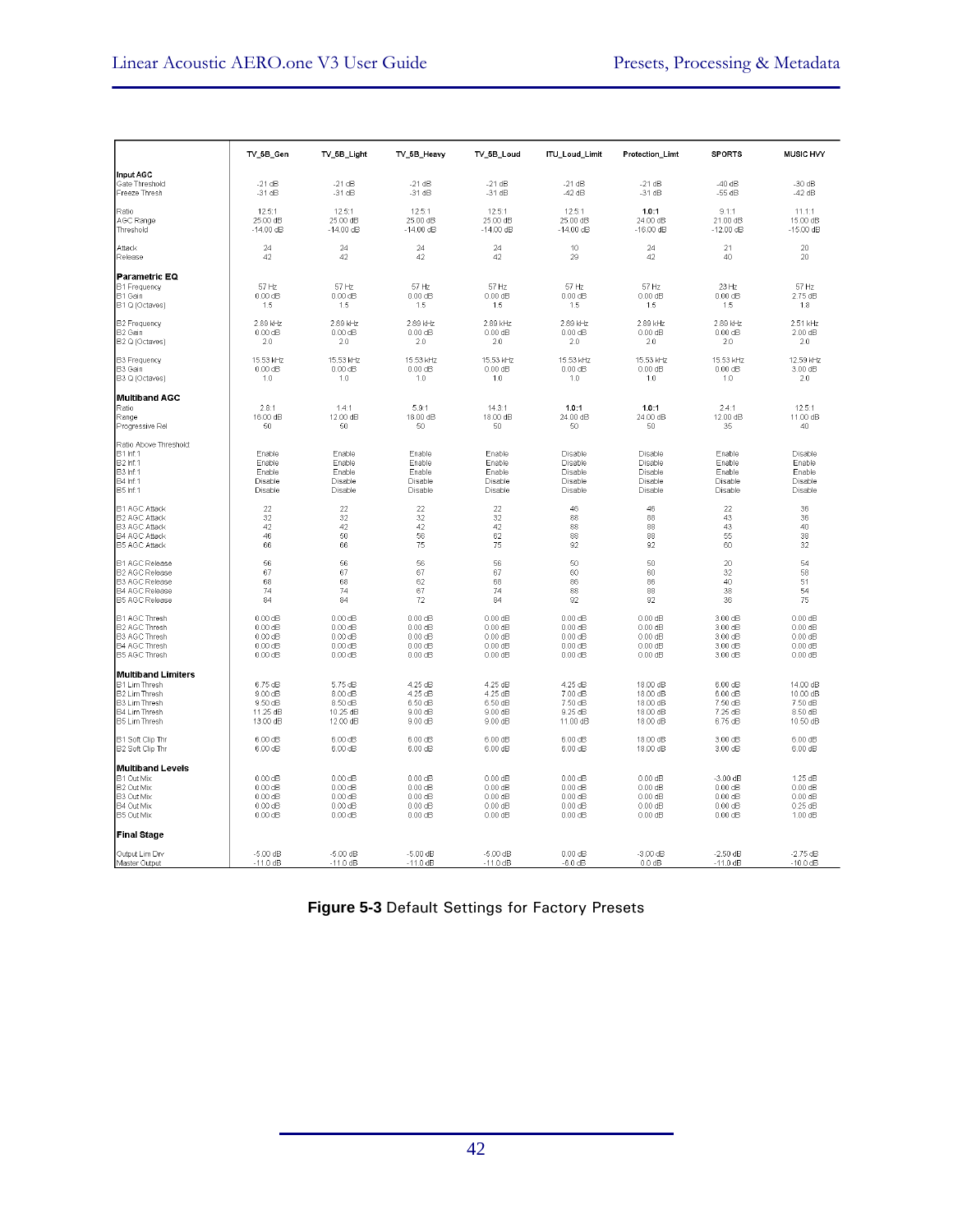# **Chapter 6: Troubleshooting**

The Linear Acoustic AERO.one is a very stable and reliable unit, and most problems can be traced back to mis-wiring causing incorrect signals to be applied to the unit, or more than likely mis-configuration. As simple as the unit is to use once installed, it is very flexible and thus a necessarily complex processor. In an effort to speed troubleshooting, some common problems and solutions are described below.

# **6.1 Problems and Possible Causes**

One of the best troubleshooting features of the AERO.one is the hard-bypass of the audio signals. This is useful because it allows instant removal of the unit from the signal path. Hard-bypass can be accomplished two ways, the simplest being to remove AC power from the unit by turning the power switch off. A less dramatic way to accomplish the same result is to access the I/O menu and enable Master Bypass. If you are unsure of what is happening in a particular system, simplifying the signal path is a good start and will help isolate problems quickly.

### **6.1.1 Unit won't power on**

First check the obvious and make sure that the power cord or cords are plugged into live AC outlets (it happens). Next, see if either or both of the blue front panel PSU lights is illuminated. If not, check the power supply fuses by removing the power cords and using a small flat-blade screwdriver to remove the fuse holder from the IEC inlet module. The holder carries a spare fuse and extras were included in the packing kit with the unit. If the fuse is bad and continues to blow, please contact the factory.



## **6.1.2 The Ref LED is red**

Check to make sure that an AES reference signal is connected to the unit and that the correct reference is selected. Note that this signal can be either AES black (i.e. an AES signal with silent audio), or an AES signal with audio. Reference can be derived from Main Input 1, Input 4, SDI, or Internal within the I/O Options menu (see Chapter 4).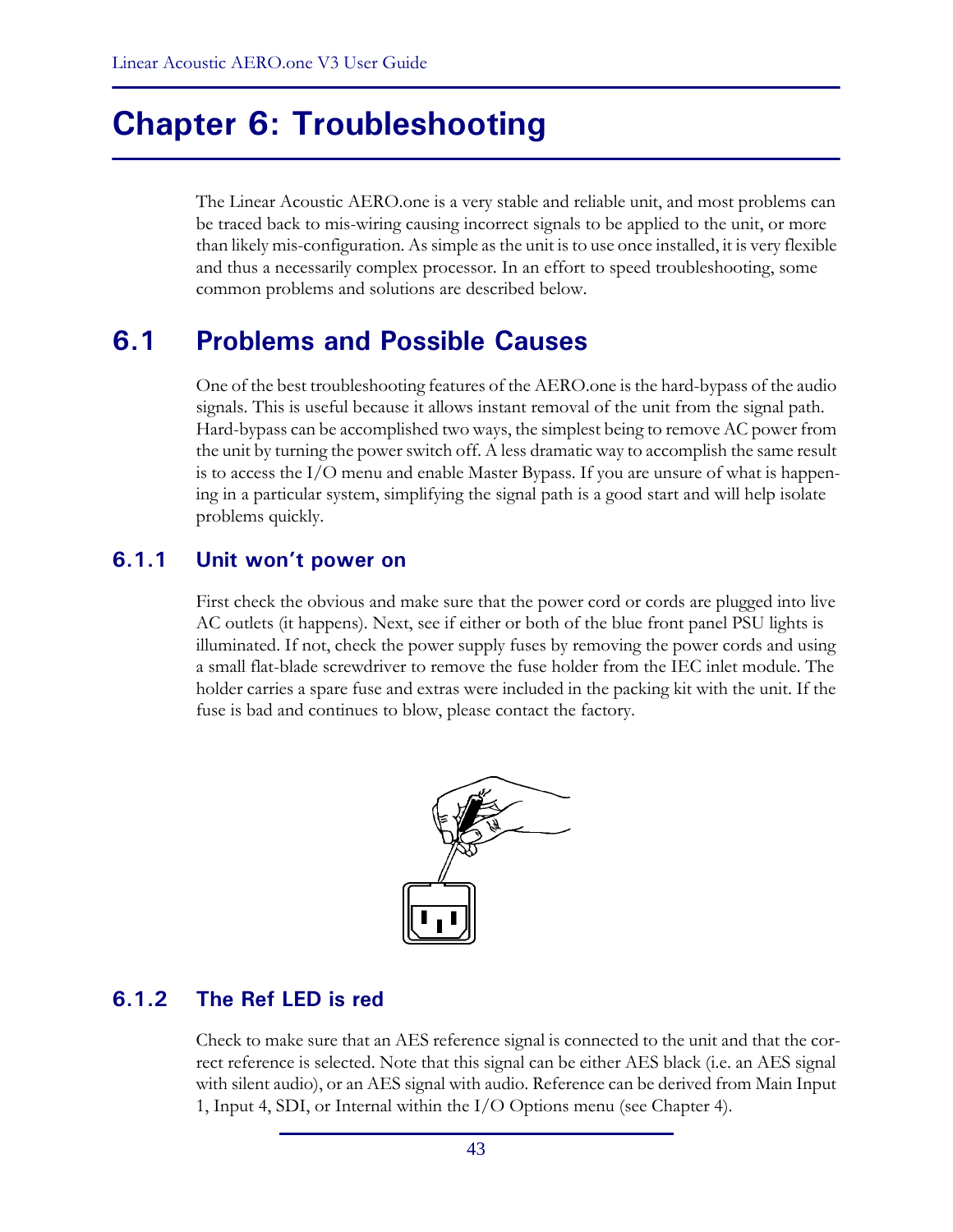### **6.1.3 Output Audio Clicks and Pops**

This could indicate that the AES Reference is missing or at the wrong sample rate (the unit expects to be locked to 48kHz). If improper reference is chosen, the Ref LED will be red and the unit will revert to internal 48kHz reference allowing the audio to continue, but due to the sample rate converters present on each input pair, the outputs will be asynchronous with the inputs. The solution is to make sure that the reference is connected.

It could also mean that audio applied to the unit is not properly referenced, or that the equipment that the AERO.one is feeding is not properly referenced. Using the master bypass function of the unit is a helpful way to troubleshoot this issue.

### **6.1.4 Received Audio Has Dropouts**

The primary cause of this is the Dolby Digital AC-3 encoder not being properly referenced with respect to the MPEG video encoder/multiplexer. This is normally accomplished very simply by having all gear referenced to the local plant.

In some cases, such as with certain equipment from Tandberg, a special reference signal is generated in the multiplexer and it needs to be connected back to the Dolby Digital (AC-3) encoder and used as its reference. If the AERO.one contains the Dolby Digital encoder option, this can be accomplished by applying the signal to Ref In and selecting External Reference as the clock source (Setup  $\geq$  I/O menu). If using an external Dolby Digital encoder such as the DP569, set it to "REF IN/SRC On mode. Possibly the best method is to re-embed the encoded Dolby Digital (AC-3) signal and apply it to the MPEG encoder via SDI. Consult your MPEG encoder reference manual for more details.

### **6.1.5 Audio Pumps and Breathes**

Sometimes audible in less sophisticated processors or when attack and release times are not adjusted properly. The factory presets included with the AERO.one will not cause pumping or breathing, but if it sounds like this is happening, there are three common possible causes. First, station audio could be inadvertently pre-processed by legacy gear. The AERO.one performs best when it receives unprocessed audio. Next, the AERO.one could be inadvertently upmixing a program that is actually 5.1 channels (this will also cause loss or damage to dialogue). Finally, if you are using an external Dolby Digital encoder, make sure that the Audio Coding Mode (acmod) is set to 3/2L or 5.1 channels. If inadvertently left in 2/0 or stereo mode, only the Left front and Right front channels would be encoded.

*NOTE: If the AERO.one is installed using an external Dolby Digital (AC-3) encoder make absolutely certain that dialnorm has been set correctly and that a setting called "RF Overmod Protect" is set to Disabled or Off. Do not confuse this with RF Mode DRC which should be set to Film Standard.*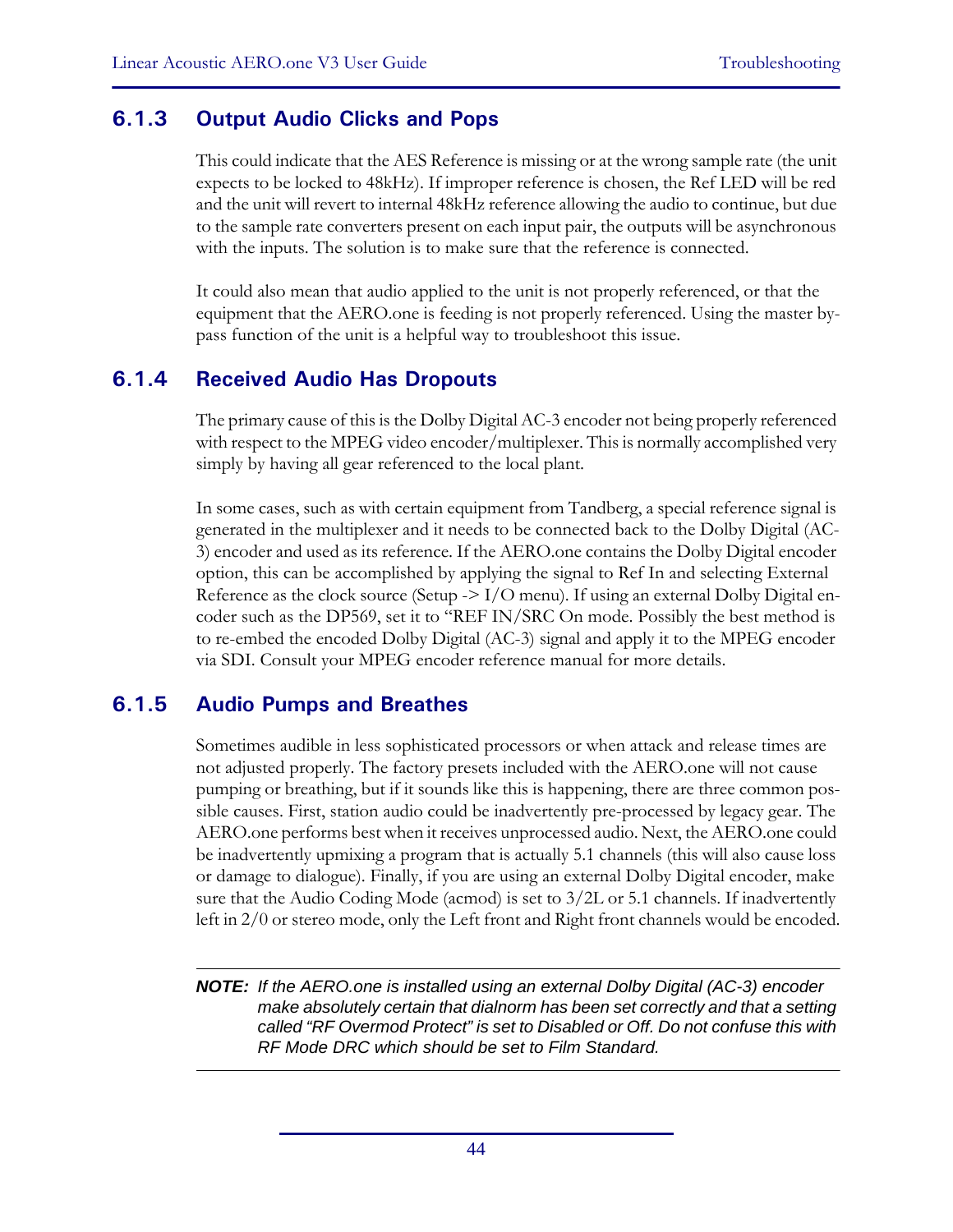### **6.1.6 Nielsen Watermark Issues**

Careful testing has shown that the Nielsen audience measurement watermark is not disturbed by any of the factory presets, nor upmixing when the watermarking equipment is installed prior to the AERO.one. In fact, improvements in code recovery have been noted when Linear Acoustic audio processing is installed after watermark insertion. Therefore, we now recommend that watermarking gear be installed ahead of any audio processing. This is a change from previous recommendations that suggested installation between processing and Dolby Digital (AC-3) encoding. Installing prior to upmixing allows over-writing of the watermark to be performed more effectively that when watermarking is inserted after upmixing.

## **6.1.7 Problems with EAS decoding**

It is important to locate EAS encoding equipment after any audio processing, including AERO.one. It is critical that processing be minimized for use with current EAS systems. The AERO.one provides a special "post processing" insert specifically for EAS audio and it should be used, especially if the Dolby Digital encoder option is installed.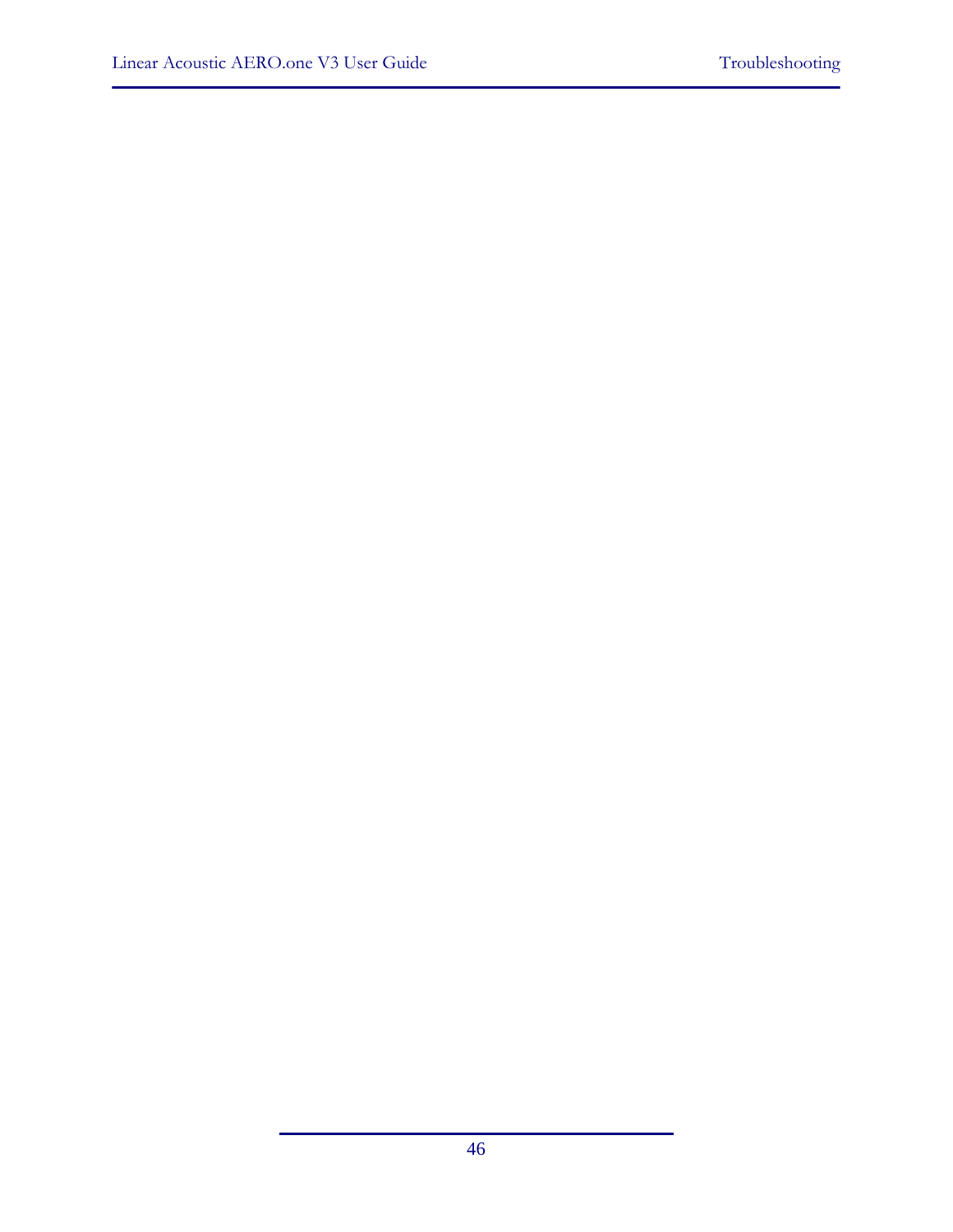# **Chapter 7: Specifications**

| <b>Sampling Rate</b>         | 48 kHz (±0.1%)                                                                                                                                                                                                           |
|------------------------------|--------------------------------------------------------------------------------------------------------------------------------------------------------------------------------------------------------------------------|
| <b>Processing Delay</b>      | 15 msec fixed, Main Out 1-6<br>16 msec fixed, LoRo Out 7/8<br>21 msec fixed, LtRt Out 7/8<br>Dolby Digital/DD Plus encoding adds 137msec to the total.                                                                   |
| <b>Processing Algorithms</b> | Linear Acoustic AEROMAX loudness and DRC engine plus<br>UPMAX upmixing engine; ITU downmix                                                                                                                               |
| <b>Audio Word Length</b>     | 24-bit performance                                                                                                                                                                                                       |
| <b>Digital Audio In</b>      | Four BNC female connectors, AES-3ID-2001/SMPTE 276M                                                                                                                                                                      |
| <b>Digital Audio Out</b>     | Four BNC female connectors, AES-3ID-2001/SMPTE 276M                                                                                                                                                                      |
| <b>Metadata Input/Output</b> | RS-485, 9-pin female D-connector on rear panel                                                                                                                                                                           |
| <b>GPIO Port</b>             | TTL level, 25-pin female D-connector                                                                                                                                                                                     |
| <b>Ethernet Port</b>         | RJ-45 female jack connector                                                                                                                                                                                              |
| Digital I/O                  |                                                                                                                                                                                                                          |
| <b>Digital Audio Inputs</b>  | Six unbalanced female BNC connectors, comply with AES-3ID-<br>2001/SMPTE 276M. Internal 75-Ohm termination.                                                                                                              |
| <b>Digital Audio Outputs</b> | Six unbalanced female BNC connectors that comply with AES-<br>3ID-2001/SMPTE 276M specifications.                                                                                                                        |
| SDI I/O                      |                                                                                                                                                                                                                          |
| HD/SD-SDI I/O                | Up to 16 channels of audio can be de-muxed from any of the<br>four groups and muxed into any of four the groups. Signals<br>per SMPTE 299M-2004/292M-2004. Metadata can be<br>extracted from VANC per SMPTE 2020 A or B. |

# Table 7-1 Electrical Specifications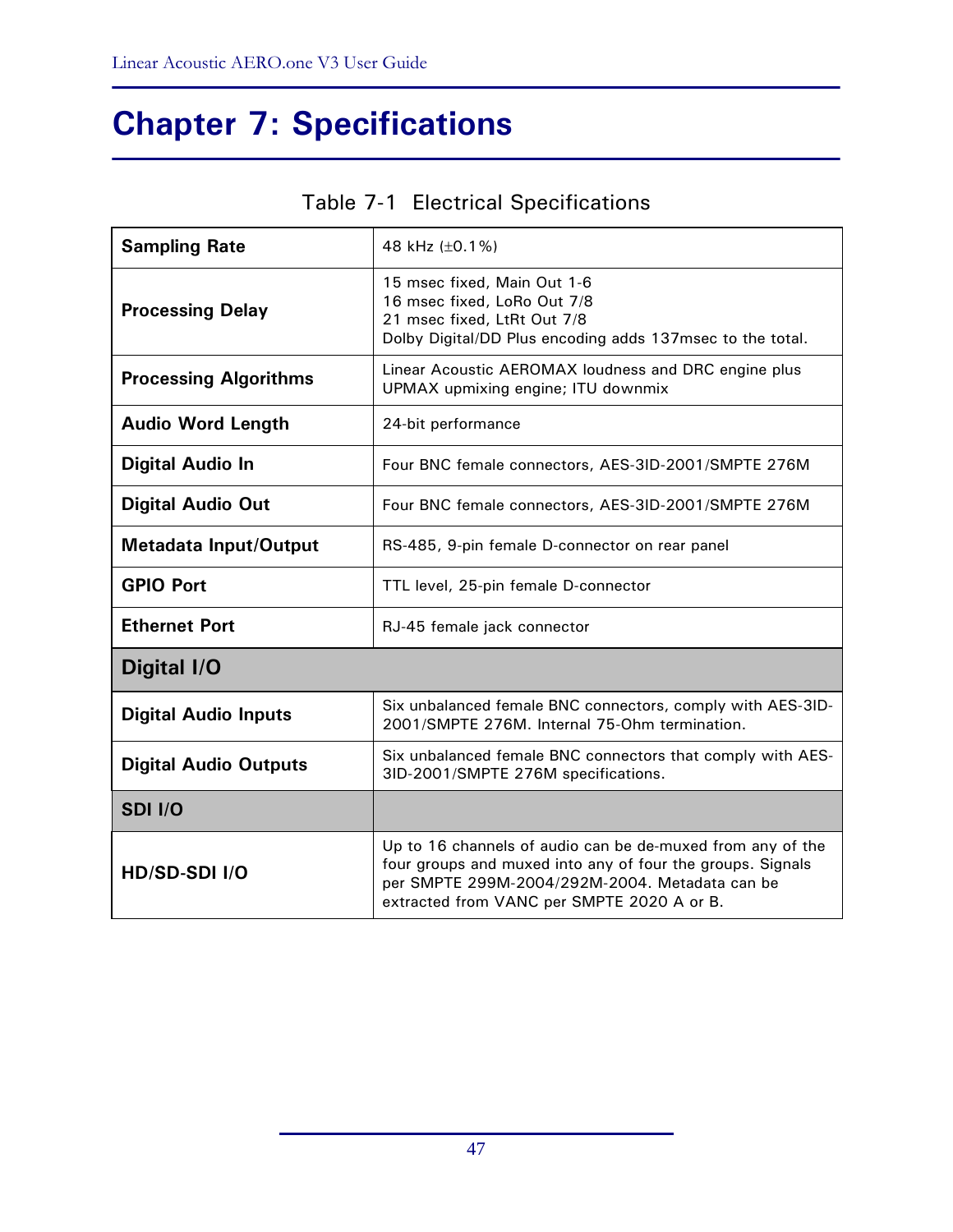| <b>Audio Encoder Types</b> | Dolby Digital (AC-3) and Dolby Digital Plus (E-<br>AC-3) per ATSC A/52:2010 |
|----------------------------|-----------------------------------------------------------------------------|
| <b>Encoder Modes</b>       | Primary: up to 5.1; Secondary: up to 2.0                                    |
| <b>Encoder Rates</b>       | Dolby Digital: Up to 640 kbps<br>Dolby Digital Plus: Up to 1532 kbps        |
| <b>Encoder Latency</b>     | 137 msec fixed                                                              |

## Table 7-2 Audio Encoding Specifications

## Table 7-3 Mechanical Specifications

| <b>Dimensions</b>         | $1.75 \times 19 \times 24$ in $(44.4 \times 48.3 \times 61$ cm) |
|---------------------------|-----------------------------------------------------------------|
| <b>Net Weight</b>         | 6 lbs $(2.72 \text{ kg})$ approx.                               |
| <b>Shipping Weight</b>    | 8 lbs (3.63 kg) approx.                                         |
| <b>Power Requirements</b> | 90-240VAC 50-60 Hz                                              |
| <b>Power Consumption</b>  | 40 W maximum                                                    |

## Table 7-4 Environmental Specifications

| <b>Operating Temperature</b>                  | $0^{\circ}$ C to 50 $^{\circ}$ C            |
|-----------------------------------------------|---------------------------------------------|
| <b>Non Operating Temperature</b><br>(Storage) | $-20^{\circ}$ C to $+70^{\circ}$ C          |
| <b>Humidity</b>                               | Up to 98% relative humidity, non-condensing |
| <b>EMC Radiation Limits</b>                   | FCC Part 15 Class A, ICES-003               |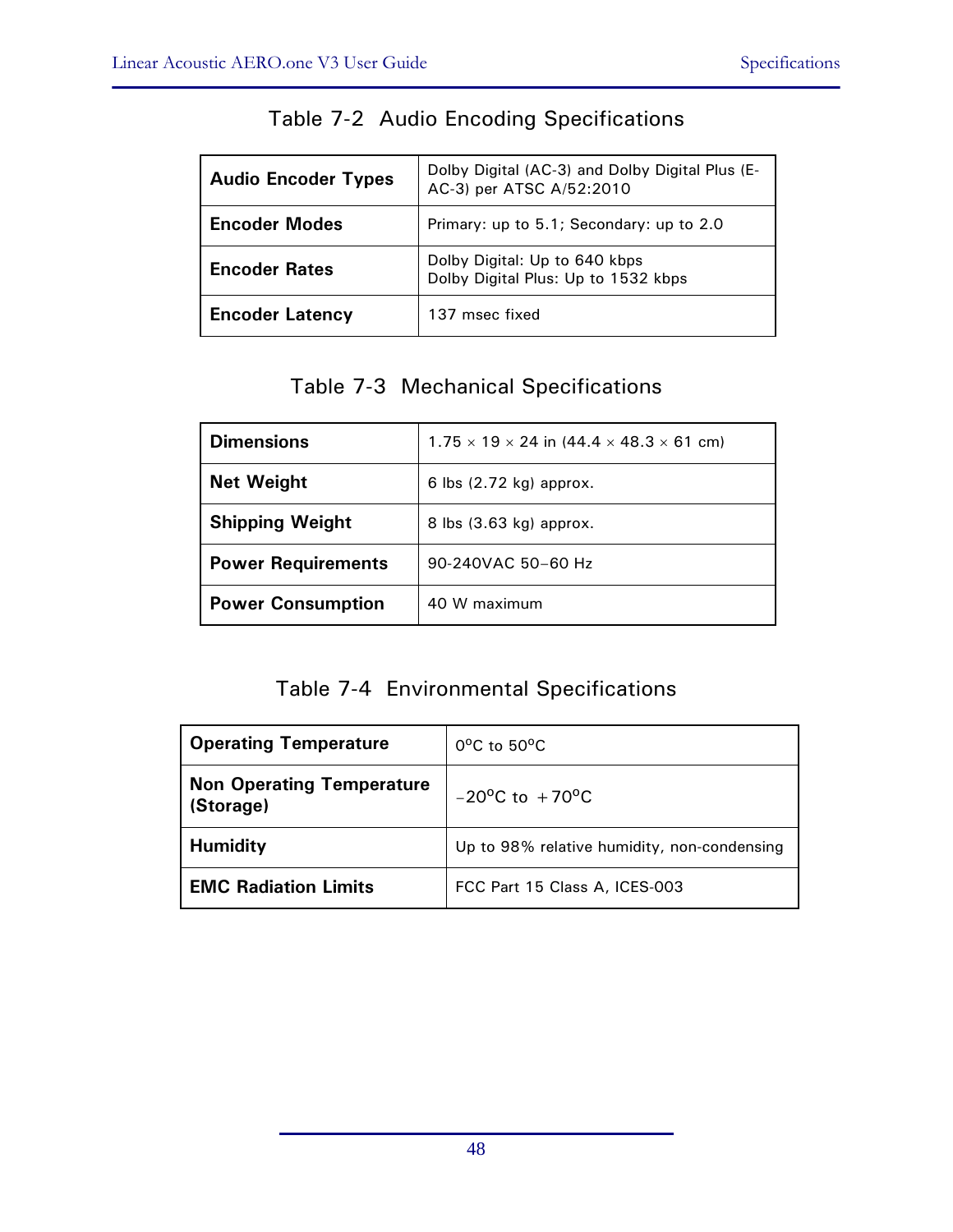### **Metadata Input Port**

9-pin female D-connector with full-duplex RS-485 protocol running at 115 kbps. Pinout is compatible with SMPTE 207M. Pin-for-pin compatible with Dolby metadata sources (i.e. straight-through cable should be used.

| Pin            | <b>Connection</b>              |
|----------------|--------------------------------|
| 1              | Shield                         |
| $\overline{2}$ | TX A asynchronous data out -   |
| 3              | RX B asynchronous data in $+$  |
| 4              | Ground                         |
| 5              | ΝC                             |
| 6              | Ground                         |
| 7              | TX B asynchronous data out $+$ |
| 8              | RX A asynchronous data in -    |
| 9              | Shield                         |

Table 7-5 Metadata I/O Port Pinout

## **Ethernet Port**

Standard RJ-45 female connector that supports 10 or 100BASE-T.